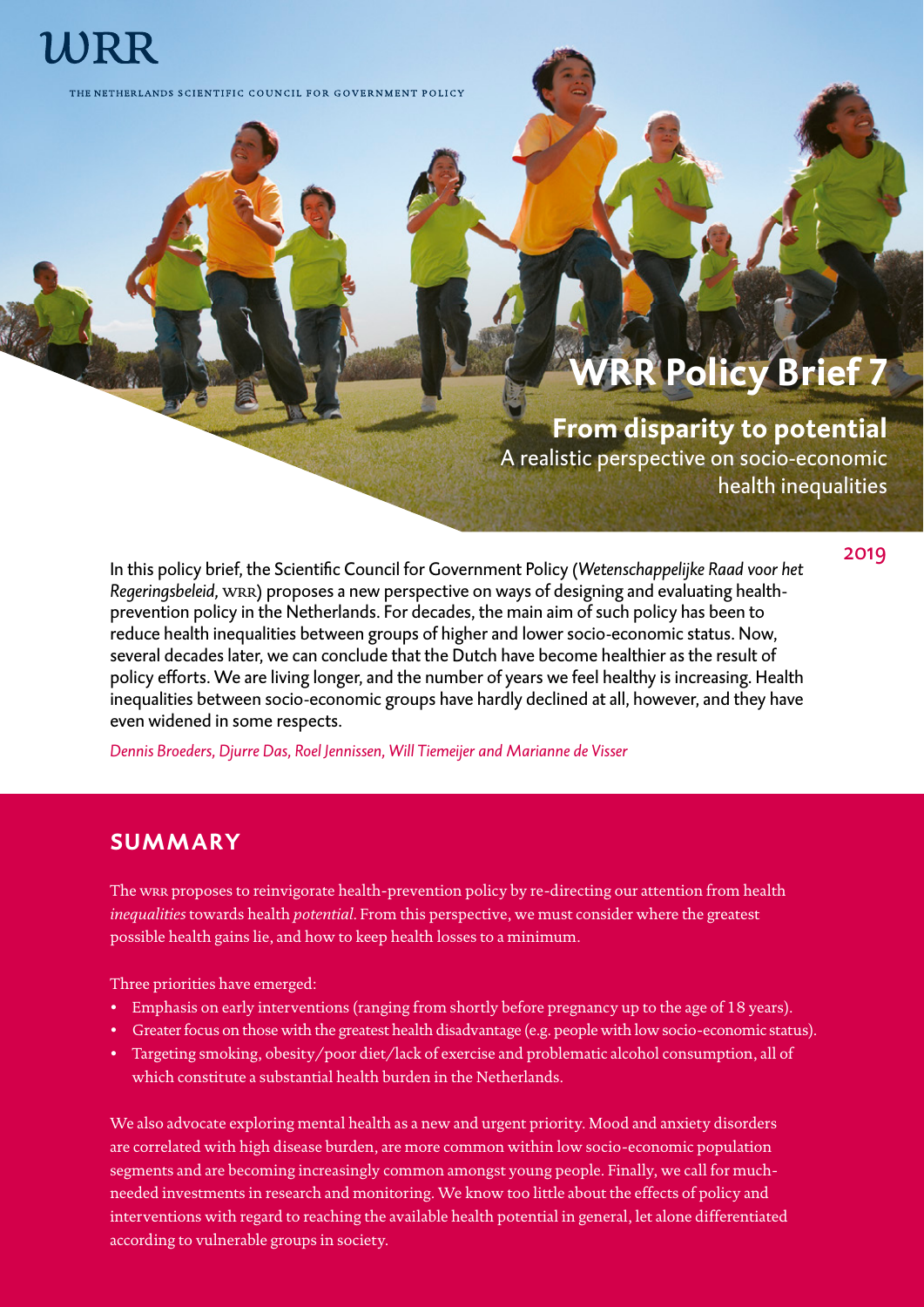wRR Policy Briefs are short publications offering reflection on current issues in policy, which WRR uses as a foundation for making policy recommendations and for issuing supporting information.

November 2019, no. 7 Publisher: WRR Edited by: WRR Translation: Taalcentrum-VU/Amsterdam Cover art: Martin Barraud/ojo Images/Getty Images Design and layout: Textcetera, The Hague ISSN: 2352-1392

#### Please cite this publication as:

Broeders, D.W.J., H.D. Das, R.P.W. Jennissen, W.L. Tiemeijer & M. de Visser (2018). *Van verschil naar potentieel: een realistisch perspectief op de sociaaleconomische gezondheidsverschillen* [From disparity to potential: A realistic perspective on socio-economic health inequalities]. WRR Policy Brief 7, The Hague: WRR.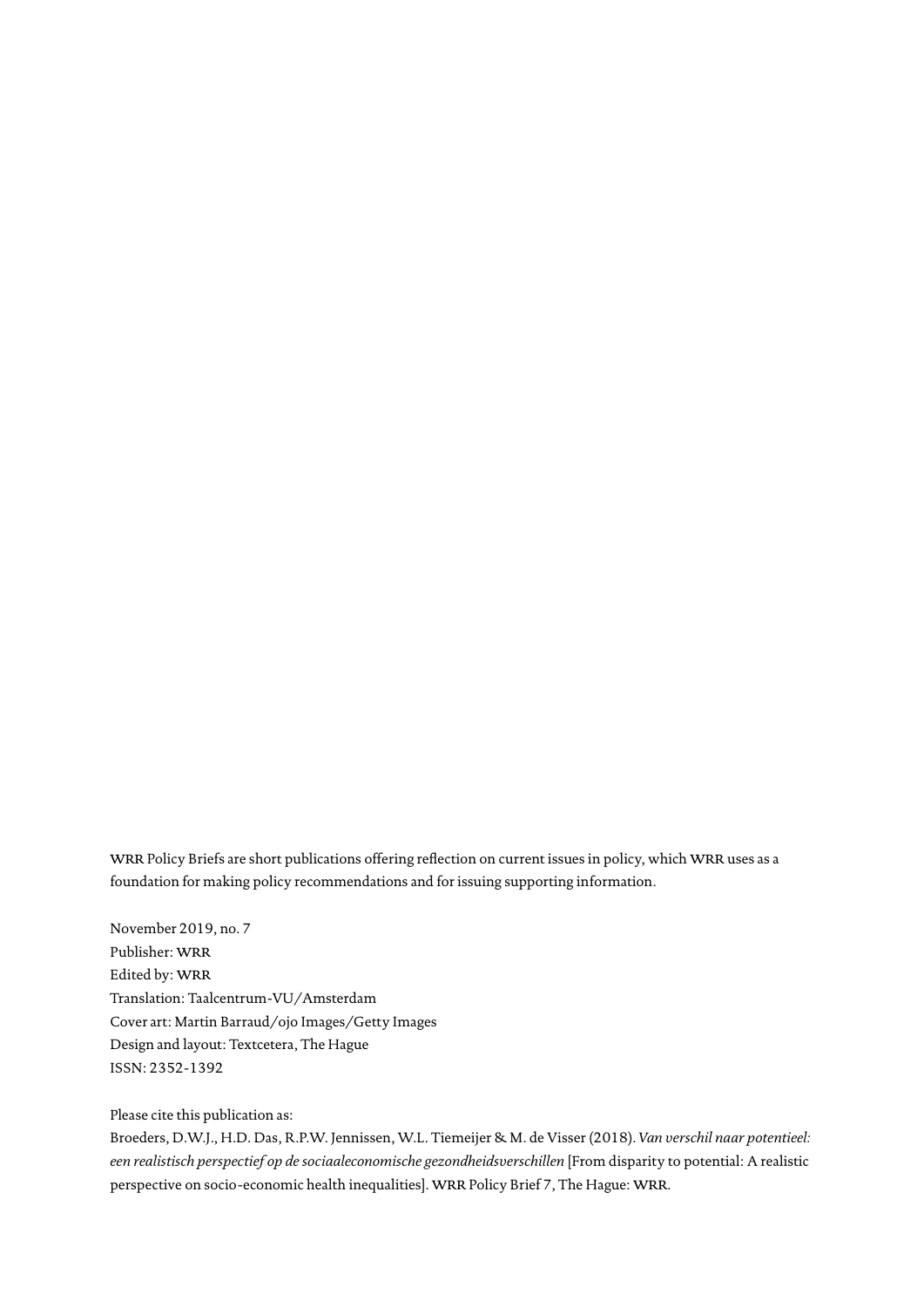## **contents**

| Foreword           |                                                        |    |
|--------------------|--------------------------------------------------------|----|
| Preamble           |                                                        | 6  |
| $\mathbf{1}$       | Introduction                                           | 7  |
| $\mathbf{2}$       | The figures: persistent differences, significant gains | 10 |
| 3                  | An alternative policy framework?                       | 14 |
| 4                  | Policy priorities                                      | 19 |
| 5                  | Policy history                                         | 23 |
| 6                  | Proportional universalism in practice                  | 28 |
| 7                  | Conclusions and policy recommendations                 | 34 |
| List of references |                                                        |    |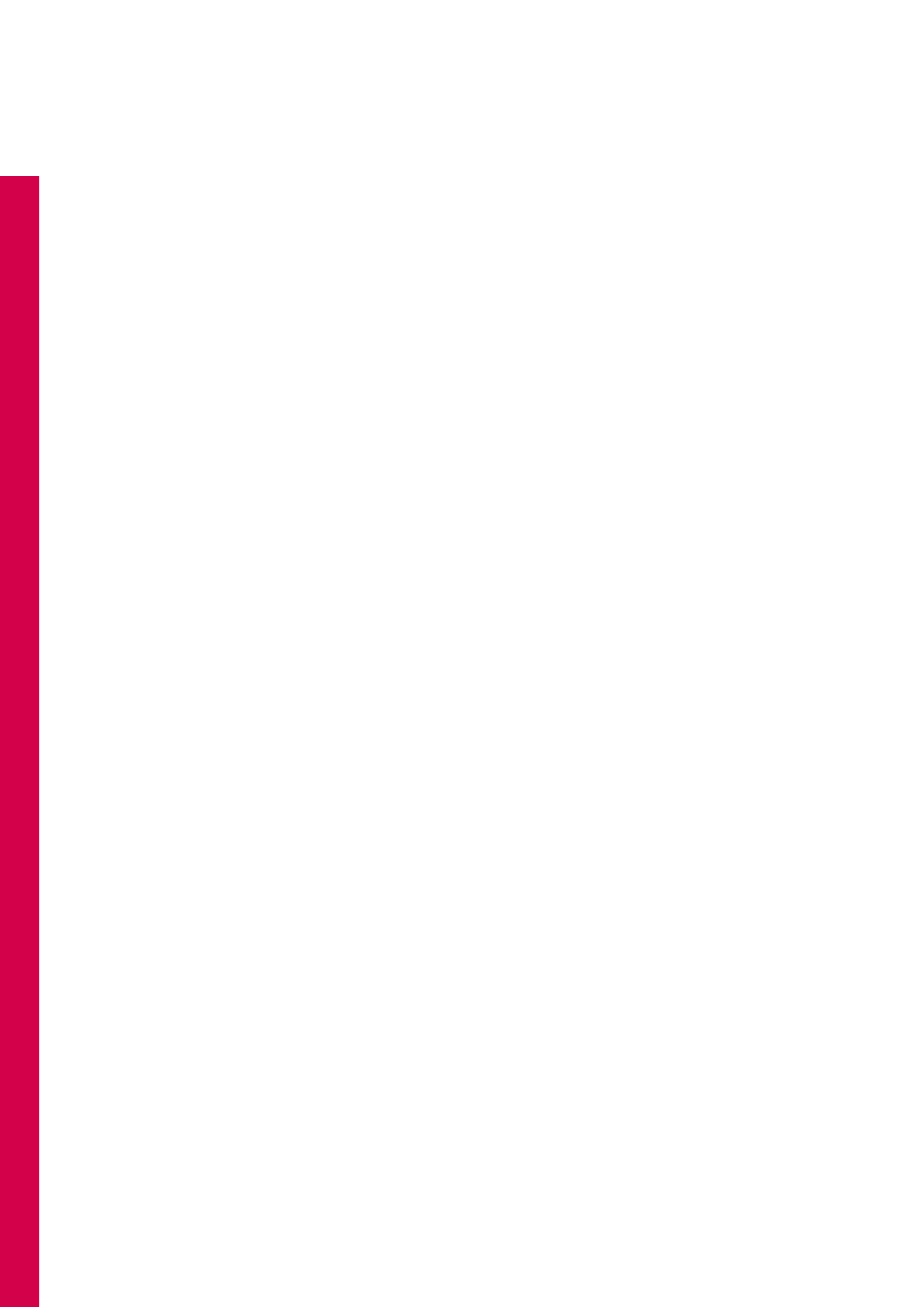## <span id="page-4-0"></span>**foreword**

This policy brief by the Scientific Council for Government Policy (*Wetenschappelijke Raad voor het Regeringsbeleid*, WRR) aims to reinvigorate current health policy targeting health inequalities between socio-economic groups. As indicated by available data, Dutch people are now healthier as the result of prevention policy. We are living longer, and the number of years we feel healthy is increasing. Health disparities between socioeconomic groups have hardly declined at all, however, and they have even widened in some respects.

The wra proposes to enhance prevention policy by shifting attention from health *inequalities* towards health *potential*. To obtain the greatest possible health gains, we have set priorities for prevention policy in healthcare, formulated as policy recommendations.

We are indebted to a great many people for the production of this policy brief. First, we would like to thank Fons van der Lucht (Senior Public Health Researcher) and Ellen Uiters (Senior Researcher for life-course epidemiology), both employed by the Netherlands National Institute for Public Health and the Environment (rivm). Their collaboration throughout the process of writing this policy brief was both constructive and fruitful, and it is to them that we owe much of the scientific basis for our policy recommendations.

The data forming the framework for this policy brief were obtained from rivm and Statistics Netherlands (CBS).

We are highly grateful to Annemarth Idenburg (the original Project Coordinator) and Anne-Greet Keizer (both members of the wrr support staff), and to Maaike de Vries (then Manager of the rivm Public Health Foresight Study) for their formidable brainpower.

Our thanks also go to the many experts who were willing to provide critical and constructive commentary on our policy brief: Beatrijs Haverkamp, André Knottnerus, Anja Koornstra, Johan Mackenbach, Karien Stronks and Marcel Verweij.

A final word of gratitude is due to those who kindly shared their ideas with us during two expert sessions addressing health inequalities in general, as well as the approach to be taken.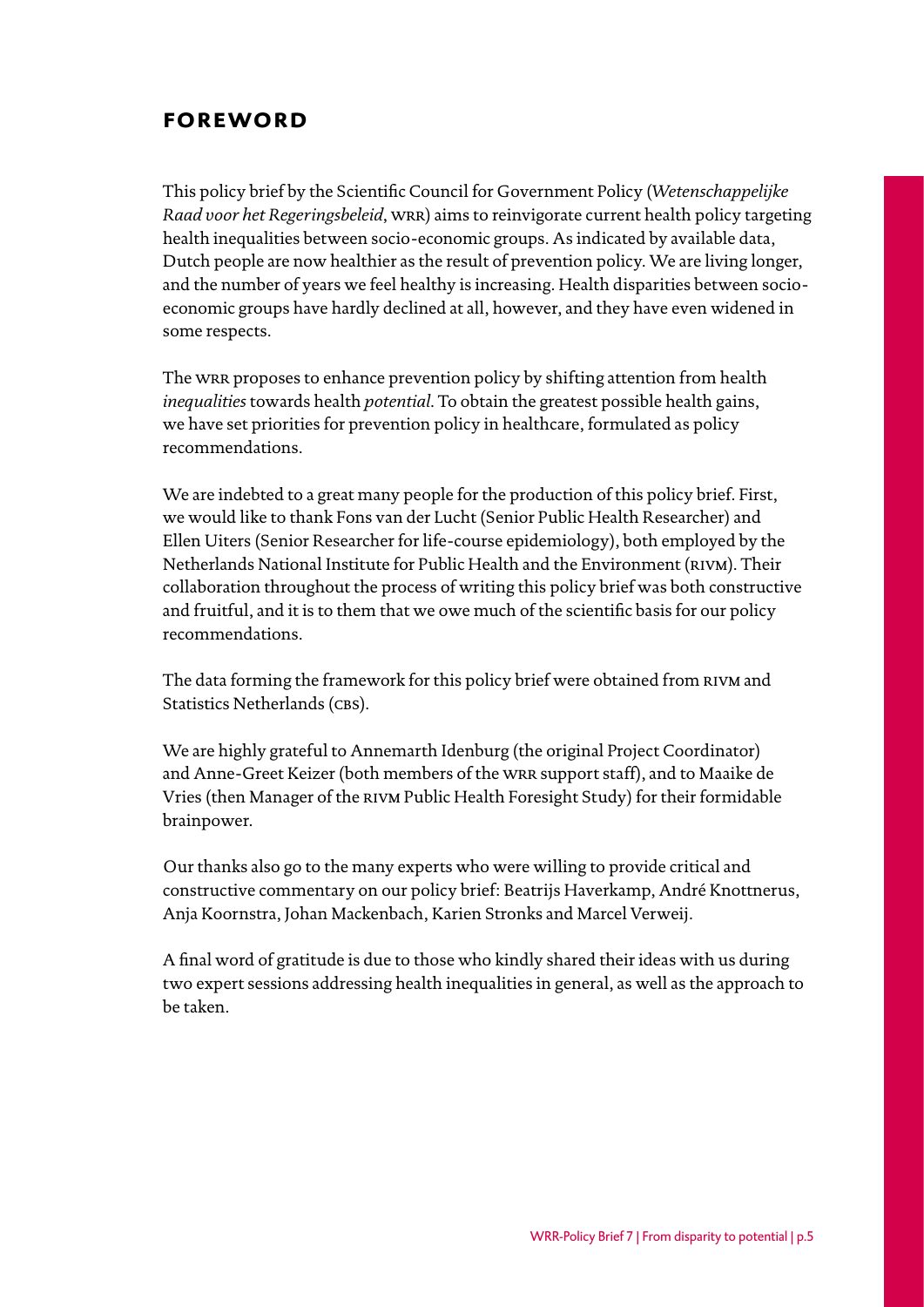### <span id="page-5-0"></span>**preamble**

Let us begin with an example<sup>1</sup>: Smoking is a major cause of health problems in later life. Suppose that the government were to launch a policy initiative aimed at discouraging smoking, which led to the following results:

- A decline in the percentage of smokers from 35% to 25% amongst people with low socio-economic status (ses)
- A decline in the percentage of smokers from 25% to 10% amongst people with high socio-economic status (ses)

The relative success of this policy depends on how it is measured. In terms of absolute health benefits, the policy has been a success: the number of smokers has dropped across the board, thereby greatly increasing likelihood that individuals will remain healthy into old age. In terms of equal outcomes, however, the policy has not succeeded. The gap between the percentages of smokers in populations with high and low ses has actually widened (from 10% to 15%). This means that the difference in the likelihood that people from backgrounds of higher and lower ses will remain healthy into old age has also increased.

The effects reported here are far from hypothetical, and the figures cited actually constitute a good overall reflection of smoking trends in the Netherlands since 1990. This pattern is not unique, as similar progressions have been observed in other health indicators as well. Dutch life expectancy has increased significantly across the board, but, despite these positive gains, researchers, health professionals and policymakers are still disappointed. After decades of effort, the differences between lower and higher socio-economic groups have remained the same or, in some cases, even increased.

As described here, the various aspects of this issue raise questions concerning how they should be evaluated. With this policy brief, we aim to shift the perspective from a focus on health *disparities* to a focus on health *potential*. In other words, we have adopted a focus on opportunities for achieving health gains or preventing health losses.

From this new perspective, the elimination of health inequalities is *no longer an end in itself.*

<sup>1</sup> This example was taken from an article by Johan Mackenbach, Professor of Public Health at Erasmus University Rotterdam and one of the world's first health-inequality researchers. In the article, Mackenbach discusses the relative and absolute decline in mortality rates amongst people with high and low income from both a numerical and an epidemiological perspective (Mackenbach 2015).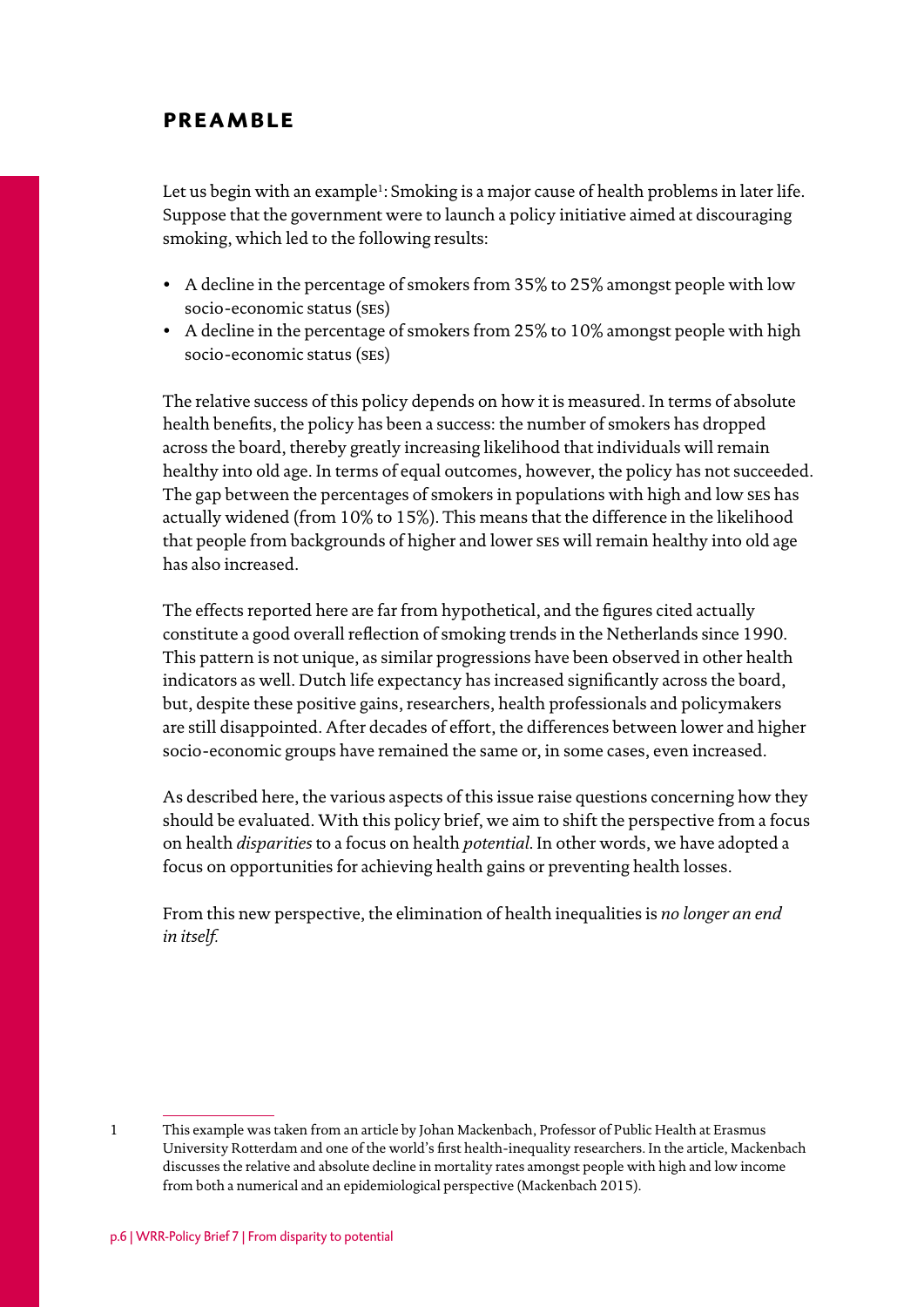## <span id="page-6-0"></span>**1 introduction**

Considerable health inequalities exist between populations with higher and lower socio-economic status (ses), and they have shown little to no change over the past decades. This applies to the Netherlands, as well as to most other Western welfare states.2 On average, wealthier and more well-educated populations live longer, and remain in better health.

It stands to reason that disparities are often discussed in terms of injustice and that researchers, healthcare professionals and policymakers are committed to closing the gap. After 35 years of policy and effort, most indicators show that the differences have remained virtually the same: the relative discrepancies are large, stable and, in some cases, even growing. This makes the problem both frustrating (due to the apparent lack of improvement) and morally unsatisfying (given the persistent injustice of the discrepancies). The problem might even seem nearly insurmountable when formulated in terms of socio-economic health inequalities and policy.

Despite the reality of the frustrations described above, they are only part of the story. The persistent inequalities obscure much of the subtle dynamics present in the data. Some health problems have improved markedly over time. For example, the number of smokers has dropped across the board in recent decades. Because groups with higher and lower ses have remained in step (or perhaps because those with higher ses have tended to reap more of the benefits), the relative *disparities* have remained the same or even increased. In terms of relative disparities, this outcome is poor, despite the fact that many people with both higher and lower ses have benefited in an absolute sense.

A relevant question thus concerns how these results should influence preventive health policy. With this policy brief, we advocate examining the problem through a different lens. Instead of seeking to reduce health *disparities*, it would be better to focus on achieving the greatest health benefits possible, while keeping health losses to a minimum.

*The question guiding this policy brief is therefore as follows: Where does the greatest health potential lie, and how can it best be achieved?* Although this altered perspective still calls for greater attention to and effort for those with lower ses, the effects of ses on health *disparities are no longer the primary focus.*

#### *Terminology*

This policy brief contains many references to health *disparities/inequalities*, health *gains/benefits*, health *losses* and health *potential*. It would be useful to define these terms.

<sup>2</sup> Van der Lucht & Polder (2010); Mackenbach (2012); Mackenbach et al. (2016); Jansen (2017); Hilderink & Verschuuren (2018).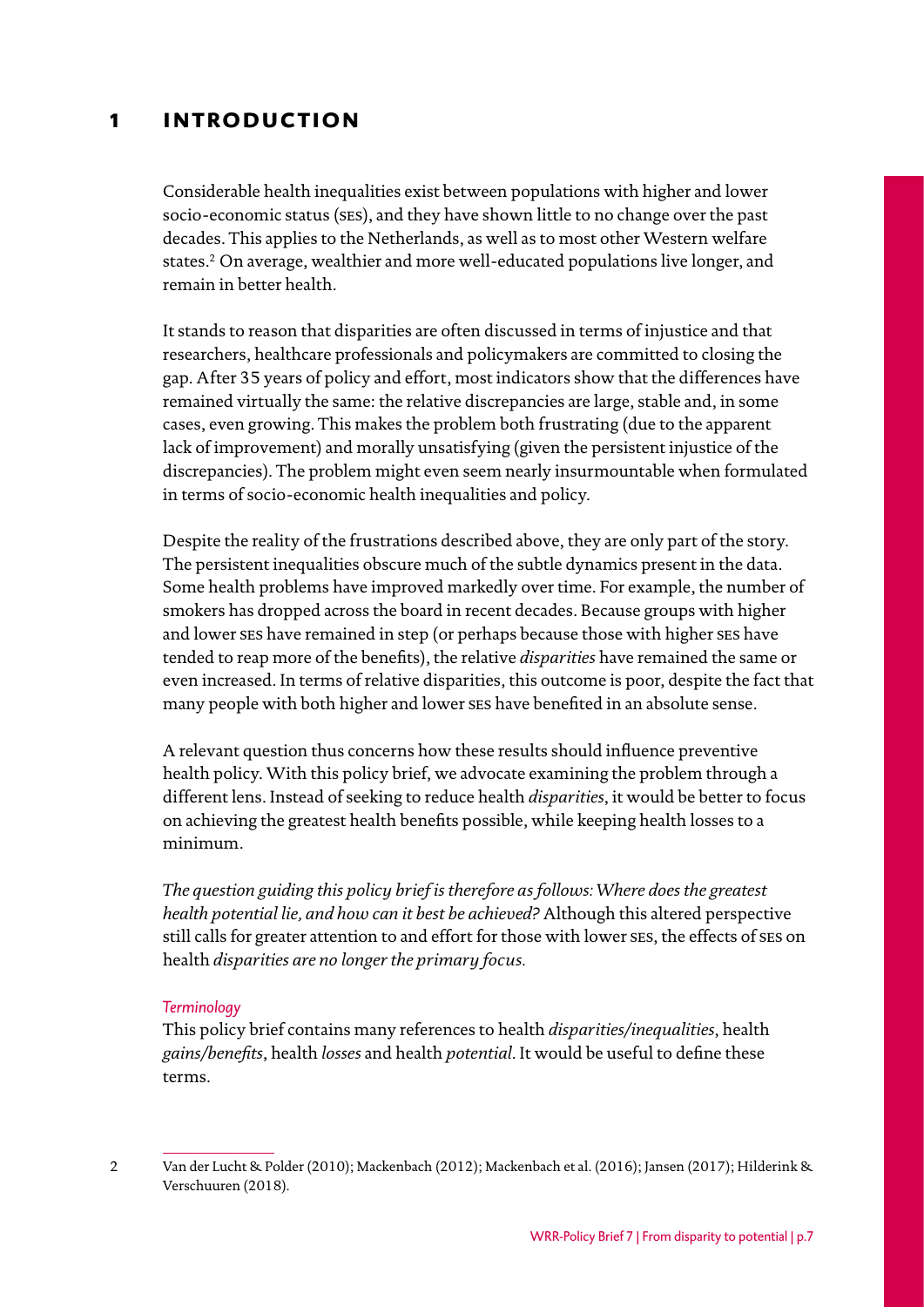Before we can define these terms, however, we must determine a 'unit of measurement' for health. This is no simple matter, as the concept of health has no measurable limitations.3 According to many experts, health is more than merely the absence of disease or other physical problems.4 For example, Haverkamp and colleagues highlight the existence of various concepts of health, each of which is embedded within a specific context that is subject to specific key health aspects.<sup>5</sup> Recent years have also seen an increased focus on what individuals themselves define as health, and the popularity of 'feeling fit', 'feeling good', 'being able to do what I want' and similar notions has increased. Subjective interpretations of health can nevertheless complicate matters, due to differences in the ways in which individuals perceive and evaluate health, as well as in the approaches to health that are adopted by experts. When referring to health, people with lower ses often refer to their day-to-day problems, and their long-term views (especially in cases of multimorbidity) are far more limited than those adopted by experts.<sup>6,7</sup>

In this policy brief, we adopt the pragmatic approach of the rivm Public Health Foresight Study, which draws on a variety of simultaneous indicators. As such, two outcome measures are used:

- Life expectancy, which is an indicator of the age that people reach.
- *Healthy* life expectancy, which indicates the number of years that people can expect to live in good health. This measure is based on life expectancy and several qualityof-life indicators.

The use of these outcome measures makes it possible to express differences in health as the difference in life expectancy and healthy life expectancy between groups with lower and higher ses.

The core concept in this policy brief is health *potential*, which refers to both health *gains* that can be obtained and health *losses* that can be avoided. Health *gain* refers to the additional years of life expectancy or healthy life expectancy realized within a certain period. Health *loss* refers to the years of life expectancy or healthy life expectancy lost within a certain period.

In this policy brief, we interpret health gains and losses in an absolute sense, involving no comparison between various population groups. This means that health gains in groups with lower ses are seen as positive, regardless of any health gains obtained in other socio-economic groups.

- 3 For an overview, see Polder et al. (2012).
- 4 who (1984).
- 5 Haverkamp et al. (2017).
- 6 Kooiker (2010).

<sup>7</sup> Stronks et al. (2018).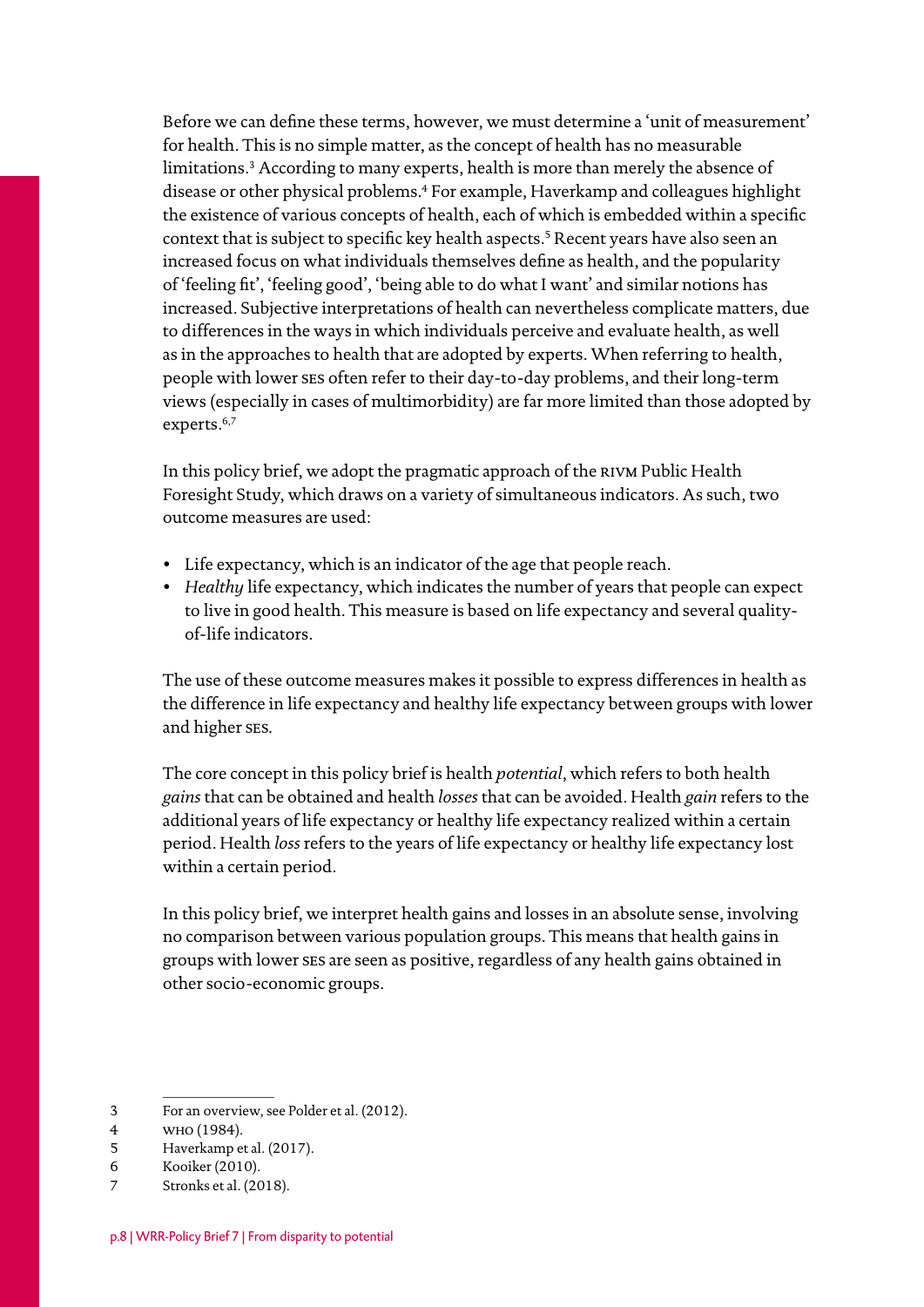People with relatively poor health (e.g. groups with lower ses) demonstrate greater health potential, as they have more room for improvement than do those who are already quite healthy. Young people also have considerable potential, as they have many years before them in which they could potentially achieve health gains or avoid health losses. The crux of the matter is obviously whether the available potential will actually be realized. This depends on a variety of factors, including the personal traits of individuals and the characteristics of their living environments. We address these aspects in greater detail in Section 4.

#### *Socio-economic status*

Socio-economic status (ses) can be measured by examining a variety of factors, including income, employment status or level of education. Following common practice in the Netherlands, this policy brief focuses on level of education, applying the frequently used scale developed by Statistics Netherlands (CBS), which distinguishes between low, medium and high levels of education.<sup>8</sup>

When making comparisons over longer periods, it is important to note that the composition of the various educational populations changes gradually over time, due to changes in the proportions of Dutch citizens attending school, as well as to changes in the duration of such schooling. For example, in 1930, around 80% of all Dutch citizens had completed only a 'low level' of education.9This percentage has dropped remarkably since then. We are currently experiencing 'credential inflation', meaning that a diploma that once corresponded to better jobs and accompanying ses (i.e. 'climbing the corporate ladder') does not necessarily do so currently. Credential inflation changes how education influences the social standing of individuals. Over time, these developments have also altered the difference between the average ages of groups having lower and higher ses (as determined by educational level). Older cohorts are becoming increasingly dominant in groups of lower ses, while those with higher ses are becoming increasingly younger (see Figure 1.1).

<sup>8</sup> Statistics Netherlands defines 'low education' as having completed primary education, preparatory secondary vocational education (VMBO), the first three years of senior general (HAVO) or pre-university (vwo) secondary education, or assistant training (mbo-1). Medium education includes the upper three years of havo/vwo, basic vocational training (mbo-2), vocational training (mbo-3) and management/ specialist training (mbo-4). High-level programmes are those taught at research universities (wo) and universities of applied sciences (HBO).

<sup>9</sup> Jansen (2017).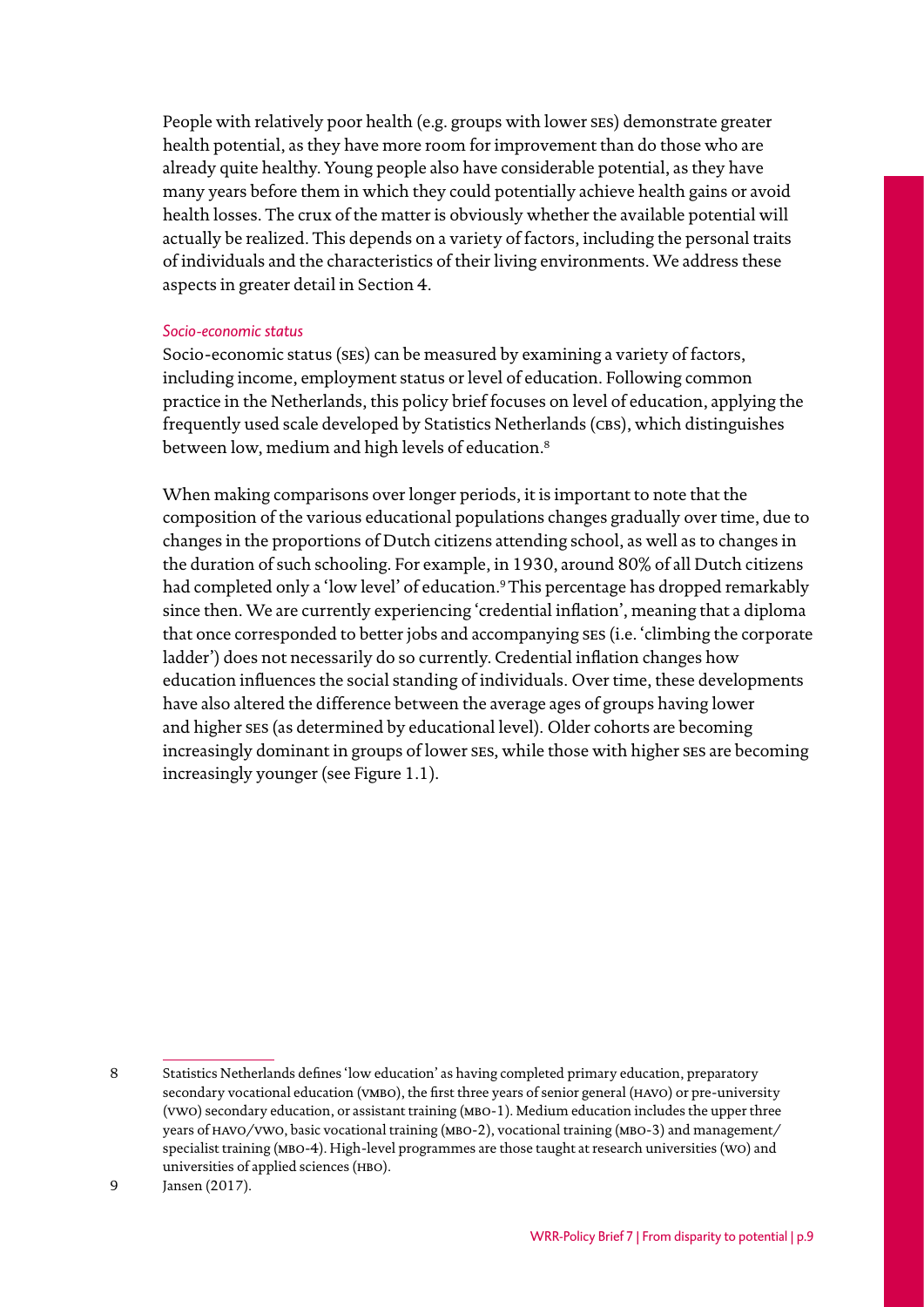

<span id="page-9-0"></span>

© wrr & rivm 2018 | source: statistics netherlands (cbs)

In the future, therefore, the health potential of groups with lower ses might be more limited than it is currently. Although the group of people with lower levels of education is becoming smaller, the health problems occurring within this group are likely to become worse. A further complication has to do with changes in the ethnic composition of this group. Groups with lower ses comprise a relatively large number of people with a background of migration, who also tend to have poorer health.10 Compared to several decades ago, greater efforts will probably be necessary in order to achieve health benefits or to prevent current or future health losses within groups with lower ses.

### **2 the figures: persistent differences, significant gains**

Regardless of how ses is measured, the overall picture presented by the figures is that the health of people with lower ses lags significantly behind that of people with higher ses. Differences between two of the aforementioned key indicators – life expectancy and healthy life expectancy – are displayed in Figure 2, according to level of education.

10 Ruijsbroek et al. (2011).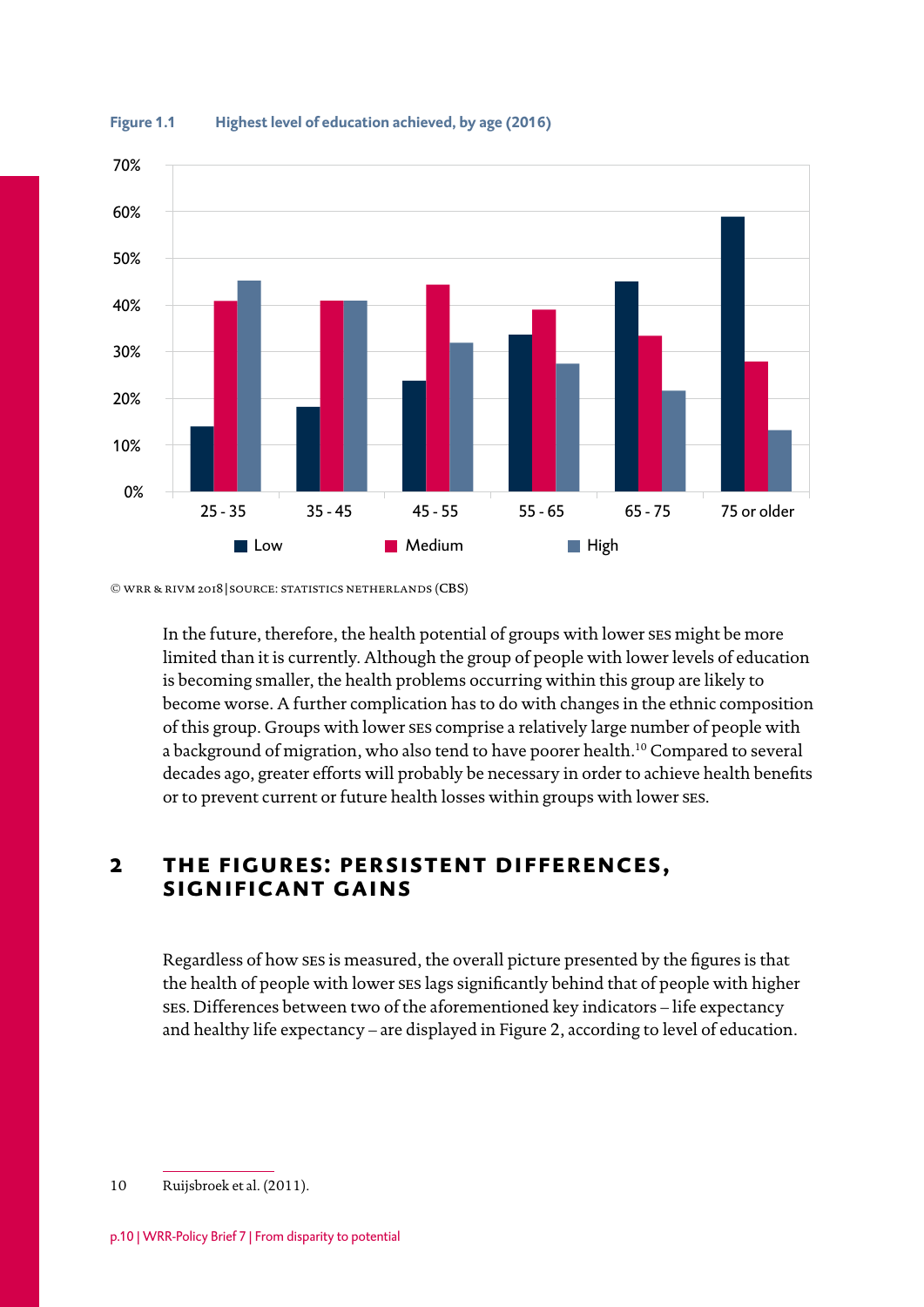

**Figure 2.1 Correlation between education and (healthy) life expectancy (2013-2016)**



WRR & RIVM | SOURCE: VOLKSGEZONDHEIDENZORG.INFO 2018, STATISTICS NETHERLANDS (CBS) STATLINE

#### **Table 2.1 (Healthy) life expectancy, by level of education (2013-2016)**

| Gender | Type of life expectancy | Low  | Medium | High |
|--------|-------------------------|------|--------|------|
| Men    | Life expectancy         | 76.8 | 79.9   | 83.3 |
| Men    | Healthy life expectancy | 57.4 | 65.4   | 71.6 |
| Women  | Life expectancy         | 81.1 | 84.4   | 86.5 |
| Women  | Healthy life expectancy | 56.7 | 65.6   | 72.2 |

WRR & RIVM | SOURCE: VOLKSGEZONDHEIDENZORG.INFO 2018, STATISTICS NETHERLANDS (CBS) STATLINE

This figure and the accompanying table make it painfully clear how differences in education are correlated with health. On average, women with low levels of education have a life expectancy that is 5.4 years lower than do those with high levels of education. The differences in *healthy* life expectancy are even greater (14.2 years in men and 15.5 years in women).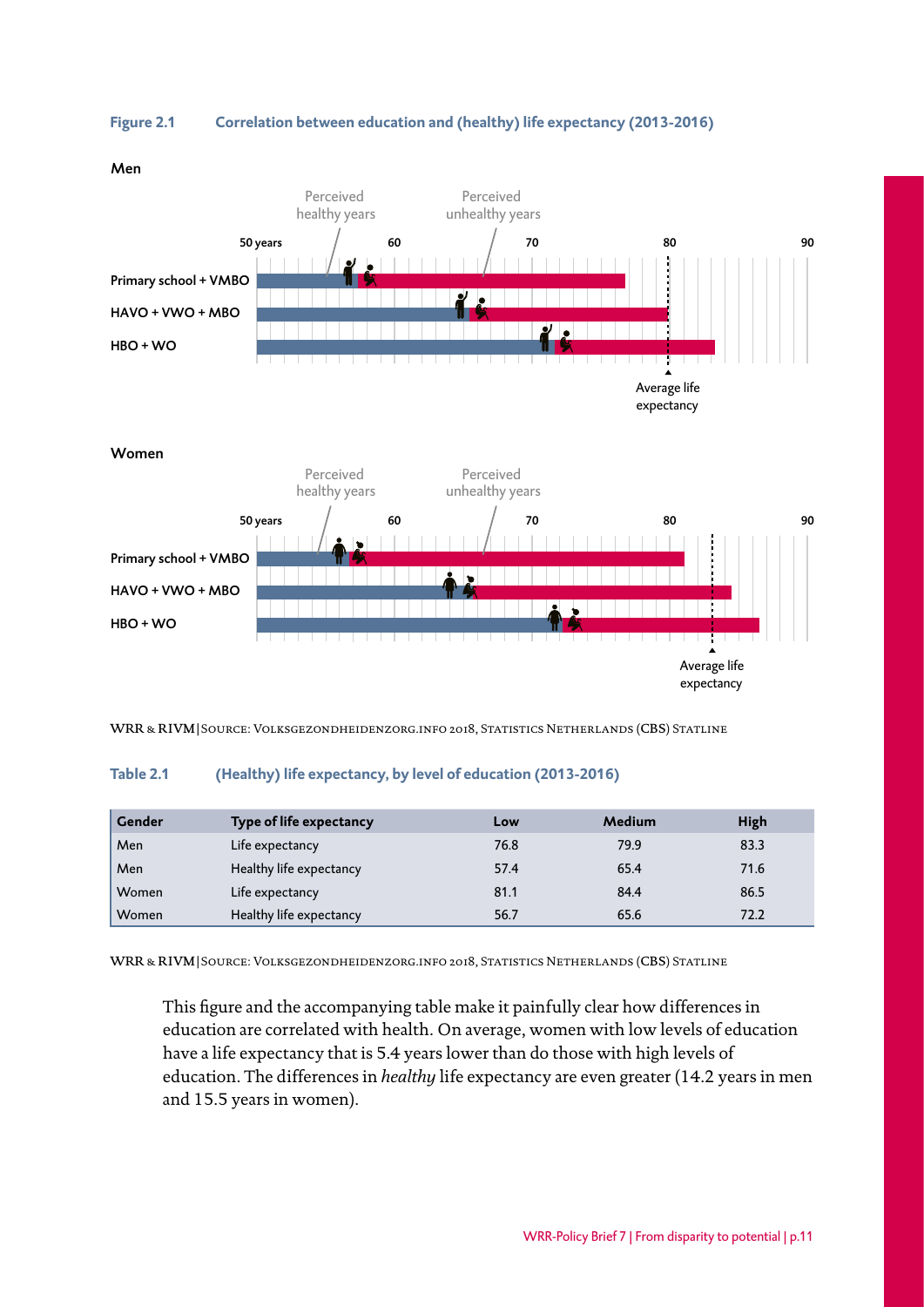The notion that groups with different ses have different health outcomes is hardly new. Such disparities have existed for a long time.11 Since the 1980s, the socioeconomic health inequalities measured over long periods have appeared to be virtually insurmountable. The relative inequalities measured using such indicators as life expectancy and perceived good health are so stable that, in 2015 (more than 35 years after the problem first appeared on the Dutch political agenda), the government did not formulate any ambition beyond ensuring that 'by 2030 these inequalities will have remained the same, or better still, reduced.'12

Inequalities according to ses can also be observed when examining two key predictors of health problems in later life: smoking (for people 25 years of age and older) and obesity. The details of the example cited at the beginning of this policy brief are presented in Figure 2.2. Although the number of smokers has dropped significantly in all ses groups, the reduction is more pronounced amongst groups with higher ses. On balance, the percentage difference in the number of smokers has therefore increased and, with it, the difference in the likelihood of eventually suffering from smokingrelated conditions. The same trend is represented in Figure 2.3, albeit in the opposite direction, with regard to the number of people 25 years of age and older who are suffering from obesity. This percentage has increased in all ses groups, and it is expected to undergo significantly greater increases in groups with lower ses than it is in groups with higher ses. 13

<sup>11</sup> Van Poppel et al. (2009).

<sup>12</sup> Ministry of Health, Welfare and Sport (2015).

<sup>13</sup> Hilderink & Verschuuren (2018).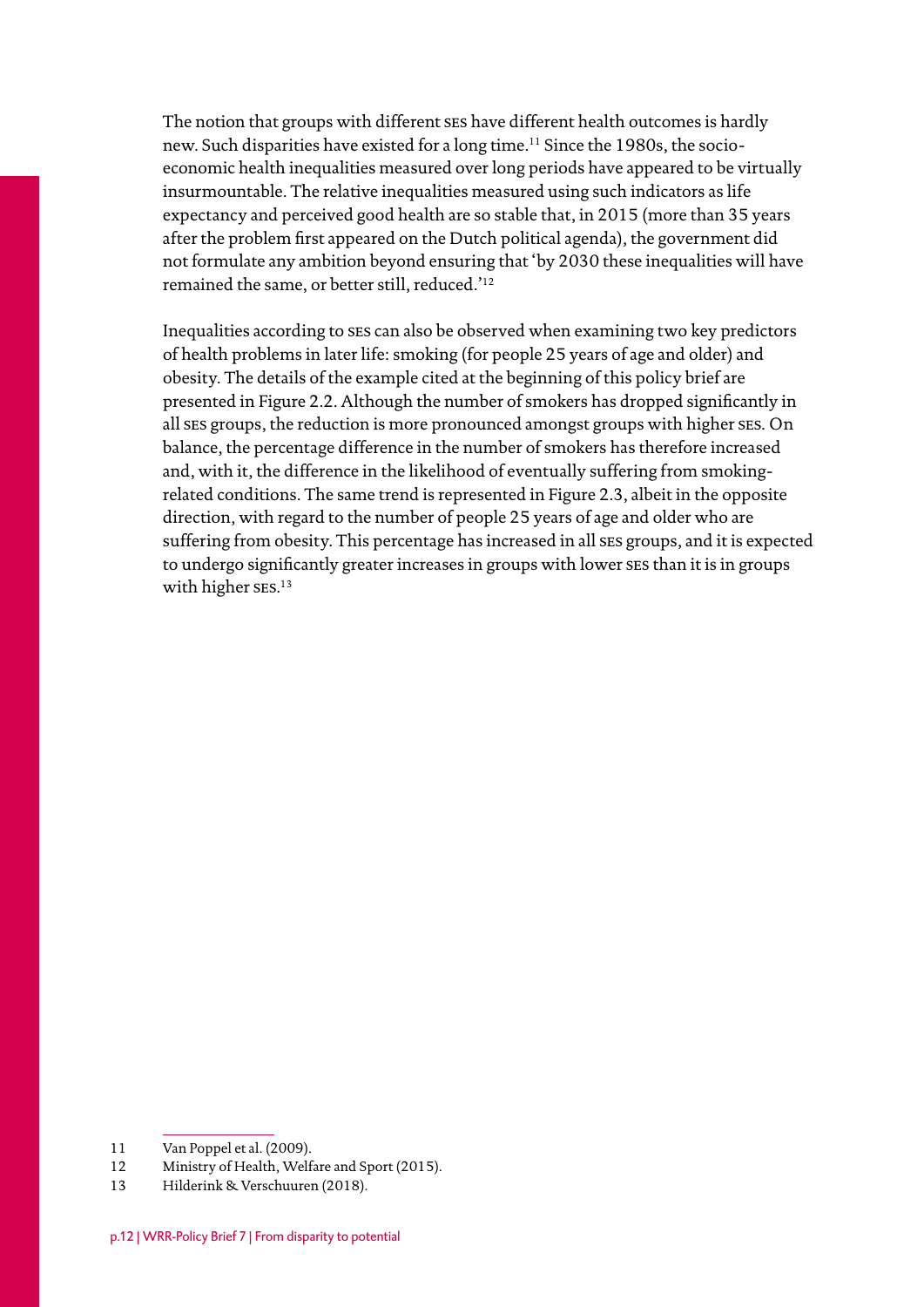

© wrr & rivm 2018 | Source: rivm & cbs [\(https://www.vtv2018.nl/gezondheidsverschillen\)](http://www.vtv2018.nl/gezondheidsverschillen))



**Figure 2.3 Percentage of people (age 25+) with obesity (BMI≥30)**

© wrr & rivm 2018 | Source: rivm & cbs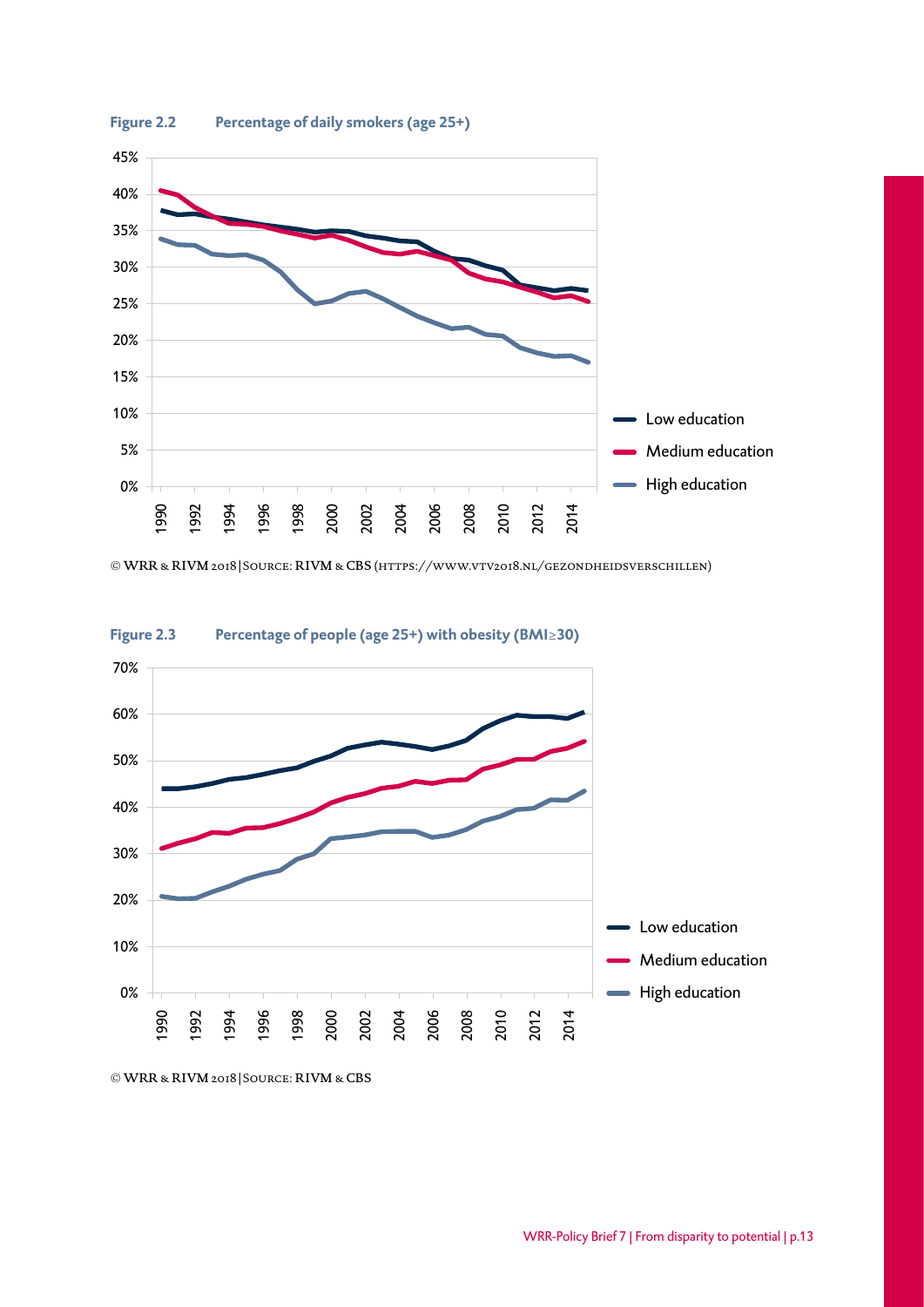#### <span id="page-13-0"></span>*Conclusion*

The Dutch have become much healthier in recent decades. At the same time, however, relative health disparities between those with higher and lower levels of education have not receded and, in some cases, they have even widened. With regard to healthy life expectancy and smoking, the existing health disparities are reminiscent of a phenomenon known as the 'Matthew effect', which has been observed in a wide range of social domains.14 Although policies and measures that can be of particular benefit to groups with the poorest outcomes may have a positive effect in these groups, they tend to have an even *greater* effect on groups whose outcomes are already reasonable, or even good. As a result, overall disparities increase, even though everyone benefits. This paradoxical result can occur when a blanket policy is implemented across an entire population. For reasons including differences in capability and financial or other resources, this can result in inequalities.

All in all, the situation outlined above raises questions concerning the relative feasibility or utility of trying to reduce or eliminate health inequalities. Perhaps it would be better to replace the perspective of reducing health inequalities with one that is more realistic.

## **3 an alternative policy framework?**

This is a sensitive point. Intuitively, health inequalities feel unjust: on average, those who are already better off in terms of wealth are also healthier. The moral outrage over health inequalities is therefore a prominent element of the debate, in both the research community and policy.

In this section, we propose a different policy perspective, one that does not emphasize differences, but potential health gains to be realized.

#### *Investing in health potential*

The emphasis in previous decades on the injustice (whether actual or perceived) of health inequalities has somewhat obscured the fact that good health is not simply an end in itself, but also a prerequisite for other things that people value in life. This applies at both the individual and collective levels. Poor health can prevent people from leading what they personally consider to be a good life, as it can impede social, economic or community participation. Poor health can also thwart collective goals by increasing costs to society and reducing economic productivity.

<sup>14</sup> Coined by Merton (1968), the term 'Matthew effect' was popularized in the social sciences, especially by Deleeck and colleagues (1983). The term is a reference to Matthew 13:12: 'For whosoever hath, to him shall be given, and he shall have more abundance: but whosoever hath not, from him shall be taken away even that he hath'.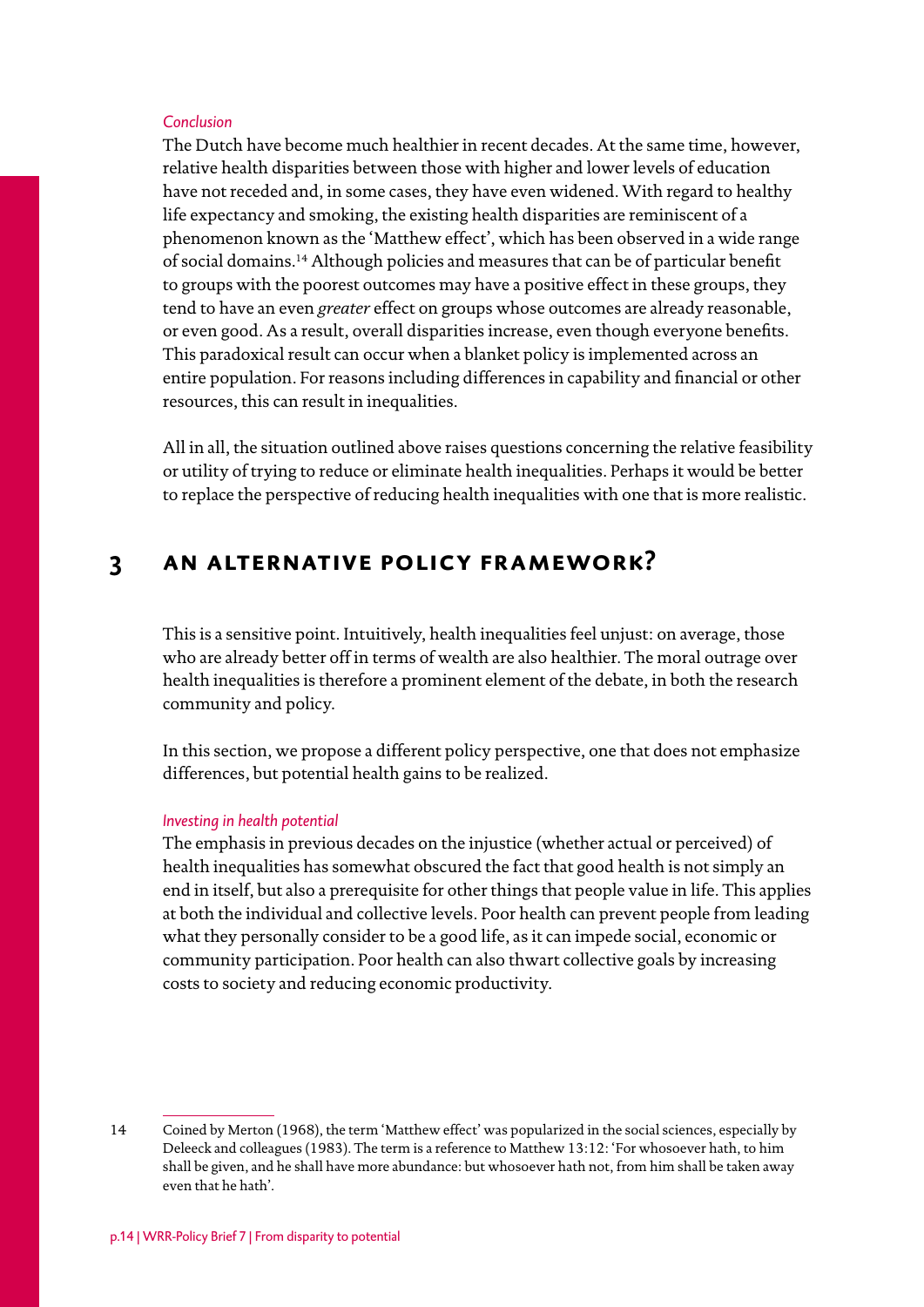It is perfectly legitimate to question how resources for preventive healthcare can best be deployed in order to realize the greatest possible health potential within society. The importance of this issue extends beyond the individual level, as effective preventive healthcare is also an investment in *human capital*, which can benefit society as a whole.

This conceptual shift took place in education several decades ago. Although it is hardly imaginable today, quality education was viewed purely as an expense, and not an investment, in financial/economic terms until a few decades ago. Although those days are now behind us, a similar conceptual shift is now being advocated in the field of healthcare, but the investment perspective is less widely accepted.

We wish to emphasize that the approach adopted in this policy brief has its limitations. It does not *exclusively* concern economic efficiency, a point that can be illustrated by a simple thought experiment. Suppose that achieving gains is the only objective. In that case – and from a purely economic perspective – it would initially seem logical to assign priority to the groups with the poorest average health (usually those with lower ses). This is because this group would stand to benefit the most, and it would therefore have the greatest potential for improvement (at the individual level). On the other hand – also based purely on the numbers – it could be more logical to prioritize the groups whose health is already reasonably good (in this case, groups with middle and high ses). The reason for this is the possible difference in the *likelihood* that the available potential will actually be realized. Although groups with higher ses may have less room for improvement, the *likelihood* of realizing the improvement is potentially higher, because the conditions for behavioural change in groups with higher ses are more favourable than they are in groups with lower ses. Higher ses groups are more likely to have the knowledge, skills and opportunities required in order to move in social circles in which a healthy lifestyle is the norm, to live in neighbourhoods in which healthy alternatives are available and to have greater financial leeway to afford these alternatives. Conditions in lower ses groups are less favourable, and they entail more persistent problems, combined with individual characteristics and environmental determinants that impede behavioural change. It is therefore likely that greater effort will be required to achieve comparable health benefits within this group.

In summary, assuming that the goal is to achieve the greatest possible health potential in society, a purely mathematical approach can still result in more resources going to those who are already at the upper end of the scale. Many are likely to perceive such outcomes as unfair.

#### *Six moral stances*

There is more at play than pure economic efficiency. Additional questions thus include: What conclusion are people likely to consider fair? How does this influence who should receive *priority* when deploying the scarce resources available for preventive healthcare?

This brings us back to disparities. Many believe that we should not be truly satisfied until all health inequalities have been completely eliminated.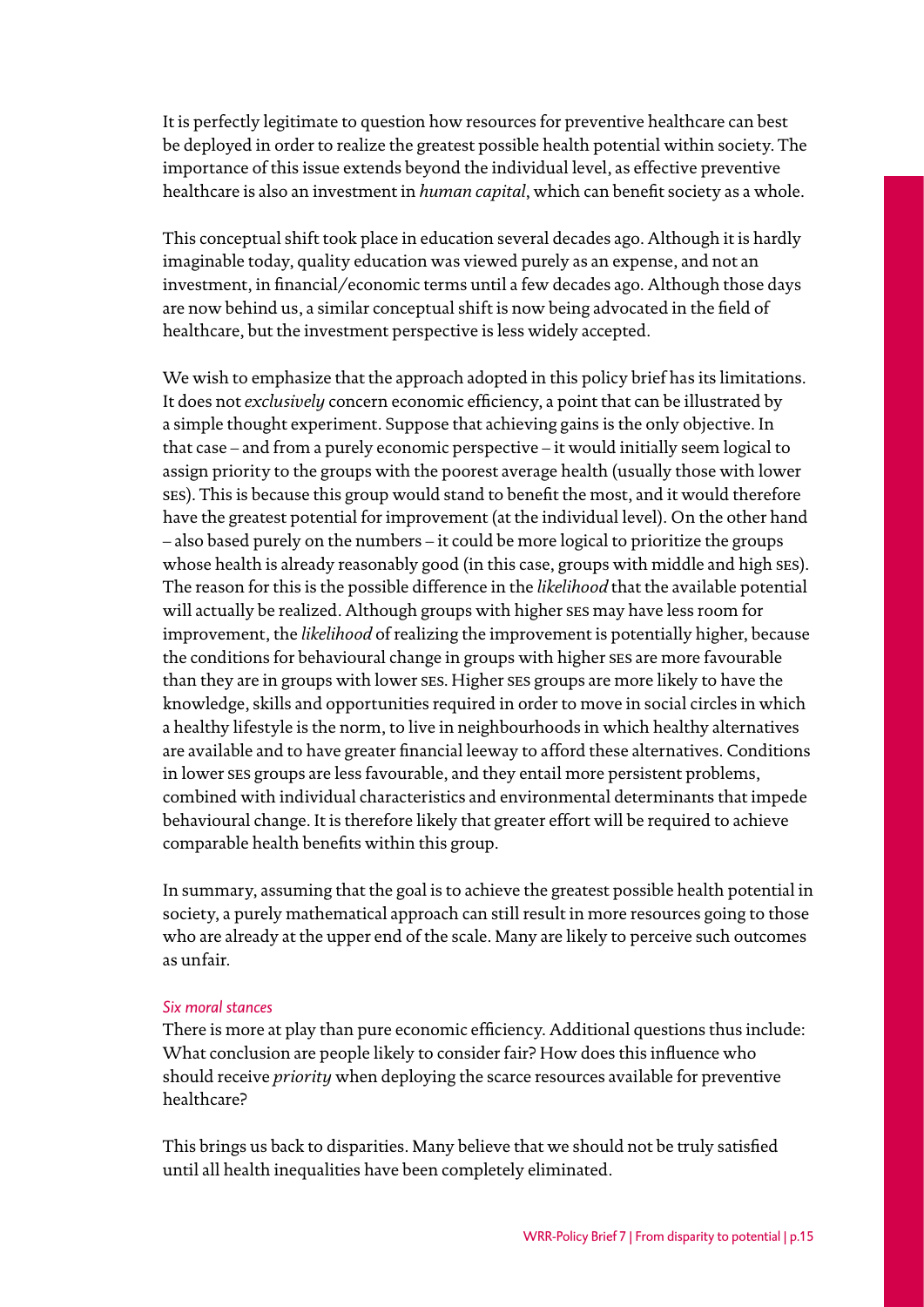To those that hold this belief, inequality in and of itself is virtually equivalent to injustice. Other people adopt different moral stances, however, possibly with different interpretations of what is considered 'fair'. Political philosophy has devoted considerable study to examining when a given distinction can be considered fair, and it has been shown that 'unequal' does not automatically correlate to 'unfair'. First, various theories uphold egalitarianism as a basic principle, while permitting certain exceptions in light of good arguments. For example, differences are tolerated that can be traced back to individual free choices (e.g. deciding to work hard, or to do nothing). Other theories go a step further, completely abandoning the fundamental principles of egalitarianism and equal outcomes. For example, the objective of sufficientarianism is not an equal distribution of wealth, but for everybody to have a certain fixed minimum (e.g. the minimum resources required to ensure survival and permit participation in society). In prioritarianism, the principle (as suggested by the name) is to prioritize those who are at the greatest disadvantage. It is their situation that must be improved first. In short, there are multiple possible interpretations of what is considered socially just.

There is obviously a difference between actual health and the limited resources that are central to political philosophy, for health is not something that can be *re*-distributed. Money can be redistributed (e.g. through taxes), but health cannot. This is an important distinction, which is examined further in the conclusion to this brief. Political philosophical and theoretical development can nevertheless help to demonstrate that multiple moral stances are possible with regard to health. Inspired by this body of theories, the table below identifies six possible stances in this regard. In Table 3.1, the three distribution principles outlined above (egalitarianism, sufficientarianism and prioritarianism) are combined with two possible answers to the question of *what* exactly should be redistributed: health *outcomes* or health *opportunities*.

#### **Table 3.1 Six moral stances**

|                                                             | Egalitarianism                                                                                | Sufficientarianism                                                                               | Prioritarianism                                                                                                  |
|-------------------------------------------------------------|-----------------------------------------------------------------------------------------------|--------------------------------------------------------------------------------------------------|------------------------------------------------------------------------------------------------------------------|
| Focus on health<br>outcomes (insensitive<br>responsibility) | 1. Everyone has the right to<br>the same number of healthy<br>life years and life expectancy. | 2. Everyone should have at<br>least x years of good health<br>and reach the age of [y].          | 3. The number of healthy life<br>years and life expectancy of those<br>who score the lowest should<br>increase.  |
| Focus on opportunities<br>(sensitive responsibility)        | 4. Everybody should have<br>equal opportunity to<br>maximise health potential.                | 5. Everyone should have<br>a decent minimum of<br>opportunities to maximize<br>health potential. | 6. People whose potential is the<br>least activated should receive<br>more and better opportunities<br>to do so. |

Concisely summarized, *all of these positions are defensible and valid*. It is quite possible that some positions enjoy greater political support than others; some might also be easier to realize than others, and some may ultimately result in greater long-term health gains than others might – *but none of them are a priori better than any other.*  All positions are a conceivable representation of social justice.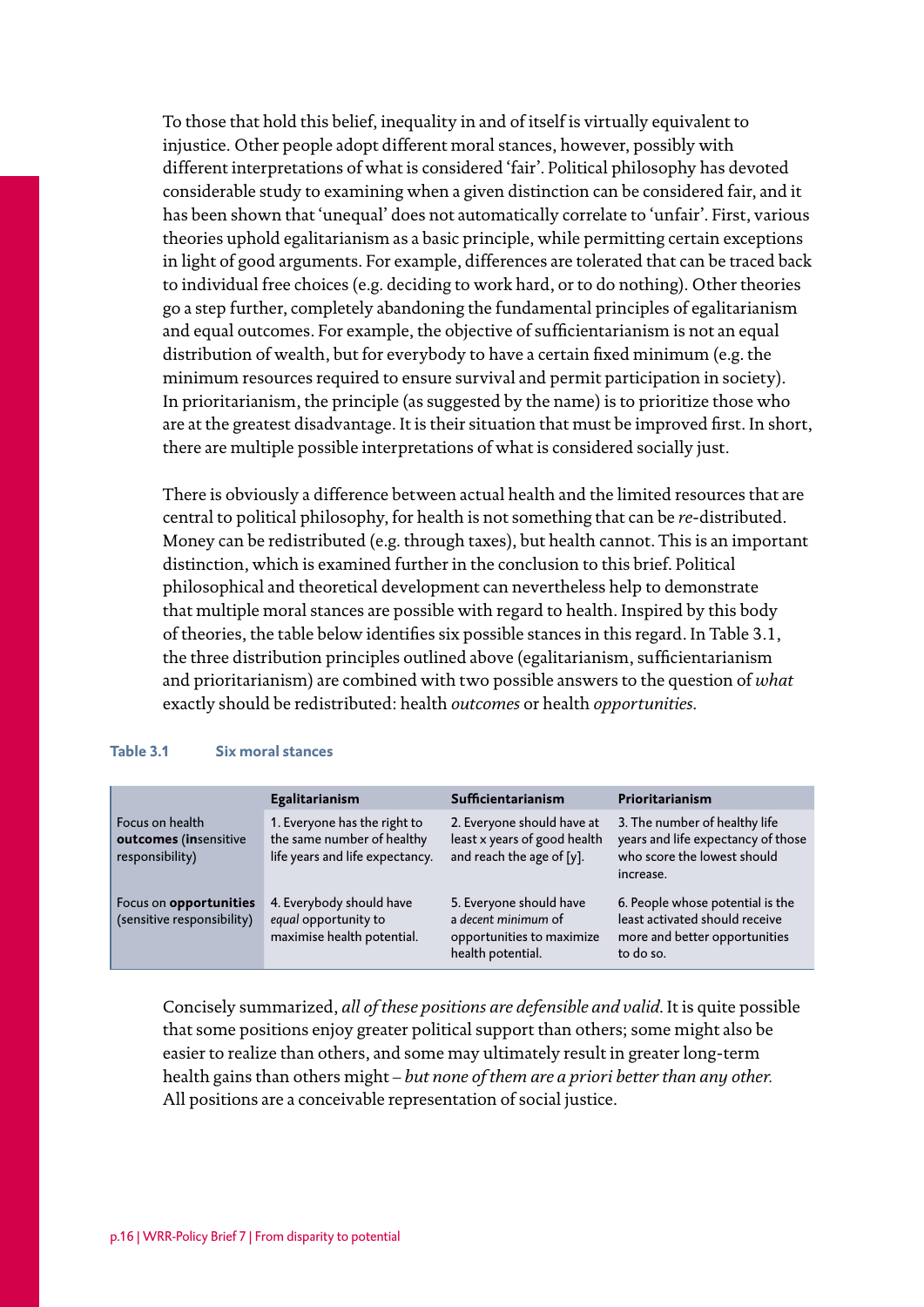#### *Two conceptual shifts*

The notion that health inequalities should ultimately all be eliminated is represented in the upper left of the figure. As indicated by the table, this is only one possible moral position, and not necessarily the only conceivable or correct one. Nevertheless, it is undoubtedly the most ambitious of all six. Given that all experiences to date suggest that this position is not tenable in practice, it is logical to question whether we should be pursuing this ideal.

We propose two conceptual shifts. First, there are good arguments for putting the emphasis on the options in the bottom row of Table 3.1 (i.e. focusing more on opportunities rather than outcomes). Strictly speaking, there is no other option, given that, as mentioned above, health *itself* cannot be redistributed. The health debate always concentrates on the limited resources that can be deployed in order to promote health (e.g. the accessibility and affordability of healthcare or on approaches that address the physical environment). This already points towards a redistribution of opportunities rather than outcomes. Another argument in favour of the bottom row rests on the principle of individual responsibility.

The wrr subscribes *neither* to any rationale in which the government bears full responsibility for health outcomes *nor* to a policy that makes citizens fully responsible for their own health outcomes. Citizens nevertheless do have a part to play in their own health, just like the government has a responsibility to compensate for factors (e.g. of a financial, cognitive or practical nature) that prevent citizens from exercising their own responsibility. It makes a difference whether health disparities are the result of personal choices (lifestyle), avoidable through human or other intervention, or unavoidable.15

A debate is currently raging over what constitutes 'individual responsibility' (and its limitations) with regard to avoidable, lifestyle-related conditions. The notion of 'individual responsibility' has dominated the political debate for the last decade (see Chapter 5). One may question, however, whether the government's expectations are always realistic in this regard. There are indications that, in many cases, people's capability to make and maintain 'healthy' choices is severely overestimated.16,17 Moreover, environmental factors (e.g. quality of housing, availability of facilities, working conditions or family circumstances) can also make it difficult (or even impossible) to make 'responsible choices'. While an emphasis on 'individual responsibility' might absolve the government of some responsibility, it is precisely this perspective that demands government initiatives and interventions to make healthy lifestyles possible for citizens.

<sup>15</sup> Stronks and Gunning-Schepers (1993).

<sup>16</sup> WRR (2014, 2017).

<sup>17</sup> Council for Health and Society (Raad voor Volksgezondheid en Samenleving, RVS) (2016).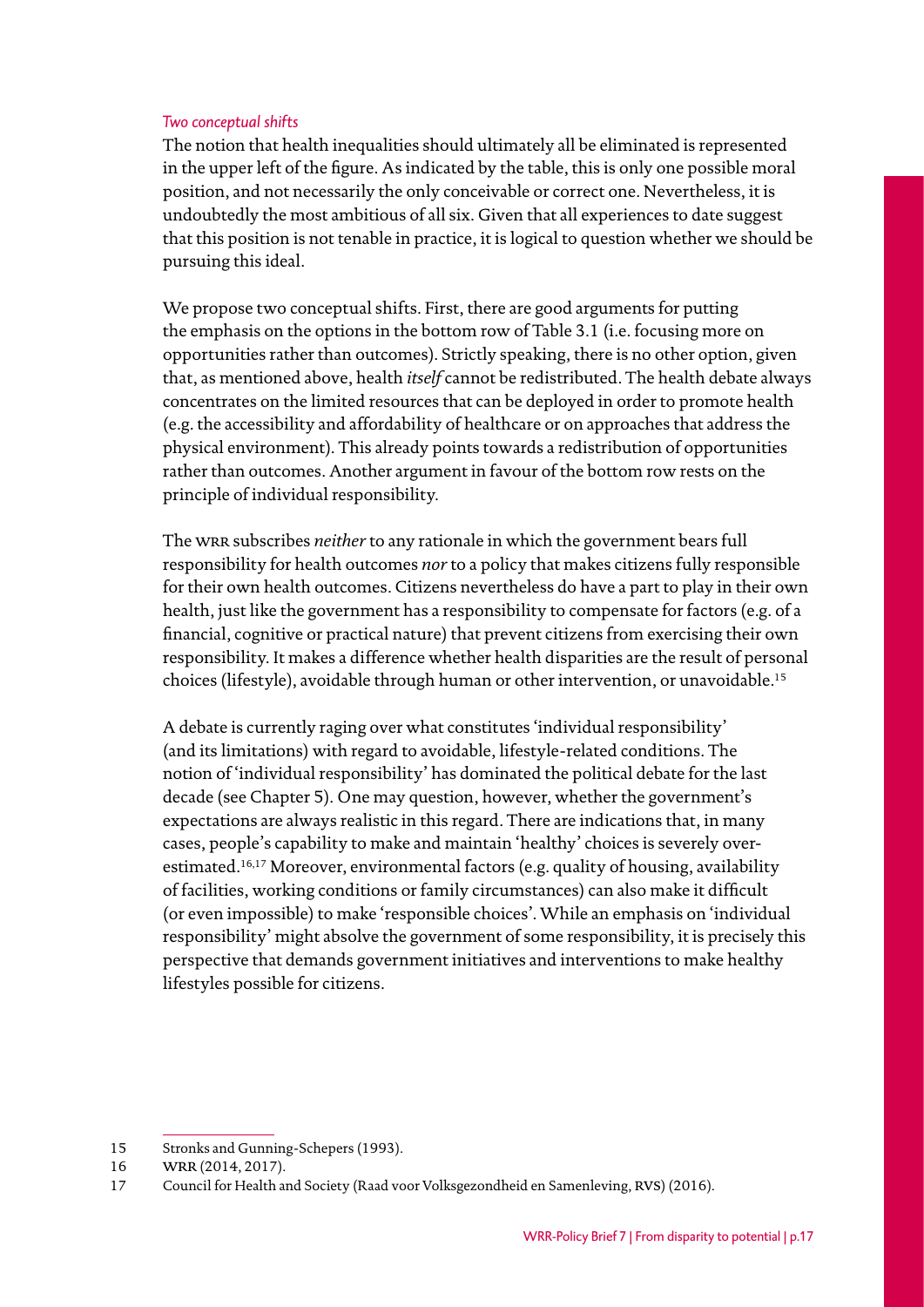The government also has a major responsibility to protect its citizens. Based on the harm principle, the philosopher Marcel Verweij (2017) reasons that a policy of 'denormalization' is desirable with regard to smoking. This is particularly true for contexts in which the health of children is at stake, given that young and unborn children are unable – either morally or legally – to make autonomous choices. Verweij goes on to reason that moral responsibility is not a *zero-sum game*, in which a larger role for one automatically means a smaller role for the other.<sup>18</sup> 'By pursuing an effective antismoking policy, the government does not assume the responsibility of individuals, but does the minimum of what can be expected from it'.

Second, as stated above, we argue for a shift in focus from health *disparity* to health *potential*. We wish to tap into an approach that the British physician and professor of epidemiology and public health Michael Marmot refers to as 'proportional universalism'. In this approach, policy is universal and aimed at all citizens, but is supplemented with support for particular target groups. The intensity of this targeted support is determined by the vulnerability of the group in question. The aim is therefore to improve health across the socio-economic spectrum, while also giving the greatest possible consideration to the actual deficits in groups with lower ses, in absolute terms, as well as with regard to their opportunities and capabilities. Because proportional universalism does not focus unilaterally on lower socio-economic groups, it is also more inclusive with respect to shifts between and within groups with differing ses. While the size of the various groups changes over time, so too does their practical socio-economic significance. The groups themselves are therefore also fluid, lending further weight to the importance of a universal approach as a foundation.<sup>19</sup> In practice, the latter can take one of two forms. One option is to take the specific characteristics and circumstances of groups with lower ses into consideration when developing and implementing universal policies; another is to supplement the universal policy with measures that specifically target the relevant groups. Referring back to the table, proportional universalism can be viewed as a combination of the two moral positions represented in the lower left and the lower right.

#### *Conclusion*

In this policy brief, we opt for an approach that concentrates on realizing the greatest possible health potential, rather than on the reduction of health inequalities as an end in itself. Our focus is also not on areas where, based purely on the available figures, the most potential gains are to be achieved (or the greatest loss prevented). Moral considerations also compel us to invest in the groups where the need is the greatest.

<sup>18</sup> Verweij (2017).

<sup>19</sup> '…actions must be universal, but with a scale and intensity that is proportionate to the level of disadvantage. We call this proportionate universalism' (Marmot et al. 2010: 15).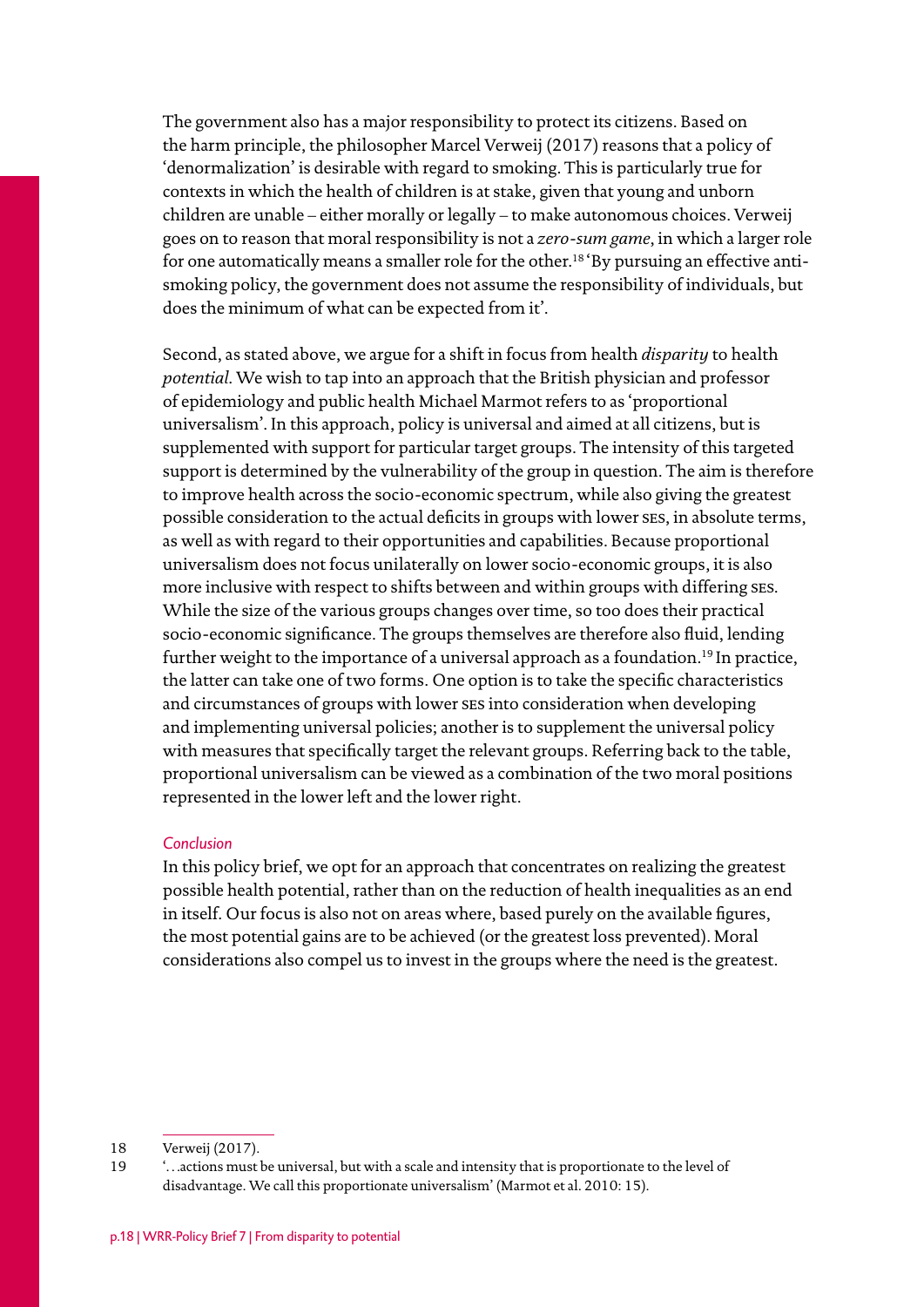## <span id="page-18-0"></span>**4 policy priorities**

Where should our priorities lie? As mentioned above, the answer is determined in part by where the greatest potential gains lie. This aspect is dependent on four factors:

- The *severity* of the real or anticipated health problem high severity means high potential.
- The *scope* of the health problem the more people who suffer from a particular problem, the higher the aggregated potential.
- The *duration* of the health problem early-onset problems represent greater potential.
- The *combination* of health problems compounded health problems (multimorbidity) mean high potential.

These four factors are obviously not mutually exclusive, and they can serve both to cancel out and to exacerbate one another. For example, addressing a serious health problem (e.g. smoking) has greater potential if the group of smokers is large, and less potential if the group is small. If a group can be reached early in life, the effect on health potential is high, as the resulting gains can be enjoyed throughout the remaining lifespan. This would suggest concentrating not only on groups with lower ses, but also starting early (e.g. from before conception to the age of 18 years). As mentioned above, this policy brief interprets health gains in an absolute sense, without making comparisons between various population groups.

One key question obviously concerns whether the available potential can or will be realized. In other words: To what extent are health problems avoidable? The answer depends on many factors, the first of which is the nature of the health problems themselves. Some illnesses and conditions are virtually unavoidable (e.g. certain hereditary conditions) or simply cases of bad luck. Other conditions (e.g. a number of infectious diseases) are preventable through vaccination and/or basic hygiene. Enormous health benefits have been obtained in this area in the 20th century. Yet other health problems are related to environmental aspects, including air/noise pollution and working conditions. In many cases, realizing the available potential requires interventions in domains that are not categorized under those responsible for health policy. Finally, some health problems are related to behaviour and lifestyle (e.g. unhealthy diet and smoking). The ability to realize the available potential also depends on the extent to which people are capable of and willing to change their behaviour, as well as the opportunities that their physical and social environments offer to facilitate such changes.

Based on the considerations stated above, we have determined three priorities:

- Smoking, alcohol abuse and obesity
- An additional focus on low socio-economic groups
- Early intervention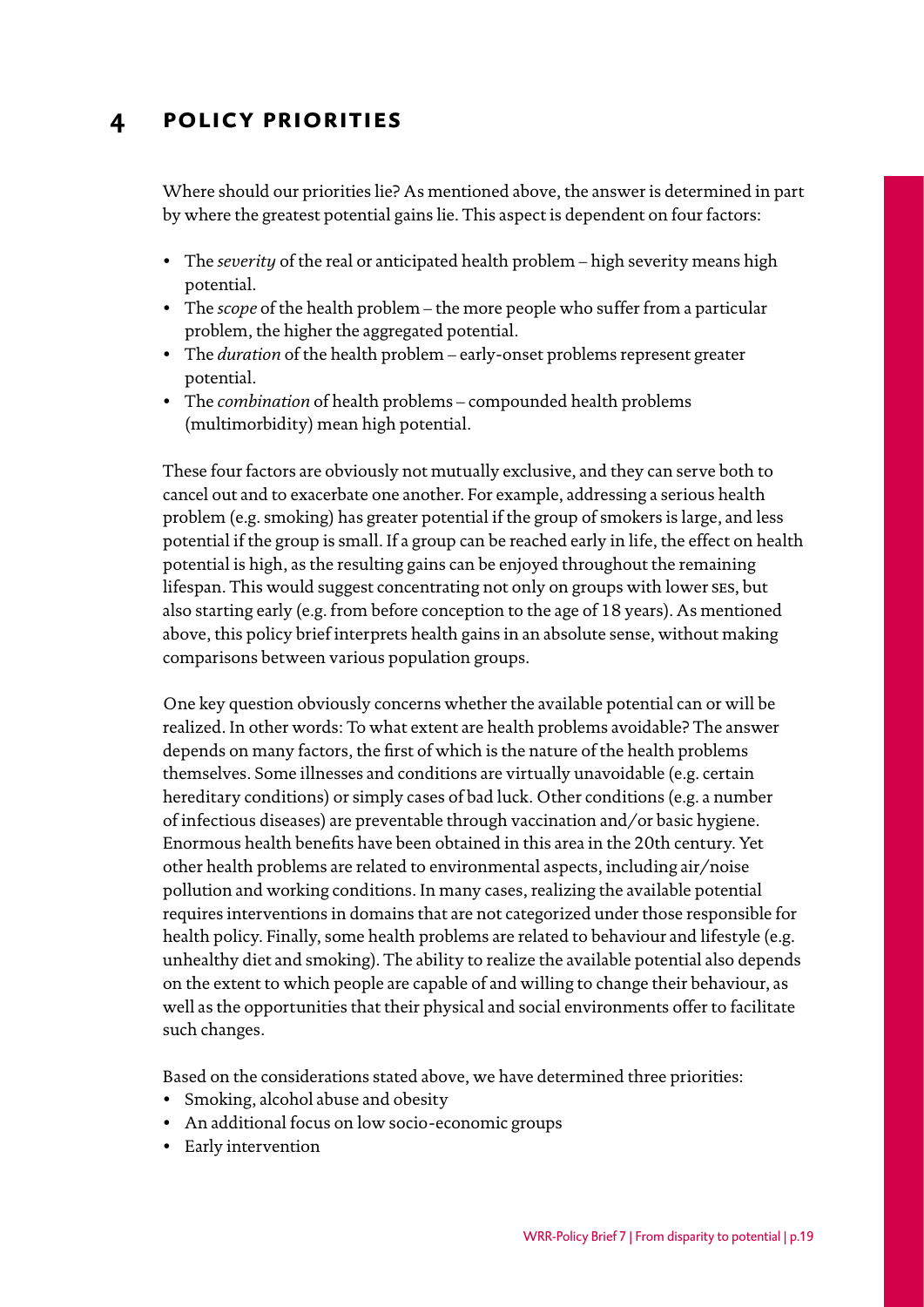#### *Smoking, alcohol abuse and overweight/obesity*

This priority should come as no surprise. According to the 2014 and 2018 Public Health Foresight Studies, unhealthy behaviours (e.g. smoking, obesity due to lack of exercise and poor diet, and problematic consumption of alcohol) together account for nearly 20% of the entire burden of disease. All of these determinants represent significant potential gains.

Given the health hazards of smoking combined with the percentage of Dutch citizens who still smoke (25% in total, and 20% of pregnant women), there is still much health ground to be gained. Although the positive downward trend in all socio-economic groups gives cause for hope, it does not justify removing smoking from the list of priorities. Passive smoking especially (particularly within families) remains a major problem for children.20At the same time, we may very well be approaching the limits of what can be achieved through campaigns of a general nature. Although it is certainly important to continue these campaigns – there are always new cohorts that need to hear the message – the real challenge involves reaching those who continue to smoke. Some of them are unwilling to stop, but most (80%) are unable to stop, due to the addictive nature of smoking. This second category is particularly likely to include many people who are experiencing compound problems, of which smoking is only one and not necessarily perceived as the most important.21 It is precisely this group that needs to be reminded of how their behaviour will affect the next generation. Various initiatives aimed at a tobacco-free future generation are already underway.<sup>22</sup>

There is still much potential health gain with regard to alcohol consumption. Reliable figures on this count are scarce, as they are entirely dependent on self-reporting. Research has indicated that even many highly-educated people report alcohol consumption that exceeds the recommended limits. Although people with higher levels of education have traditionally been shown to drink more, the pattern is reversed with regard to extreme alcohol abuse.23 Studies have revealed an 'alcohol harm paradox'24, in which higher ses groups report greater alcohol consumption, but lower ses groups are most affected by 'alcohol-related harms', particularly with relation to binge-drinking.25 In both groups, therefore, there is much potential benefit to be gained. The severity of alcohol-related health problems – particularly before conception, during pregnancy and while breastfeeding<sup>26</sup> – combined with the widespread nature of drinking, add up to massive potential.

24 Lewer et al. (2016).

26 Health Council of the Netherlands (2004).

<sup>20</sup> Health Council of the Netherlands (2003); *Volksgezondheidenzorginfo*.2018 (https:[//www.](http://www.volksgezondheidenzorg.info/) [volksgezondheidenzorg.info/](http://www.volksgezondheidenzorg.info/)onderwerp/roken/cijfers-context/huidige-situatie-volwassenen#!nodemeeroken).

<sup>21</sup> Kooiker (2010).

<sup>22</sup> De Kanter (2016).

<sup>23</sup> https:[//www.volksgezondheidenzorg.info/onderwerp/alcoholgebruik](http://www.volksgezondheidenzorg.info/onderwerp/alcoholgebruik)

<sup>25</sup> Schmidt et al. (2010).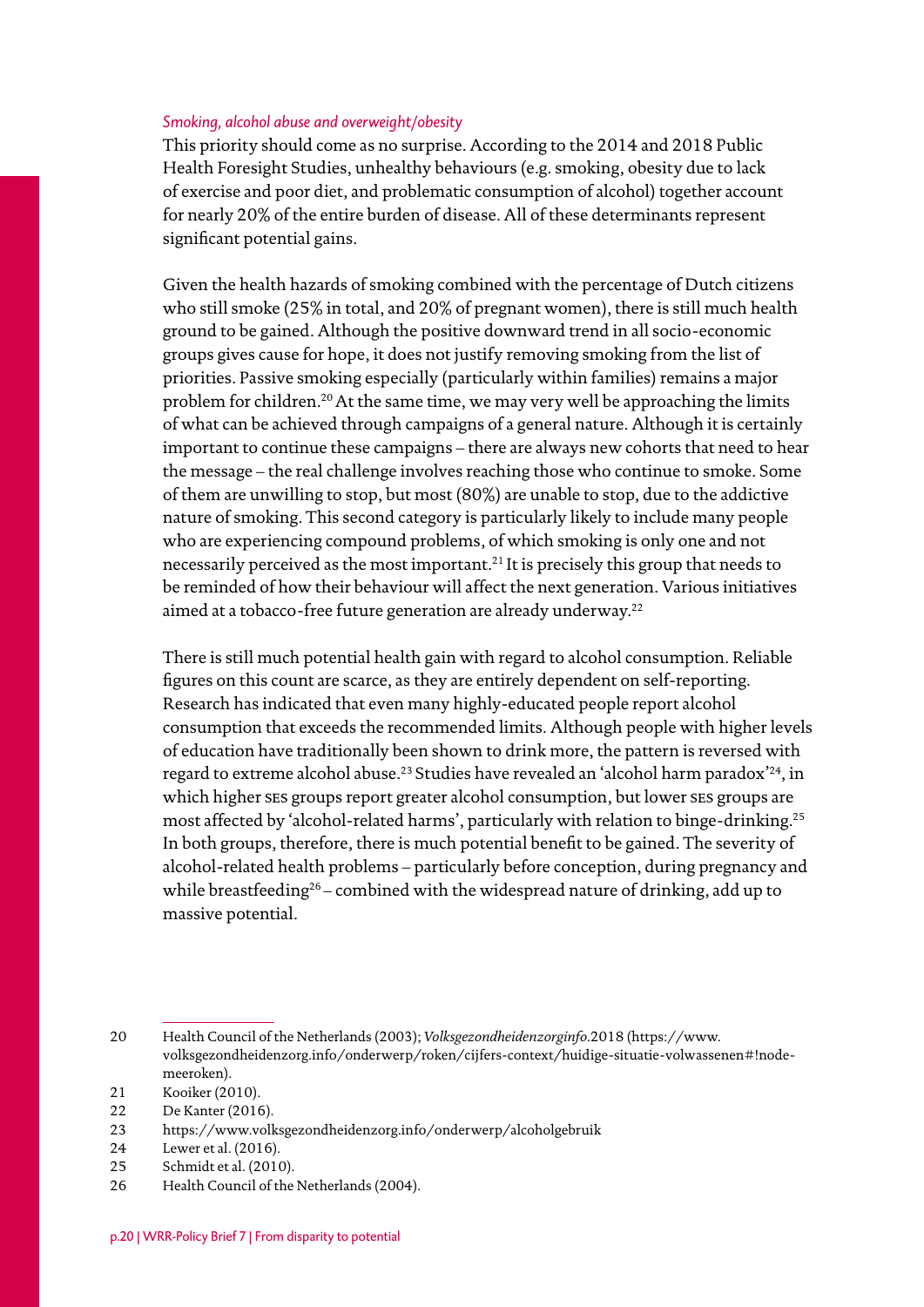Obesity is another area with high potential. As a condition, obesity has major cumulative effects on health. Many serious conditions are linked to obesity, $27$  including psychosocial problems (e.g. bullying and depression), arthritis, hypertension, type-2 diabetes and cardiovascular disease. It can also result in the inability to work. A good start in life is the key to avoiding obesity problems later. High birth weight is positively correlated with weight problems during childhood.28 The trend in the Netherlands is clearly adverse: cases of overweight and obesity are increasing in all socio-economic groups (high, medium, low), and they are predicted to continue increasing in the future.29

#### *Additional focus on lower socio-economic groups*

The rationale behind this choice was discussed above: because the health of these groups is already low compared to the others, this is where the greatest benefit can be obtained. The groups with higher ses are already closer to the limits of what can be achieved. As mentioned previously, however, this is also a moral choice. It is only fair to provide additional support to those whose health is the poorest, consistent with the 'proportional' part of the universalism proposed by Marmot.

#### *Focus on early intervention*

In addition to prioritising smoking, alcohol abuse and obesity, while concentrating on lower ses groups, a potential-based approach should focus on early intervention (specifically targeted at the stages of preconception, pregnancy, infancy and schoolage children). This is because reaching a given group earlier in life can lead to greater cumulative health benefits, and as such benefits continue throughout the entire lifespan.<sup>30</sup> Care for children is also a strong motivating factor for parents. People may not always be inclined to do what is best for themselves, but they can often be convinced to do what is best for their children.

#### *Mental health*

Evidence of the many potential health benefits to be gained with regard to smoking, alcohol abuse and obesity is provided by the burden of disease attributed to these factors. These calculations, however, are based on a model that does not include mental health. If the disease burden is broken down by condition, psychological conditions rise to the top of the list.<sup>31,32</sup> Within this broad category, symptoms of depression and anxiety account for the greatest burden.

<sup>27</sup> BMI between 18.5 and 25 is considered to indicate a healthy body weight; BMI between 25 and 30 is considered overweight; 30 or higher is considered severely overweight, or obese. From a public-health perspective it is important to target policy towards both of the latter categories, as being overweight can be regarded as a preliminary stage of obesity.

<sup>28</sup> De Hoog et al. (2011).

<sup>29</sup> See<https://www.vtv2018.nl/gezondheidsverschillen>

<sup>30</sup> Leopold (2016).

<sup>31</sup> Hoeymans et al. (2014); RIVM (2014).

<sup>32</sup> [http://www.eengezondernederland.nl/Heden\\_en\\_verleden/Ziekten](http://www.eengezondernederland.nl/Heden_en_verleden/Ziekten)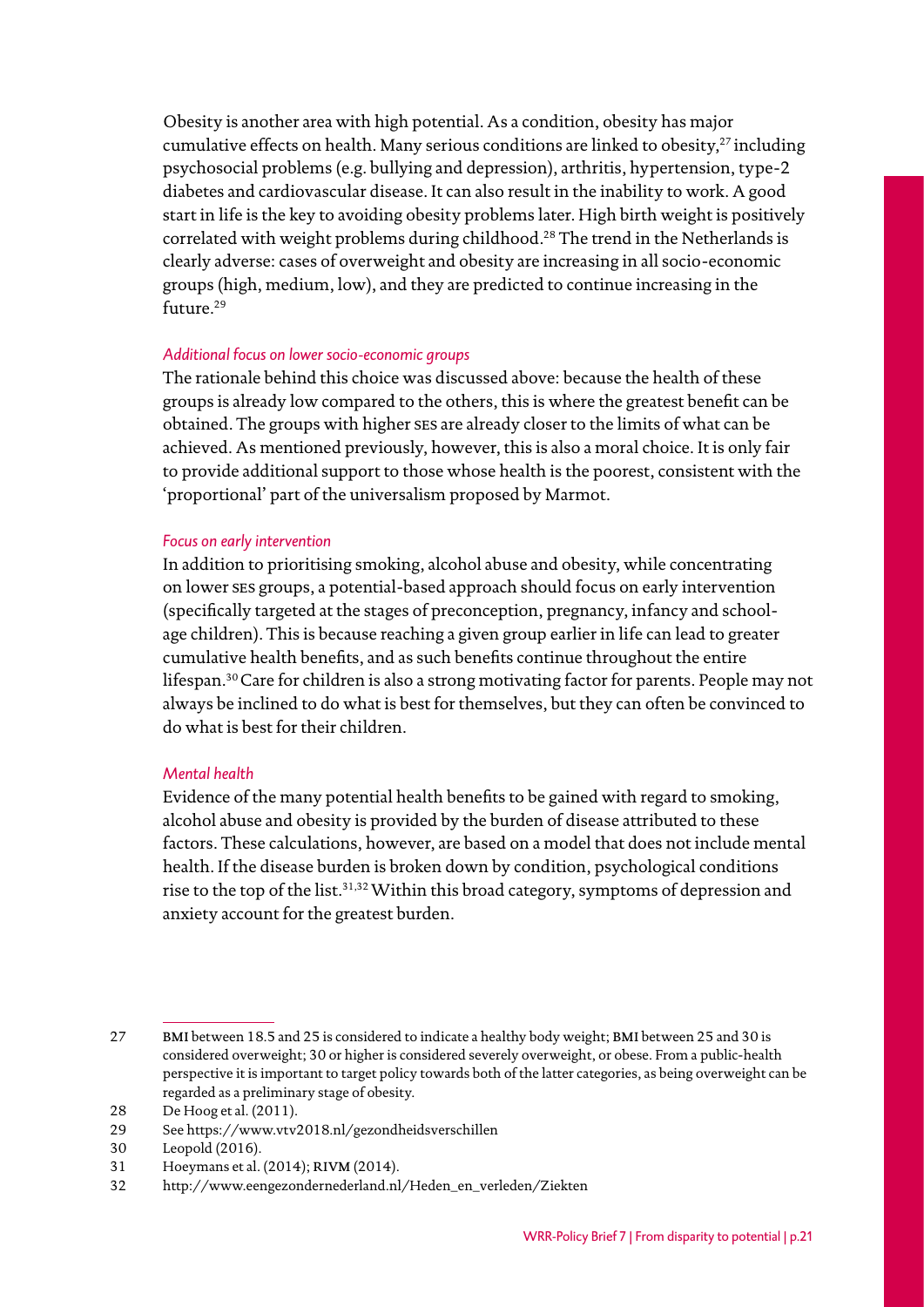There are also significant differences in the extent to which mental health symptoms affect people of different educational levels, with the lower ses groups showing greater susceptibility (see Figure 4.1). $33$ 



**Figure 4.1 Percentage of people with symptoms of depression and/or anxiety (aged 12+), 2013**

We aim to prioritize mental health on the research agenda, as problems of this nature are likely to increase in the near future. According to the most recent Public Health Foresight Study, psychological pressure on young people appears to be undergoing a particular notable increase, with possible consequences for their mental health.<sup>34</sup> This area offers significant health potential, due to the severity of the disease burden, the cumulative effects and the pressure on lower socio-economic groups. Compared to 'traditional' problems (e.g. smoking and alcohol abuse), however, less is known about the extent to which mental health problems can be addressed or prevented.

#### *Conclusion*

Assuming a focus on health potential, it would seem obvious to put the onus of policy on smoking, alcohol abuse and obesity, determinants that cause a major health burden. In an absolute sense, progress has been made in these areas in recent years (particularly with regard to smoking). It is nevertheless important for universal policy to continue to focus on *all* Dutch citizens. Specific supplementary measures are therefore necessary, aimed at lower socio-economic groups and early intervention. This area offers particularly high potential for health gains. Finally, there is a pressing need for more data regarding the prioritization of mental health issues.

<sup>33</sup> https:[//www.volksgezondheidenzorg.info/onderwerp/psychische-gezondheid/cijfers-context/](http://www.volksgezondheidenzorg.info/onderwerp/psychische-gezondheid/cijfers-context/) huidige-situatie#node-prevalentie-psychische-klachten-naar-opleiding. Source: Statistics Netherlands Health Survey. These data refer to psychological symptoms, and not to diagnosed conditions. Respondents were asked whether they had experienced any symptoms of anxiety or depression over the past year.

<sup>34</sup> [https://www.vtv2018.nl/druk-op-jongeren](http://www.vtv2018.nl/druk-op-jongeren)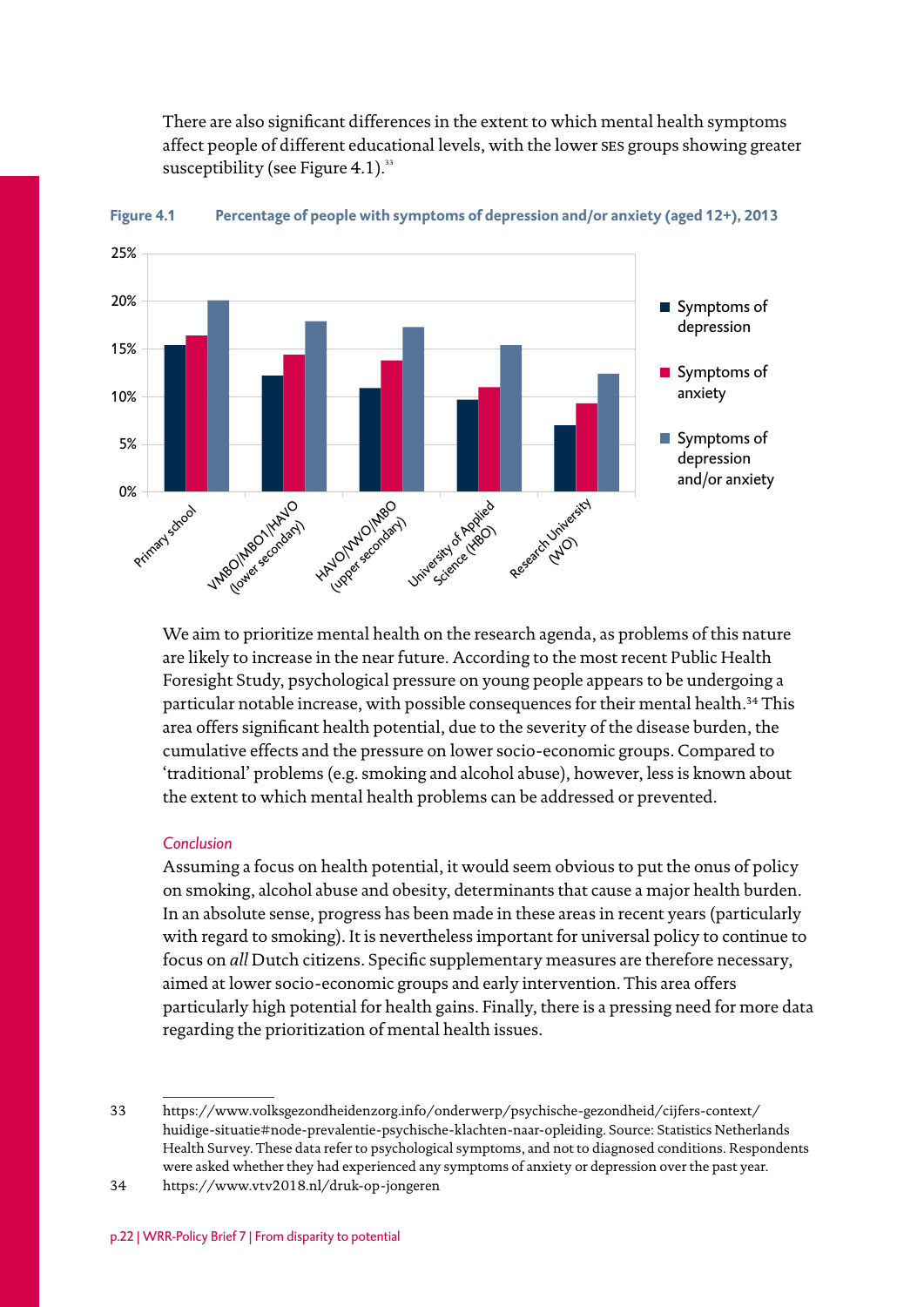## <span id="page-22-0"></span>**5 policy history**

As mentioned above, socio-economic health disparities (SEHD) have remained unchanged despite 35 years' worth of policy efforts. This is a good reason to look back on the policies that have been implemented during that time (Figure 5.1). In this section, we provide a brief summary of government policy since 1989.





#### *1989-2002: The start of SEHD policy*

From 1989 through 2002, successive governments expressed a sense of urgency regarding health inequality. Authoritative reports both from the Netherlands and abroad<sup>35</sup> identified considerable health disparities between socio-economic groups. Action was deemed necessary, and the Ministry of Health, Welfare and Sport (vws) promptly financed two national research and intervention programmes. These programmes culminated in two final reports by the Ginjaar and Albeda commissions (see Figure 5.1), and they ultimately produced a long-term strategy for reducing the various inequalities, with four specific focus areas.

<sup>35</sup> World Health Organization (1977); the annual congress report by the General Dutch Association for Social Medicine [*Algemene Nederlandse Vereniging voor Sociale Geneeskunde*] on inequality in health and healthcare (1980), an Amsterdam door-to-door survey report (Lau-IJzerman A. et al., Municipal Medical and Health Service [GG & GD], 1981), the Black report from the United Kingdom ('Inequalities in health', 1982) and *Nota 2000* (on developments in health policy: data, review and policy goals (1986)).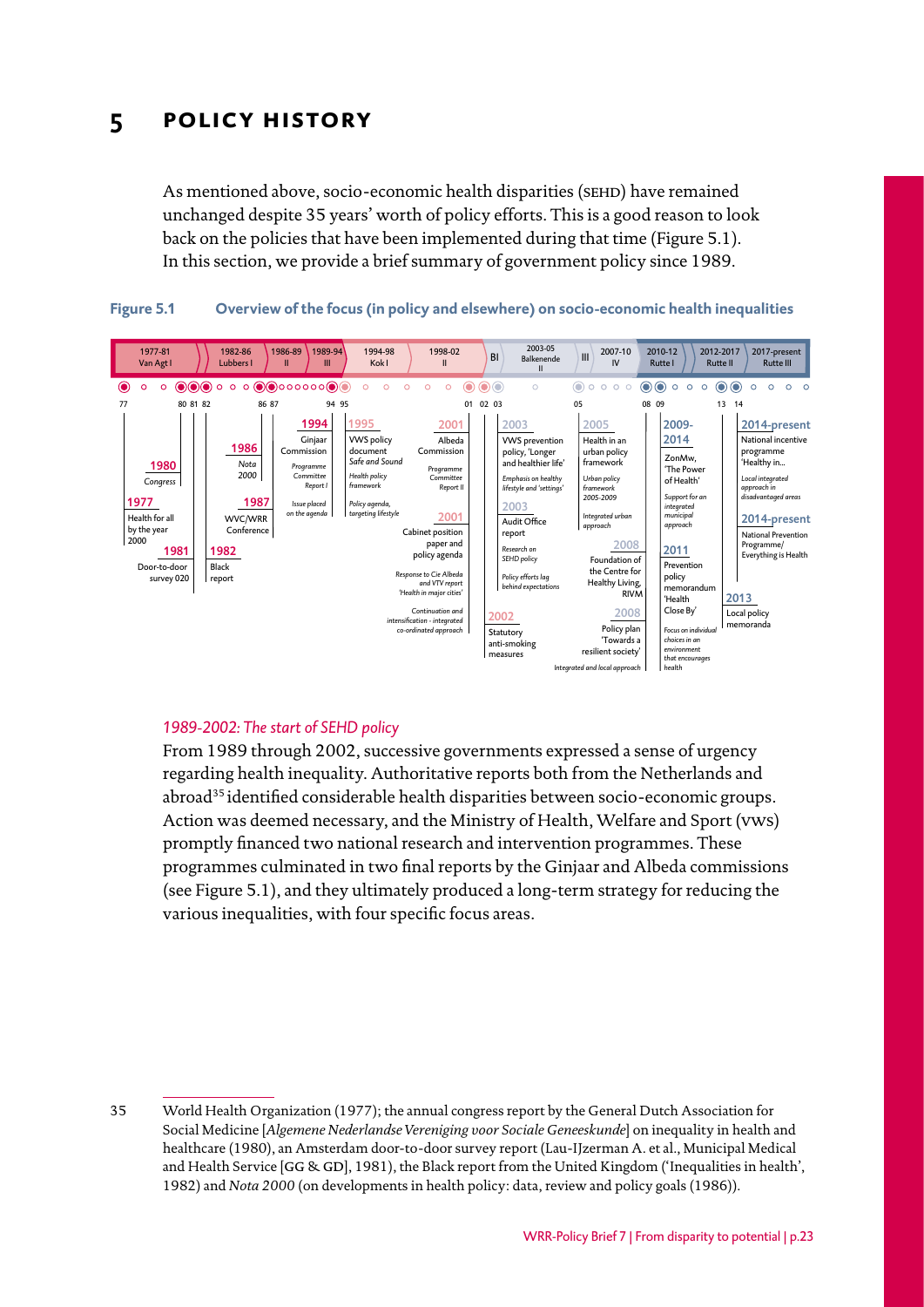In addition to targeting behavioural health and other behaviours directly, the policy addressed other factors that are relevant to health, including psychosocial work stress, living conditions, education and income.<sup>36</sup>

In 2001, then Minister Borst (vws) proposed a policy agenda to the House of Representatives. The agenda included an integrated and coordinated approach across multiple policy fields, given that, although poor health in disadvantaged areas was partly attributed to unhealthy lifestyle, it was also considered the result of compounded unfavourable social and physical environmental factors. Although political developments would ultimately block the implementation of this agenda,<sup>37</sup> measures were still taken to improve health<sup>38</sup> (e.g. stricter laws regarding smoking in public spaces).

#### *2002-2007: Individual responsibility for healthy/unhealthy behaviour*

Between 2002 and 2007, the uk and Scandinavian countries established major policy programmes aimed at combatting health inequalities.39 In the Netherlands, however, priority was given to the implementation of a new healthcare system by 2006, and not to reducing health inequalities. The Ministry of vws received severe criticism from the Netherlands Court of Audit as a result,<sup>40</sup> and the average life expectancy in the Netherlands proved only mediocre amongst European countries, with unhealthy behaviour cited as the primary cause. Various reports painted an alarming picture, which led to a prevention policy in 2003 focusing on the promotion of healthy lifestyle.41The policy made individual citizens responsible for their own choices, whether healthy or unhealthy, while also stressing that lifestyle interventions are much more effective if they include environmental aspects as well.

The prevention policy devoted specific attention to persistent health inequalities in large cities, as well as in the South Limburg and north-eastern regions of the Netherlands.42

<sup>36</sup> Four focal areas for reducing socio-economic health inequalities: 1) narrowing gaps in education level, income and other socio-economic factors through education, income and poverty policy; 2) reducing the negative effects of health problems on education, employment level and income (benefit management and paid work for the chronically ill, effectiveness of healthcare, bolstering primary healthcare in disadvantaged areas); 3) reducing the negative health effects of low education level, low employment status and low income (including such behavioural factors as smoking, obesity, lack of exercise, physical and psychosocial stress at work and unfavourable living conditions); and 4) increasing the accessibility and effectiveness of healthcare for low socio-economic groups.

<sup>37</sup> The fall of the Kok II cabinet due to the Srebrenica incident, and the death of Pim Fortuyn.

<sup>38</sup> (First) Prevention programme 1998-2002.

<sup>39</sup> Crombie et al. (2005). Sweden and Northern Ireland in particular aimed their policies at lower socioeconomic groups, focusing on the factors that bear the greatest influence on living conditions, work, lifestyle and similar aspects. The United Kingdom instituted the Programme for Action (2003-2006).

<sup>40</sup> The Netherlands Court of Audit criticized the lack of urgency in the SEHD policy (2003).

<sup>41</sup> Ministry of Health, Welfare and Sport (2003).

<sup>42</sup> Health and healthcare are areas in which citizens and local parties formulate objectives at the neighbourhood level (uniting physical and social pillars). In 2007, the 'neighbourhood-based approach' (wijkaanpak: 'from problem area to star neighbourhood') was introduced. A 10-year deadline was set for achieving the significant improvement of 40 neighbourhoods in terms of safety, liveability and the socio-economic position of the residents. An evaluation revealed no measurable improvement relative to other problem neighbourhoods in which no interventions were carried out (Netherlands Institute for Social Research/SCP (2013)).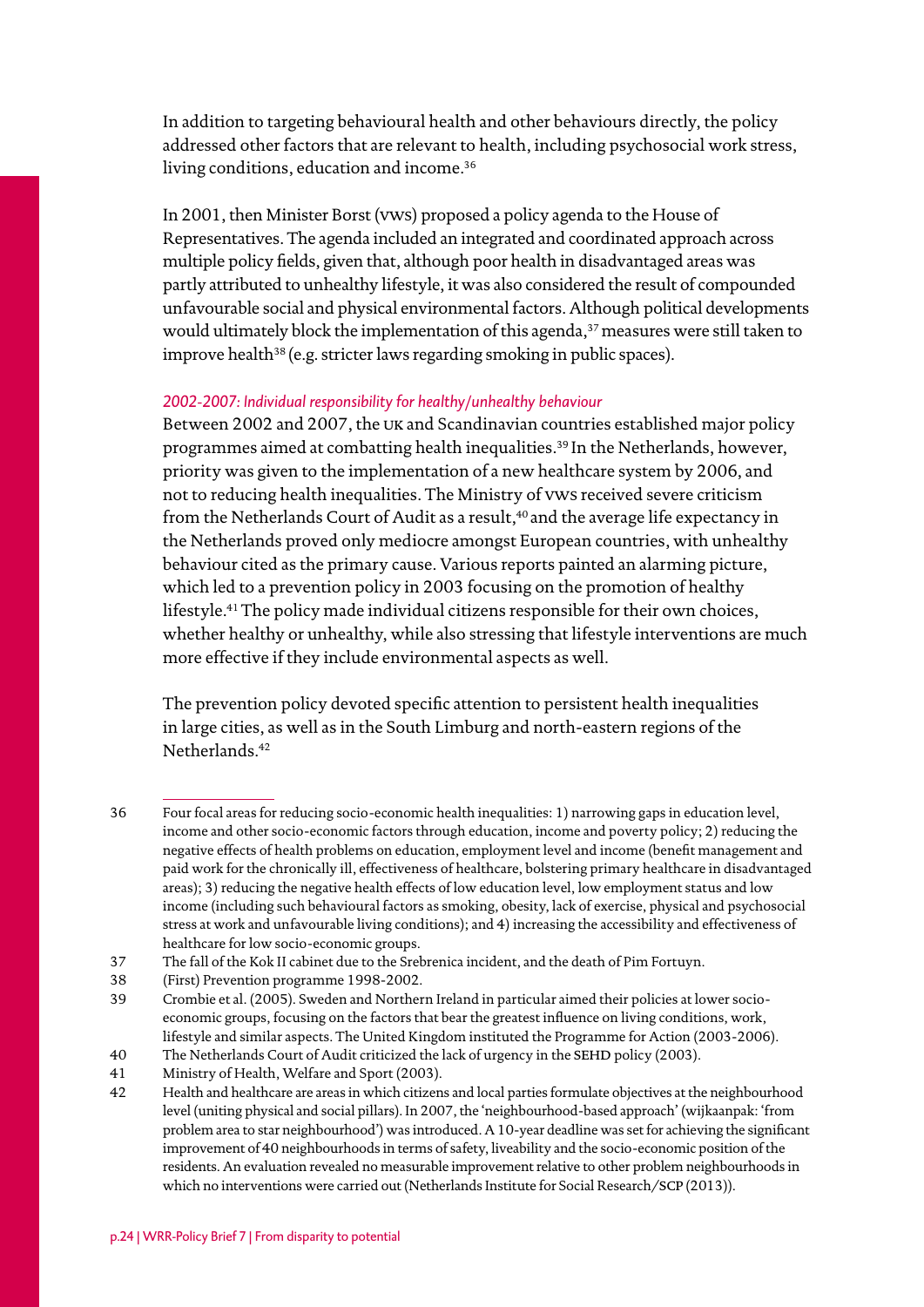A combined approach targeting both individual responsibility for lifestyle choices and environmental factors was advocated in this context as well. In 2006, the Netherlands National Institute for Public Health and the Environment (RIVM) noted the following: 'In the Netherlands, the focus on individual responsibility is slowly growing, particularly with regard to healthy behaviour and health. Individual freedom of choice is often relative, however, particularly due to the aforementioned impact of the social and physical environment on lifestyle and health, combined with individual and personal character traits. "Healthy" alternatives must therefore not only be made easy and appealing, but must also be achievable for everybody'.43

Despite calls for a greater focus on the impact of environmental factors, there was not enough momentum to get a broader, coordinated and integrated approach off the ground.

#### *2007-2010: New keywords: 'integral' and 'local'*

During this period, multiple policy memoranda were released in quick succession. Building on the policies from the previous period, the focus again turned towards behavioural change. The possibility of including preventive interventions (programmes aimed at exercise and cessation of smoking) as new additions to basic health insurance packages was considered as well.<sup>44</sup> One new aspect was that the minister, supported by a recommendation by the Social and Economic Council (SER),<sup>45</sup> also pointed out the economic and social importance of investing in health ('health is wealth'),<sup>46</sup> in addition to stressing the need to 'make the healthy choice the easy choice'.

In his 2008 policy plan, then vws Minister Klink proposed addressing socioeconomic health inequalities through policy that was integral and, most importantly, locally implemented.<sup>47</sup> It was for this reason that health policy was to extend across departmental boundaries. To this end, various elements of the policy areas and relevant budgets of other departments were linked together, representing the long-awaited response to the proposals of the Albeda commission.<sup>48</sup> Specific measures were aimed at reducing the number of early school-leavers, improving the integration of minorities, increasing participation, promoting healthy living environments and offering protection for people with low income. Reality unfortunately proved a tough customer, however, as demonstrated by rivm research on these governmental measures. The conclusion was altogether disappointing. It was difficult to establish any correlation between the effects of the measures that had been taken and their role in reducing health deficits.49 In hindsight, we can only conclude that the measures largely amounted to a bureaucratic exercise involving the unification of policies that had already been in existence in various departments under a single banner.

<sup>43</sup> De Hollander et al. (2006).

<sup>44</sup> The smoking-cessation programme was admitted to the basic package in 2011, only to be removed again in 2012. The exercise programme was never included.

<sup>45</sup> Social and Economic Council (2009).

<sup>46</sup> Ministry of Health, Welfare and Sport (2007).

<sup>47</sup> The minister was supported by an advisory report commissioned from the Council for Public Health and Health Care (RVZ), the Education Council (OR) and the Council for Public Administration (ROB). (2009).

<sup>48</sup> The minister admitted that, although the cabinet had been in agreement with the recommendations of the segv (sehd) II Commission at that time, it had never managed to create a policy plan.

<sup>49</sup> Schrijvers & Storm (2009).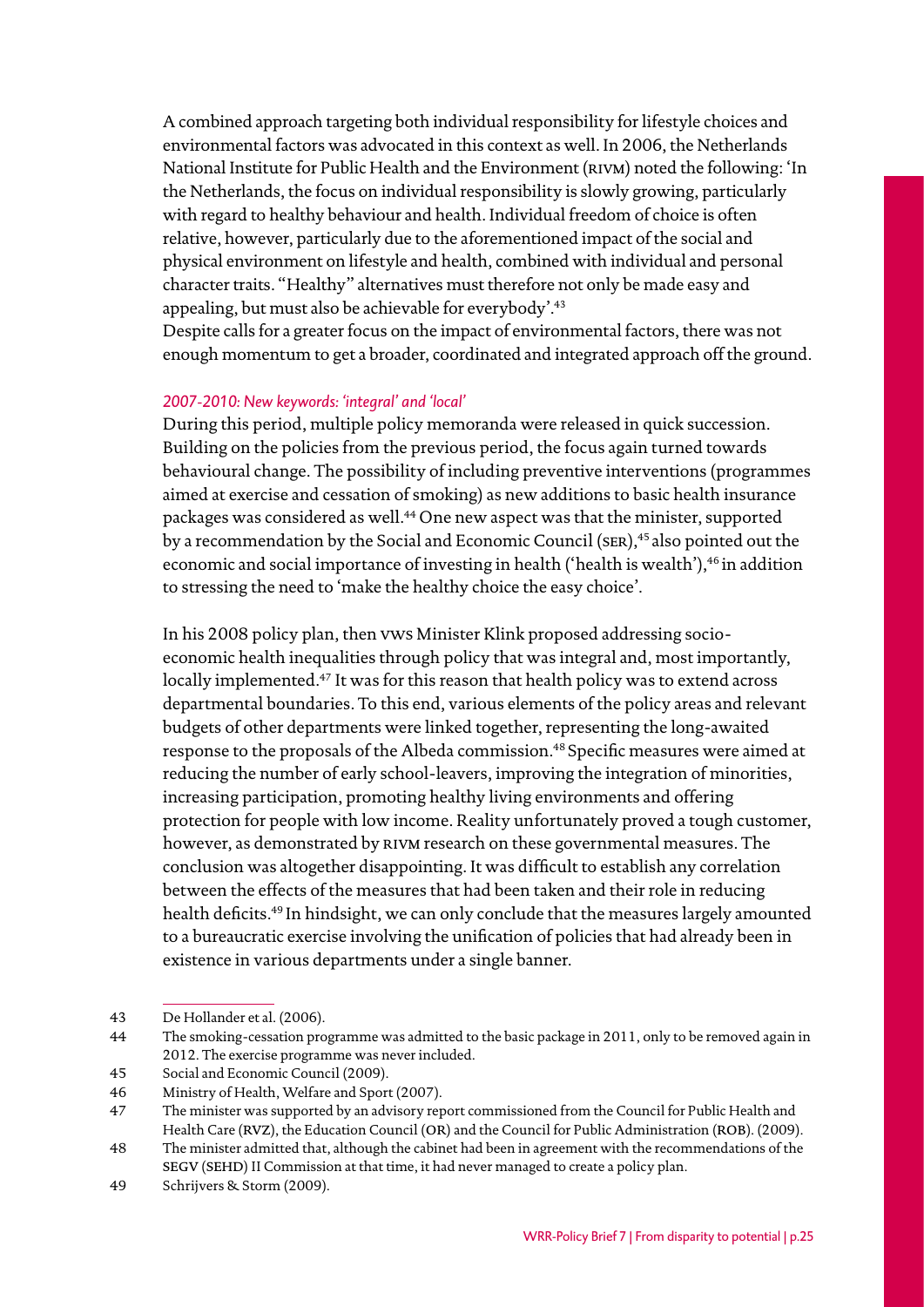#### *2010-2012: Individual responsibility and making healthy choices easier*

The first Rutte government (2010-2012) released a policy memorandum entitled 'Health Close By' [*Gezondheid dichtbij*],<sup>50</sup> in which the newly-appointed vws minister Schippers called for efforts to realize the paradigm shift from 'living healthier' to 'making healthy choices more accessible', which had been espoused by her predecessor. Schippers nevertheless warned that the budget for such efforts should be lowered. The cabinet did not support the inclusion of lifestyle interventions as part of basic insurance policies under the Health Insurance Act. In 2012, Minister Schippers then took decisive action by removing the smoking-cessation programme that had been included in 2011 at the instigation of her predecessor. The evaluative response by the Council for Public Health and Health Care was clear: 'Prevention policy has been given a raw deal'.51The Council pointed out that the government was merely paying lip service to prevention policy, as compared to its healthprotection policy (for combating infectious diseases, screening, vaccination), and relative to the costs of curative healthcare. The Council also pointed out that prevention offers major social advantages in terms of labour productivity and participation in society as well.

#### *2012-2017: Integral, local and with an active role for citizens*

The year 2014 saw the advent of the fifth prevention programme (National Prevention Programme, NPP),<sup>52</sup> the goals of which were intended to be achieved in part through statutory measures including changes to the Tobacco and Related Products Act [*Tabaksen rookwarenwet*] and by initiating the social movement known as 'Everything is Health' [*Alles is Gezondheid*].53A prevention agreement was also viewed as an important instrument for combating smoking, obesity and problematic alcohol consumption.<sup>54</sup> To support a local, integrated approach, the national incentive programme entitled 'Healthy in...' [*Gezond in...*] was set up in 164 municipalities given the 'GIDS' (*Gezond in de Stad*, or 'Healthy in the City') label, with support from Pharos in conjunction with Platform 31. In a letter to the House of Representatives, State Secretary Van Rijn gave assurances that the programme would continue until the end of 2021.<sup>55</sup> He further stated that he was convinced of the impact of the GIDS approach and of the creativity that it inspired within the municipal authorities. Although it is not entirely clear exactly what it was about the approach that convinced Van Rijn,<sup>56</sup> there was no shortage of enthusiasm for the approach, either at Pharos or in the various municipal authorities.

<sup>50</sup> Ministry of Health, Welfare and Sport (2011).

<sup>51</sup> Council for Health and Health Care (*Raad voor Volksgezondheid en Zorg*, RVZ) (2011).

<sup>52</sup> The objectives of the programme are to reduce the increasing number of people with chronic illnesses and to reduce the major health disparities between those with low and high levels of education. The programme focuses on alcohol, smoking, depression, diabetes, obesity and exercise.

<sup>53</sup> 'Everything is Health' is the sub-section of the npp in which parties agree to undertake joint actions aimed at starting a social movement leading towards a healthier country.

<sup>54</sup> The Prevention Agreement was eagerly pursued by Secretary Blokhuis (https://[www.rijksoverheid.nl/](http://www.rijksoverheid.nl/onderwerpen/gezondheid-en preventie/documenten/kamerstukken/ 2018/04/20/kamerbrief-over-voortgang-nationaal-preventieakkoord-en-algemeen-overleg-17-mei-2018) [onderwerpen/gezondheid-en preventie/documenten/kamerstukken 2018/04/20/kamerbrief-over](http://www.rijksoverheid.nl/onderwerpen/gezondheid-en preventie/documenten/kamerstukken/ 2018/04/20/kamerbrief-over-voortgang-nationaal-preventieakkoord-en-algemeen-overleg-17-mei-2018)[voortgang-nationaal-preventieakkoord-en-algemeen-overleg-17-mei-2018\)](http://www.rijksoverheid.nl/onderwerpen/gezondheid-en preventie/documenten/kamerstukken/ 2018/04/20/kamerbrief-over-voortgang-nationaal-preventieakkoord-en-algemeen-overleg-17-mei-2018).

<sup>55</sup> Ministry of Health, Welfare and Sport (2017).

<sup>56</sup> The letter revealed that data had been collected 'merely' by making inquiries in the GIDS municipalities. Research conducted elsewhere on the reduction of socio-economic health inequalities is not reassuring in this respect. An evaluation of 13 years of intensive UK government policy aimed at reducing health inequalities proved highly disappointing, thereby prompting Mackenbach to bemoan the fact that 'reducing health inequalities is currently beyond our means. That is the sad but inevitable conclusion from the story of the English strategy to reduce health inequalities' (Mackenbach 2010).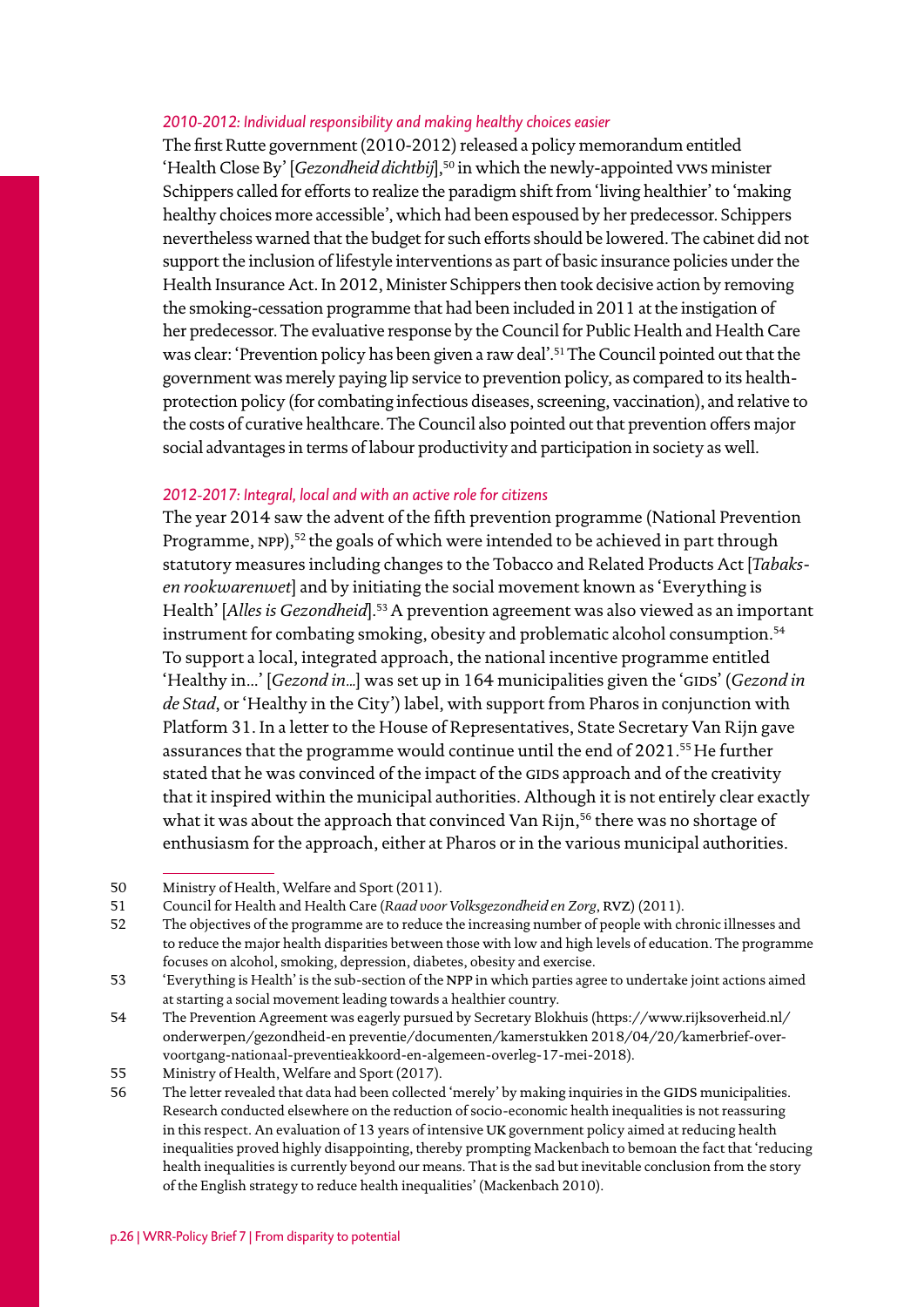The Netherlands National Institute for Public Health and the Environment (RIVM) manages an extensive database containing hundreds of behavioural interventions aimed at the main policy focus areas (smoking, excess alcohol consumption, obesity). Examination of this database (entitled *Gezond en Actief Leven*, or 'A Healthy and Active Life'), however, reveals that relatively little is known about specific effective interventions for reducing health disparities. This is not surprising, as effectiveness has never been systematically monitored. The Ministry of vws did express its belief in the importance of monitoring in order to gain a better understanding of the integrated municipal approach, specifically through an annual survey and the four-yearly Health Monitor by the municipal health service (GGD). In 2017, initial monitoring steps were taken through zone indicators on a website entitled 'How does your municipality rate?' (*waarstaatjegemeente.nl*).57The npp objectives will be included in the Public Health Forecast Studies starting in 2018, with RIVM bearing responsibility for monitoring. An impetus for a pilot was issued as well, in order to 'improve understanding of policy quality and its effect on society within a working context. It is important for the vws policy cycle to include evaluations, in order to facilitate active learning from the results amongst all stakeholders.'58

In summary, the policy aimed at preventing and reducing socio-economic health inequalities was given a major push at the local level. Given the significant diversity, however, it is difficult to obtain a clear overview of all issues that are at play and their impact. Against this backdrop, it is remarkable that the presidents of the Association of Netherlands Municipalities (vng) and the Association of Dutch Health Insurers (zn) noted the difficulty encountered by municipal authorities and health insurers in the joint organization of and investment in prevention activities. This observation prompted an agenda for administrative collaboration covering several facets, including increased opportunities for joint and other prevention activities.<sup>59</sup> A review of the collaboration in July 2017 revealed that, although both parties felt good about working together, implementation continued to pose a struggle.<sup>60</sup>

<sup>57</sup> The 14 indicators cover such aspects as the use of healthcare services, health disparities, education, housing and living environment, and public order and safety.

<sup>58</sup> [https://www.rijksoverheid.nl/documenten/kamerstukken/2017/09/14/kamerbrief-over-pilot](http://www.rijksoverheid.nl/documenten/kamerstukken/2017/09/14/kamerbrief-over-pilot-)beleidsevaluaties-vws. The policy instruments entitled *Alles is Gezondheid* ['Everything is Health'] and *Aanpak overgewicht jeugd* ['Youth Obesity Strategy'] and others will be evaluated.

<sup>59</sup> Collaboration Agenda letter, Association of Netherlands Municipalities (vng) and Association of Dutch Health Insurers (zn), 19 April 2016 [\(https://www.zn.nl/338067458?](http://www.zn.nl/338067458) newsitemid=1099857920).

<sup>60</sup> *Factsheet samenwerking gemeenten en zorgverzekeraar rondom preventie voor risicogroepen schetst huidige stand van zake*n [Factsheet on collaboration between municipalities and health insurers concerning prevention for risk groups outlines current status] [\(https://www.rivm.nl/Documenten\\_en\\_publicaties/](http://www.rivm.nl/Documenten_en_publicaties/Algemeen_Actueel/) Algemeen Actueel/ Nieuwsberichten/2017/Factsheet Samenwerking gemeenten en zorgverzekeraar rondom\_ preventie\_voor\_risicogroepen\_schetst\_huidige\_stand\_van\_zaken).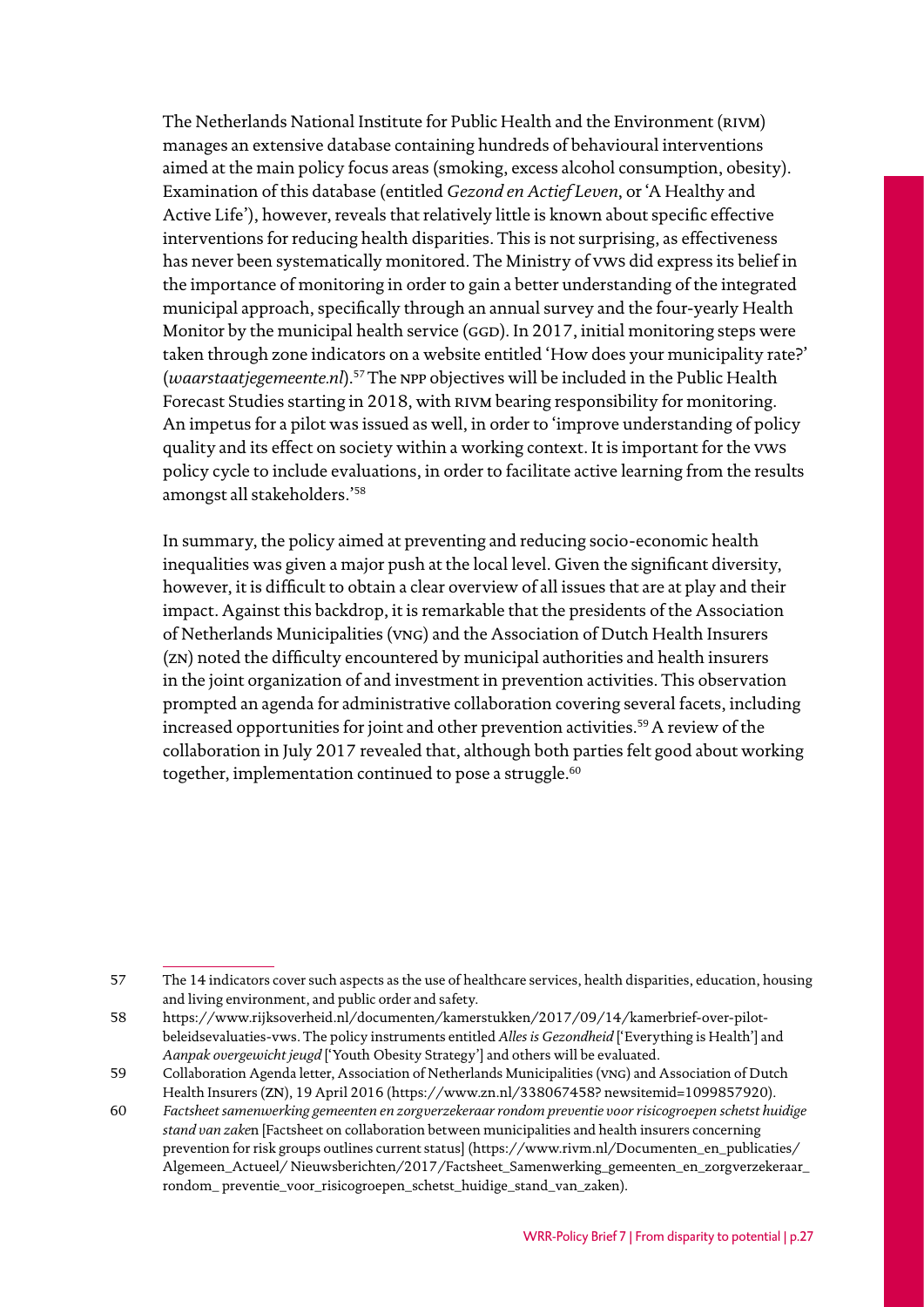#### <span id="page-27-0"></span>*Conclusion*

As shown in this overview, successive cabinets over the past 35 years have maintained a clear focus on prevention in order to reduce socio-economic health disparities. Continuity has been lacking, however, and many minor shifts in emphasis have occurred. Although the Ginjaar and Albeda commissions noted the need to address health inequalities within a broad context in the late 1990s, the various cabinets concentrated mainly on lifestyle interventions, with an emphasis on the personal responsibility of individual citizens. Because the government was well aware of its own responsibility in terms of making healthy choices accessible, however, the focus on policy since 2008 has been on links between behaviour and social/physical environment, predominantly at the local level. Obesity, smoking, and alcohol and drug abuse are currently being addressed in an integrated manner in municipalities and neighbourhoods, with support from government programmes. The effectiveness of this approach nevertheless remains uncertain.

## **6 proportional universalism in practice**

Translating proportional universalism into practical policy requires an understanding of the effectiveness of policy and interventions amongst groups with the greatest health potential. This is no simple matter, for various reasons. First, health effects are dependent on many individual and social determinants, making it difficult to determine the effectiveness of policies or interventions.<sup>61</sup> Second, the effectiveness of policies and interventions is significantly influenced by the contexts in which they are implemented. Third, health effects often become manifest only in the long term, thus making it difficult to attribute changes in health to any specific policy or intervention. Fourth, high-quality evidence is lacking on the effectiveness of policy and interventions in action. Although the concept of proportional universalism has been discussed extensively in the literature in recent years, there is no consensus on how it should be translated concretely into practice.<sup>62</sup>

Due to the lack of evidence, this policy brief also considers the notion of 'plausibility', or the relative likelihood that a policy measure or intervention will have effect on the health of children 18 years of age and younger from lower socio-economic backgrounds. Such measures or interventions can be implemented in order to fulfil the 'proportional' component of policy based on proportional universalism. We draw heavily on the available overview studies, including the recent publication by Beenackers and colleagues.<sup>63</sup>

In general, a programmatic approach that includes a mix of measures (targeting both individual behaviour and social determinants) is expected to result in the greatest health gains. Questions remain, however, with regard to the combinations of measures that will contribute the most. The available literature suggests a number of effective

<sup>61</sup> Exworthy et al. (2006); Van den Berg and Schoenmaker (2010); Lorenc et al. (2013); Lenthe and Beenackers (2017).

<sup>62</sup> Carey, Crammond and De Leeuw (2015).

<sup>63</sup> Beenackers et al. (2015).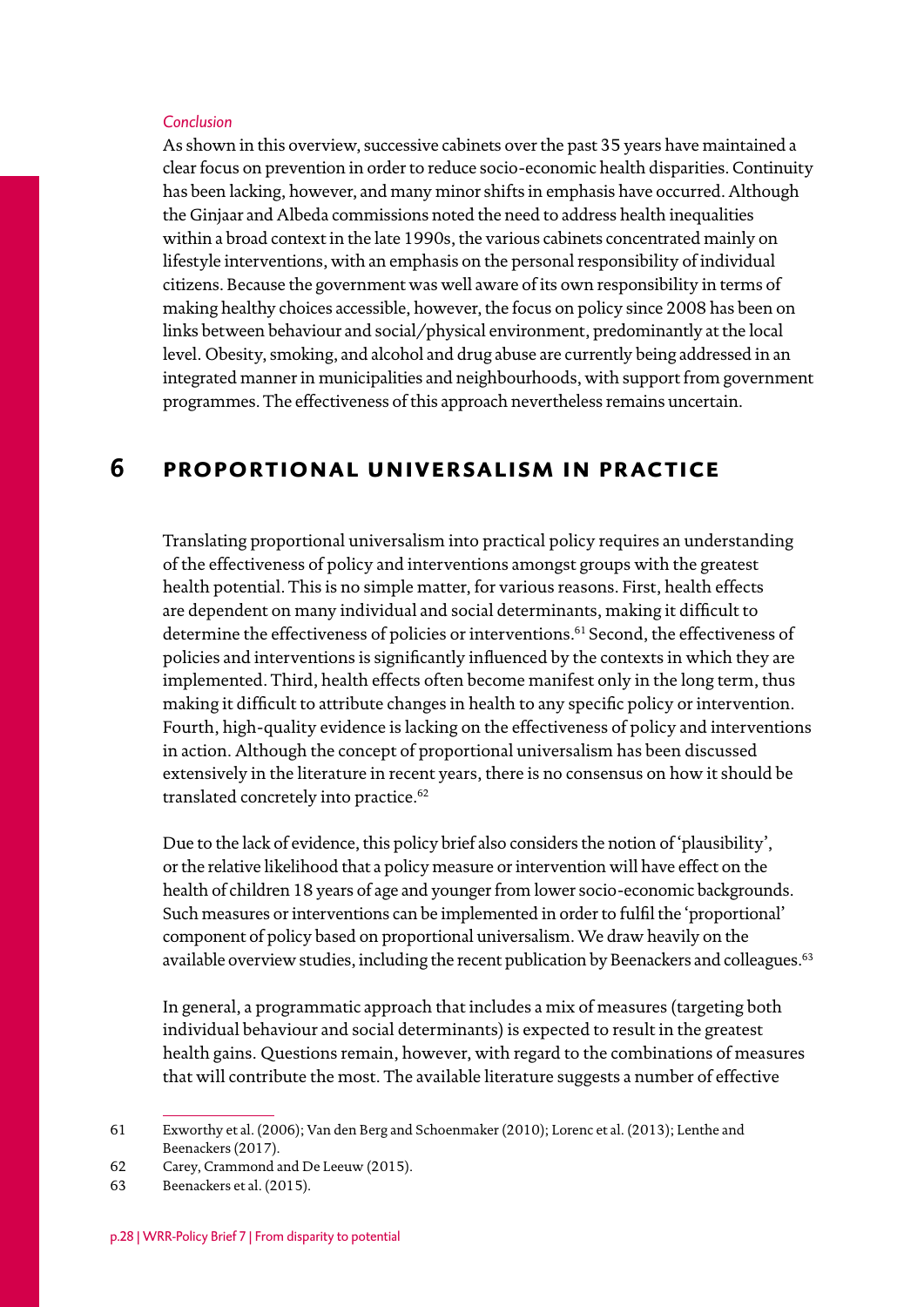measures that could be applied (or focused on). These are listed in Figure 6.1. Given the focus on early intervention, we concentrate primarily on four stages in life: preconception, pregnancy, children 0-4 years of age and children of school age.

#### *Universal policy*

Universal policy is often aimed at entire populations. It can also target specific subgroups of a population (e.g. all children younger than six years of age or all residents living in a particular area), however, leaving aside such factors as income, education or ethnicity. One advantage of universal policy is that it does not stigmatize low socioeconomic groups,<sup>64</sup> and it is apparently more effective in reaching these groups than specific lifestyle interventions are.

Proportional universal policy calls for investing greater effort (in terms of intensity and scale) in the most disadvantaged groups. The potential of proportional universal policy enjoys wide support, in terms of both health gains and fairness.<sup>65</sup> In practice, proportional universalism entails combining tailored interventions with a universal approach.66 This combination is aimed at distributing health across the entire socioeconomic gradient through policy, with the objective of levelling the gradient to some extent. Although the distinction between universal policy and proportional universal policy is not always easy to clarify in practice, we provide several examples of proportional universal policy below.67

Universal policy can target both individual behaviour and social determinants. One frequently cited and effective strategy for including proportional elements in universal policy targeted at behaviour is the use of financial incentives. Although such incentives work across the population, their effect is particularly marked in lower socio-economic groups, who have proven more receptive to financially appealing measures. Such measures can serve multiple purposes during the various stages of life. During pregnancy, financial incentives appear to be effective in reducing smoking. At later stages, financial rewards could be used to encourage healthy behaviour or to make healthy food less expensive.<sup>68,69</sup>

The prevention of smoking, alcohol consumption and obesity are important aspects with regard to school-aged youth. Effective measures during this phase include pricing measures, limiting points of sale (for smoking and alcohol), raising the minimum consumption age and interventions that take advantage of social norms.70

Universal policy can also target social determinants.71 Many studies have underscored the importance of structural measures targeting early development, schooling and poverty in order to address the physical (and, to a large extent, mental) health of

<sup>64</sup> Van der Wel et al. (2016).

<sup>65</sup> Marmot and Bell (2012).

<sup>66</sup> Carey, Crammond and De Leeuw (2015).

<sup>67</sup> Storm et al. (2011); Newman et al. (2015); Storm et al. (2016).

<sup>68</sup> Mantzari et al. (2015).

<sup>69</sup> De Sa and Lock (2008).

<sup>70</sup> Beenackers et al. (2015); Kuipers et al. (2015); Kuipers et al. (2017); Brown et al. (2014); Kunst (2017); Kuipers et al. (2016), Anderson et al. (2009).

<sup>71</sup> Marmot et al. (2012).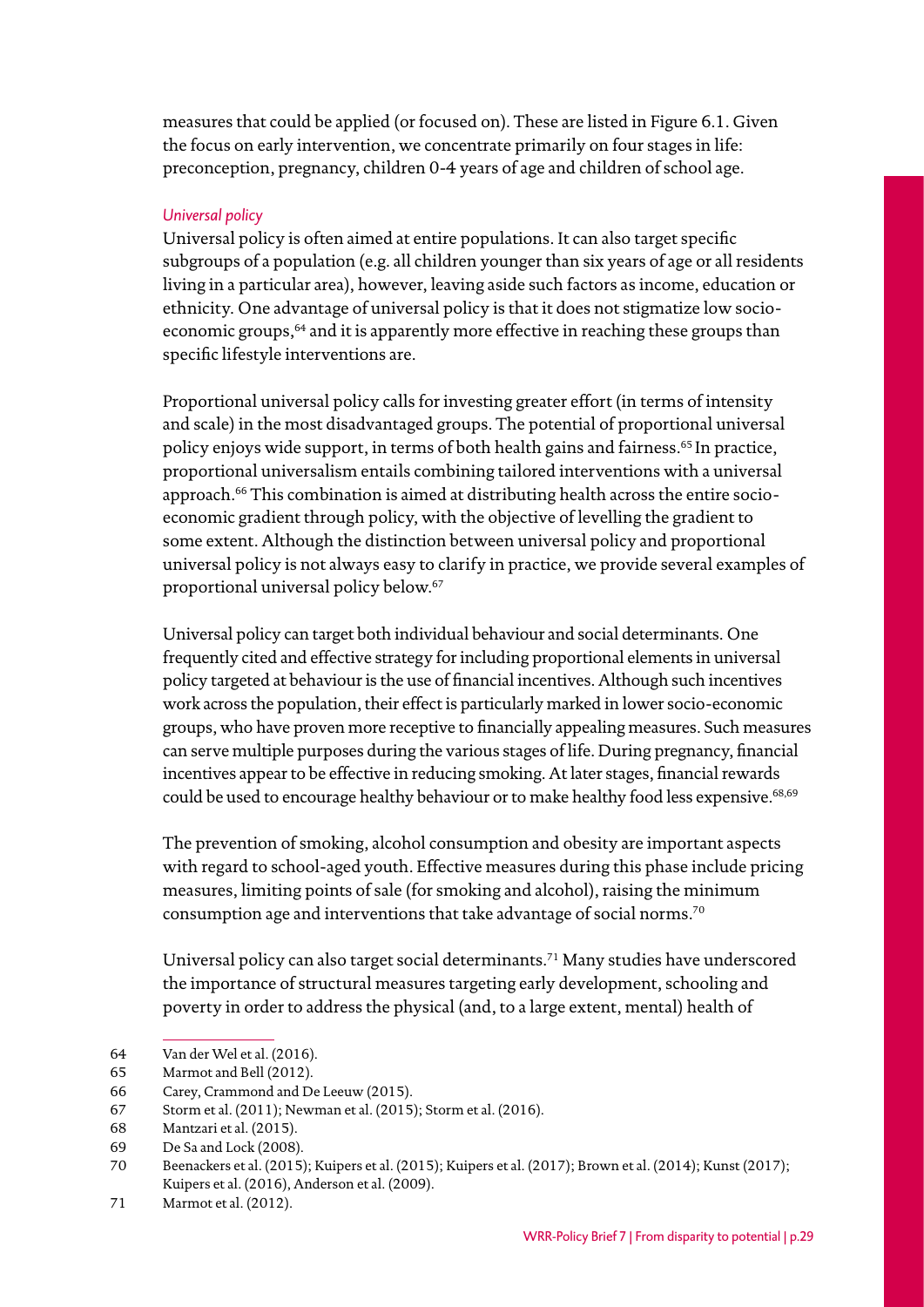children from lower socio-economic groups.72,73,74,75 Based on the available research in this regard, the greatest health gains would seem to be achievable through universal policy aimed at unemployment and poverty.76 From a lifespan perspective, universal policy should be aimed at current or expecting parents through such means as linking medical and social domains during preconception and pregnancy.77The effects of poverty and adverse circumstances on perinatal health are substantial.78

Education is another key social determinant,<sup>79</sup> and the Education Inspectorate is concerned about the widening equality gap between students. Children of welleducated parents receive higher recommendations for secondary school than do children of parents with less education, despite comparable results on the Cito exam (a general standardized test administered at the end of primary school in the Netherlands). It is essential for children to acquire fundamental cognitive, motor and health/other competencies, and for these competencies to be reflected in their recommendations for secondary school. Three of every 10 Dutch adults experience problems finding, understanding, evaluating and integrating health information,<sup>80</sup> and lower socioeconomic groups are overrepresented amongst those who experience such difficulties. Although some health skills can be taught, knowledge concerning the effectiveness of relevant interventions is lacking in the Netherlands.<sup>81</sup>

#### *Lifestyle interventions and lifespan*

Analogous to universal policy, many individual lifestyle interventions are also aimed at promoting healthy behaviour. Overview studies have indicated that the effects of such interventions are often relatively modest and short-lived, especially amongst low socio-economic groups.<sup>82</sup> There is reason to suppose that universal policy would have a greater overall impact than would individual lifestyle interventions amongst lower socio-economic groups, partly because these groups are more difficult to reach through specific interventions.<sup>83</sup> Nevertheless, several effective lifestyle interventions are available for this group.

Interventions aimed at the phase prior to pregnancy are important in terms of longterm health potential. In the Netherlands, poor pregnancy outcomes are more common in disadvantaged areas. In cities like Rotterdam, perinatal mortality and disease rates in some neighbourhoods are two to three times higher than the national average.<sup>84</sup>

76 Droomers et al. (2015).

- 78 Steegers et al. (2013).
- 79 Education Inspectorate (2017, 2014).
- 80 Rademakers (2014).
- 81 Rademakers (2014).
- 82 Lenthe and Beenackers (2017); Beenackers et al. (2015); Jepson et al. (2010).
- 83 Lorenc et al. (2013); McGill et al. (2015); Oldroydet al. (2008).
- 84 Steegers (2017).

<sup>72</sup> Diderichsen et al. (2011); Frank et al. (2015); Marmot et al. (2012); Pillas et al. (2014); Smith and Kandlik Eltanani (2015); Moore et al. (2015), Netherlands Youth Institute (2015); Social and Economic Council (ser) (2017); Netherlands Institute for Social Research (scp) (2016); Gupta et al. (2007); Saunders et al. (2017).

<sup>73</sup> Yoshikawa (2012).

<sup>74</sup> Droomers et al. (2015).

<sup>75</sup> Steegers (2017).

<sup>77</sup> Steegers (2017).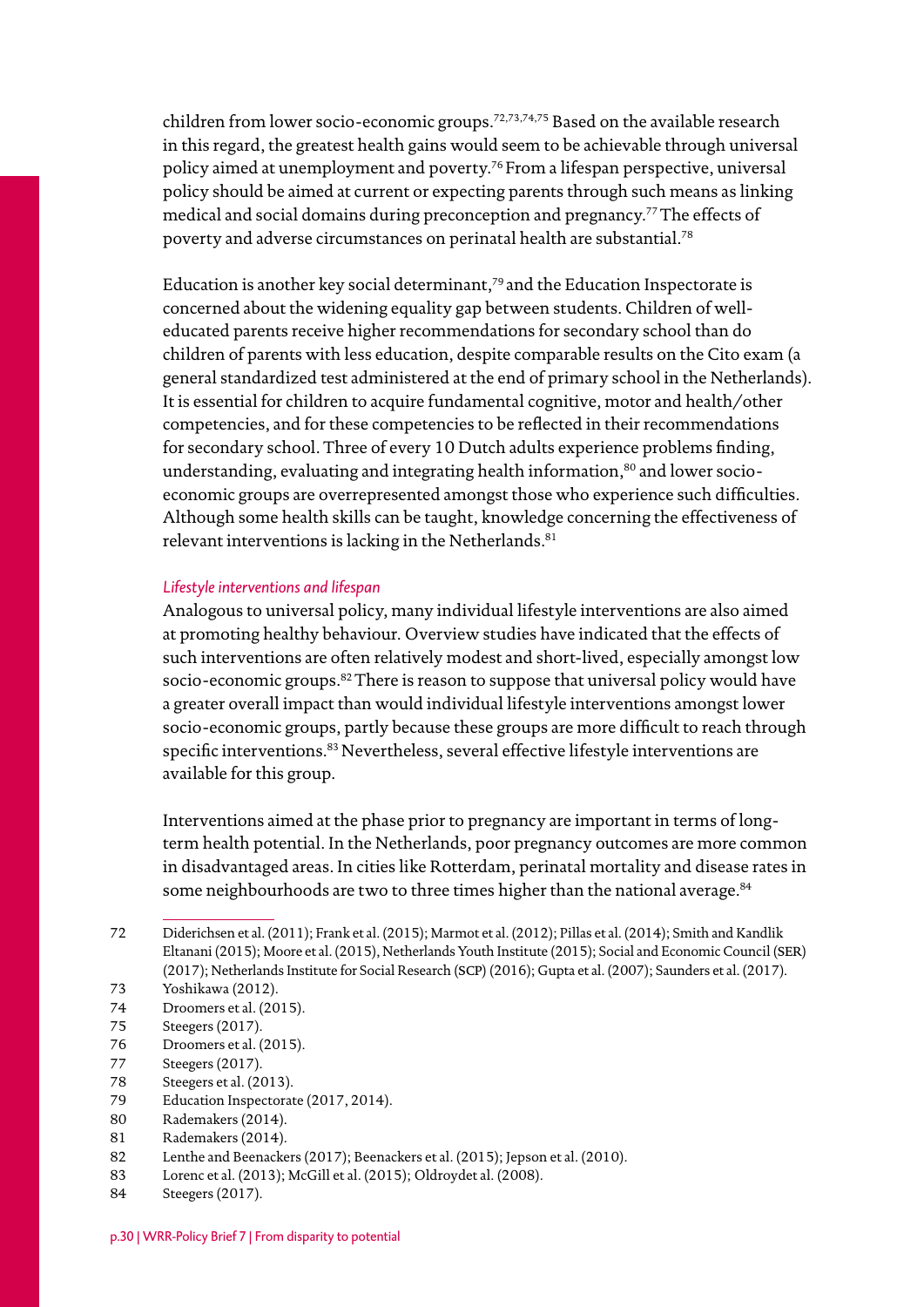Improved accessibility to preconception consultations and awareness of the importance thereof amongst prospective parents are key aspects.<sup>85</sup> In addition, ample scientific evidence is available demonstrating that in addition to having a positive effect on pregnancy outcomes, preconception care is cost-effective and can even reduce costs.<sup>86</sup>

The positive effect on pregnancy outcomes is greatest when unhealthy lifestyle habits are reduced prior to pregnancy.87 Pregnancy is viewed as a 'window of opportunity', in part because pregnancy augments risk perception.88 This provides opportunities for realizing health gains amongst pregnant women with lower ses by reducing smoking and alcohol consumption, with ancillary effects for the health of the child. With regard to smoking, counselling and feedback seem to be effective measures when combined either with each other or with other interventions. Other effective strategies include training midwives to refer expectant mothers to smoking-cessation programmes, flexible home visits and intensive treatment sessions. The provision of personal feedback to pregnant women with regard to alcohol consumption can have a positive impact on drinking behaviour.

Many individual lifestyle interventions for children 0-4 years of age focus on preventing obesity.89The identification of and provision of support for children who are at increased risk of obesity seem to be elements of a successful strategy for reducing obesity or affecting the key determinants that play a role amongst lower socio-economic groups. Programmes in which trained mothers from the 'peer group' make house calls can have a positive impact on children's diets. Programmes that provide support to young families at home and that are aimed in part at teaching parenting and other skills (e.g. healthy cooking) apparently have a positive effect on preventing obesity. Important factors to consider as children grow older include alcohol and smoking. Some studies conclude that school interventions that combine education with parental involvement are more successful at lower school levels, although the details are unclear. Short, intensive feedback interventions in face-to-face settings seem to be more effective at reducing alcohol consumption in low socio-economic groups than do those conducted online or by text message, although definitive conclusions will require additional research.

An approach based on a combination of universal policy supplemented by individual interventions would seem to be effective in promoting mental health in children.<sup>90</sup> The greatest gains could be expected from a combination of individual (behavioural/ lifestyle) interventions aimed at the child and universal policy targeting the material and psychosocial circumstances in which the child is raised.<sup>91</sup>

School screening is another effective method for the early identification of children who are at increased risk of mental health issues.<sup>92</sup>

<sup>85</sup> Poels et al. (2017).

<sup>86</sup> Health Council of the Netherlands (2007).

<sup>87</sup> Poels et al. (2017); Waelput et al. (2016).

<sup>88</sup> McBride et al. (2003).

<sup>89</sup> Waters et al. (2011).

<sup>90</sup> Welsh et al. (2015).

<sup>91</sup> Reiss (2013); Kurtze et al. (2013).

<sup>92</sup> Rasing (2017); Omlo (2016); Candy et al. (2007).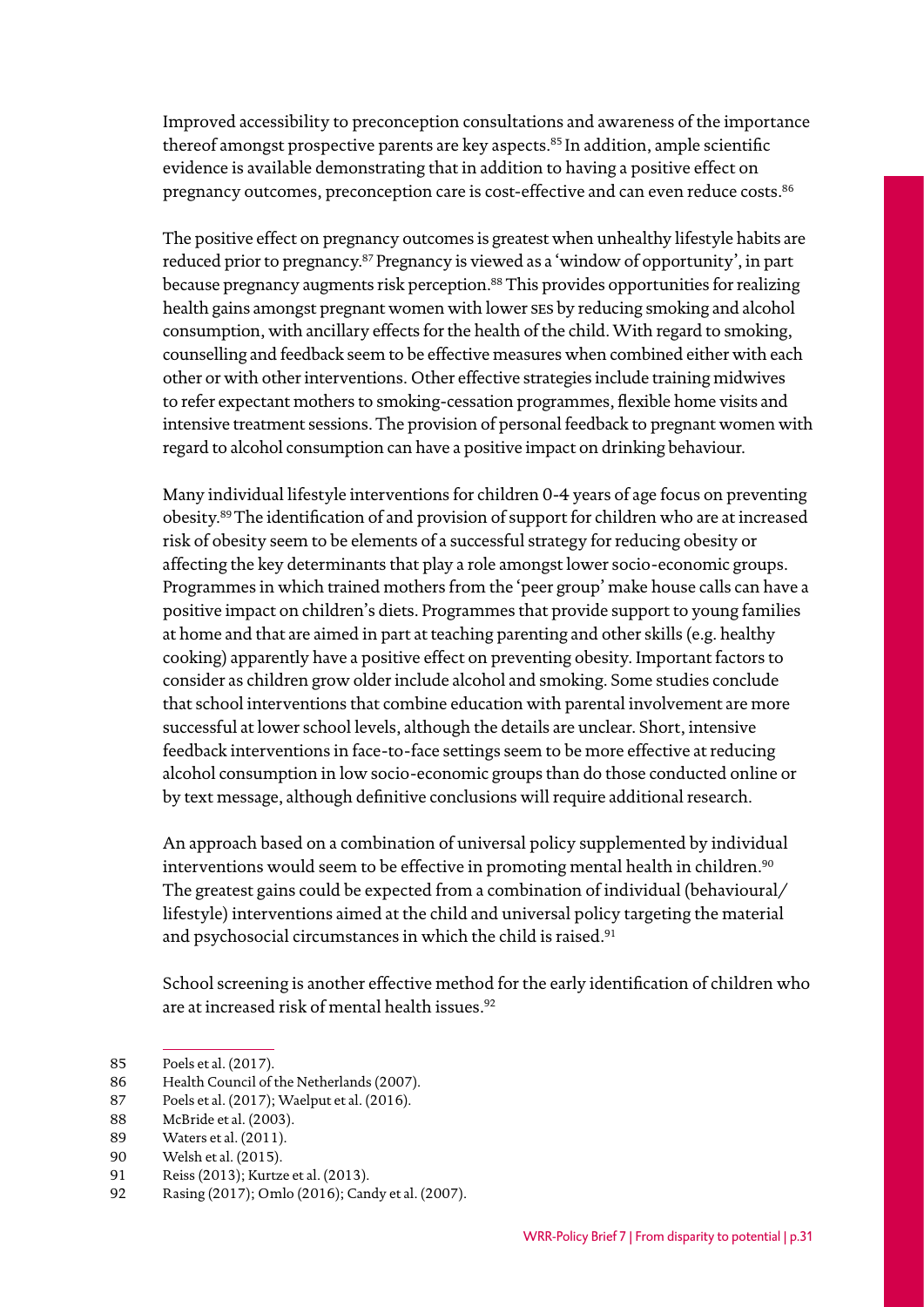#### *Integrated approach*

An overview of the strategies discussed above is provided in Figure 6.1. Based on the research literature, it seems plausible that measures consisting of a combination of various elements (as listed in the visualization below) should have an impact.



#### **Figure 6.1 Visualization of effective lifelong strategies**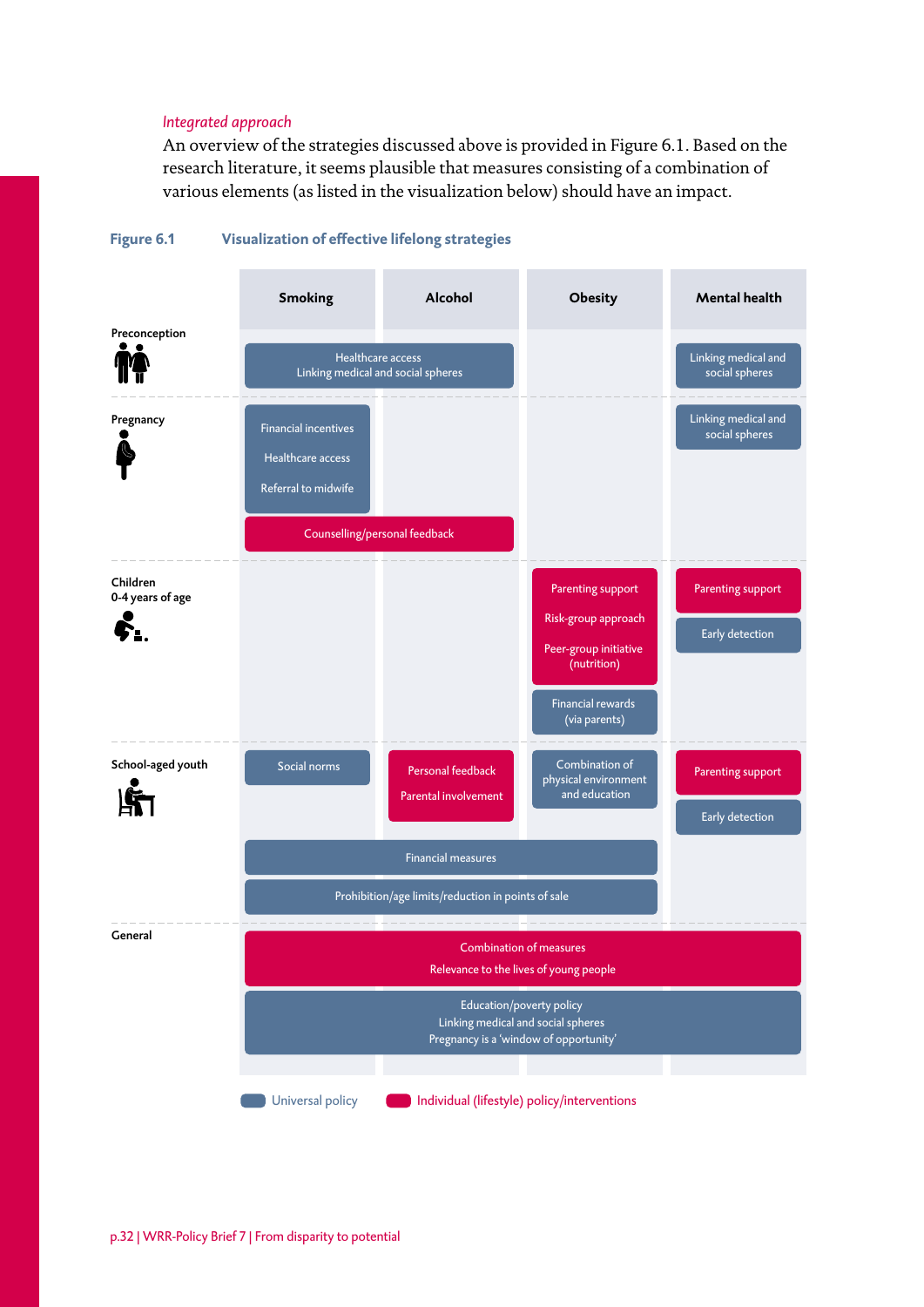One relevant question obviously concerns how universal policy should be combined with individual lifestyle interventions in order to achieve the greatest gains. There is no single clear answer. What is clear is that any effective strategy aimed at increasing health potential amongst lower socio-economic groups will entail a combination of multiple measures, rather than being limited to a single element. This is because it is precisely amongst these groups that compounded health problems and social determinants are often interrelated, thus requiring an integrated approach.

Obesity is a good example, which would require a combination of changes to the physical surroundings, including neighbourhoods or schools (e.g. safer bike paths, fewer soft-drink vending machines); the normalization of healthy behaviours in an environment that usually encourages unhealthy behaviour; poverty policy; lowering the price of healthy foods; and providing information to the public. One key point to consider is that any approach should be relevant to the lives of people in lower socioeconomic groups and the problems that they are likely to experience.

#### *More data*

In addition to the effective implementation of strategies that are most likely to increase health potential, it is also essential to invest in research on and experience with the following blind spots:

- There is a lack of systematic policy and intervention evaluation amongst groups with potential for health gains (e.g. low socio-economic groups). In recent years, emphasis has been placed on the implementation of policy and interventions, and not on monitoring the effects and evaluation of the various behavioural and other interventions. This approach produces little specialized data, thus making it impossible to adapt the policy and interventions as they are being implemented.
- The effects of policy and interventions aimed at boosting health potential are very long-range. The identification of realistic and relevant procedural and health objectives for the short and long term is necessary in order to monitor progress and change course if needed. The literature encourages an 'adaptive' policy that facilitates learning capacity, thereby enabling spontaneous changes,  $93$  possibly including short-cycle monitoring, evaluation and adjustments that enable the continued development of policy and interventions during implementation. It is also important to identify the prerequisites that are crucial to ensuring effective policy and interventions (e.g. an adequate administrative support base).

Different population groups possess different knowledge, health skills and cultural capital – all elements that can influence preventive health behaviours.<sup>94</sup> People from backgrounds of migration are one example, although other lower socio-economic groups also demand a focus on cultural capital. Preventive interventions designed to encourage healthy behaviours that run counter to the group's status quo (in some cases, drastically) are likely to be less effective. To date, knowledge is lacking with regard to the dynamics between cultural capital, health behaviours and health (and

<sup>93</sup> Carey et al. (2015).

<sup>94</sup> Groeniger Oude and Kamphuis (2017); Jansen (2017).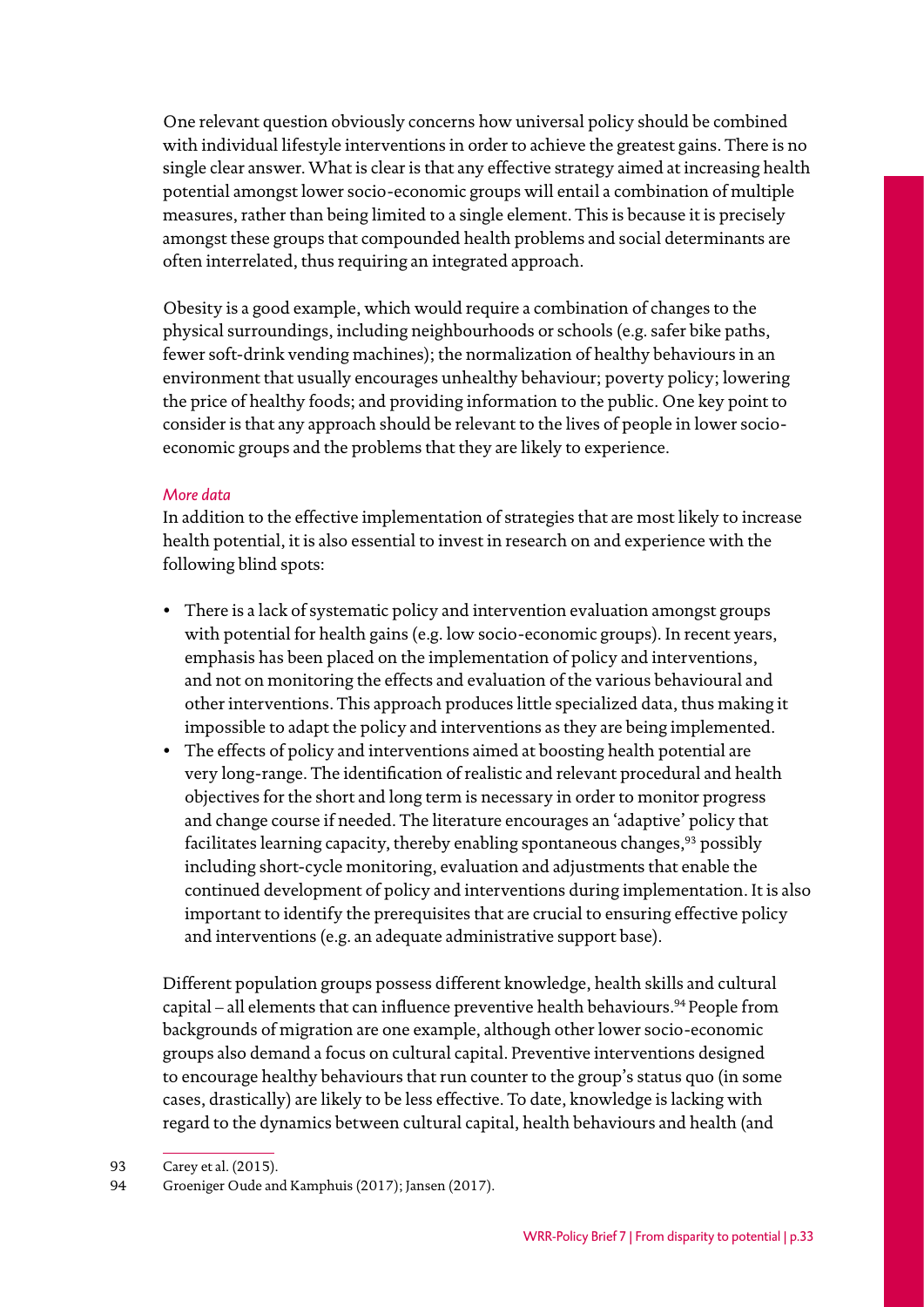<span id="page-33-0"></span>the intergenerational transfer thereof). Another important factor is the inclusion of the target group in the development and evaluation of policy and interventions.<sup>95</sup>

A better understanding of this process could help to customize policy and interventions to the perceptions and realities of target groups that demonstrate the greatest health potential, thereby increasing their effectiveness. This is yet another reason to develop a data-collection policy with a broad scope, aimed at augmenting potential health gains.

## **7 conclusions and policy recommendations**

In the decades following the Second World War, socio-economic health inequalities received hardly any consideration as part of health policy. There was an implicit belief that the continued growth of the welfare state and the opportunities for emancipation that were being offered to the lower classes would automatically take care of any disparity.

In the late 1970s and early 1980s, however, several Dutch and international publications were released, containing evidence of the continued existence of inequalities in health. These differences intuitively feel unfair: why should those who are already better off reap the greatest benefits from the welfare state, rather than lower socio-economic groups? The resulting outrage received widespread political support and, from that moment on, socio-economic health inequalities emerged as a policy focus. The who set an objective for the year 2000, stating that 'the actual differences in health status between nations and between groups within countries should be reduced by at least 25%, by improving the level of health of disadvantaged nations and groups'.96 The Netherlands adopted more or less the same target. Now, 35 years later, we know that, even though lower socio-economic groups have made considerable progress, the gap between their health status and that of the higher socio-economic groups has not narrowed.

As clearly revealed in this brief historical sketch, the desire to reduce socio-economic health disparities is deeply rooted in more general notions of socio-economic equity, redistribution and fairness. Conditions relating to lifestyle and weight were far less common during the final decades of the previous century. Although more people smoked, the population of smokers was more evenly distributed across all levels of society. A connection was therefore expressly established between health inequalities and general issues of (undesirable) socio-economic inequality and (desirable) redistribution of resources. *This may well be the crux of the matter*, as it implies an evaluation framework that may not be appropriate, all things considered. Money can be redistributed, allowing interventions on either side of the gap: more money for the poor and less for the rich, facilitated by transfer payments. This scenario is a classic *zero-sum game*, and one that does not apply to health. In fact, quite the opposite is true:

95 O'Mara-Eves et al. (2015).

<sup>96</sup> who (1984).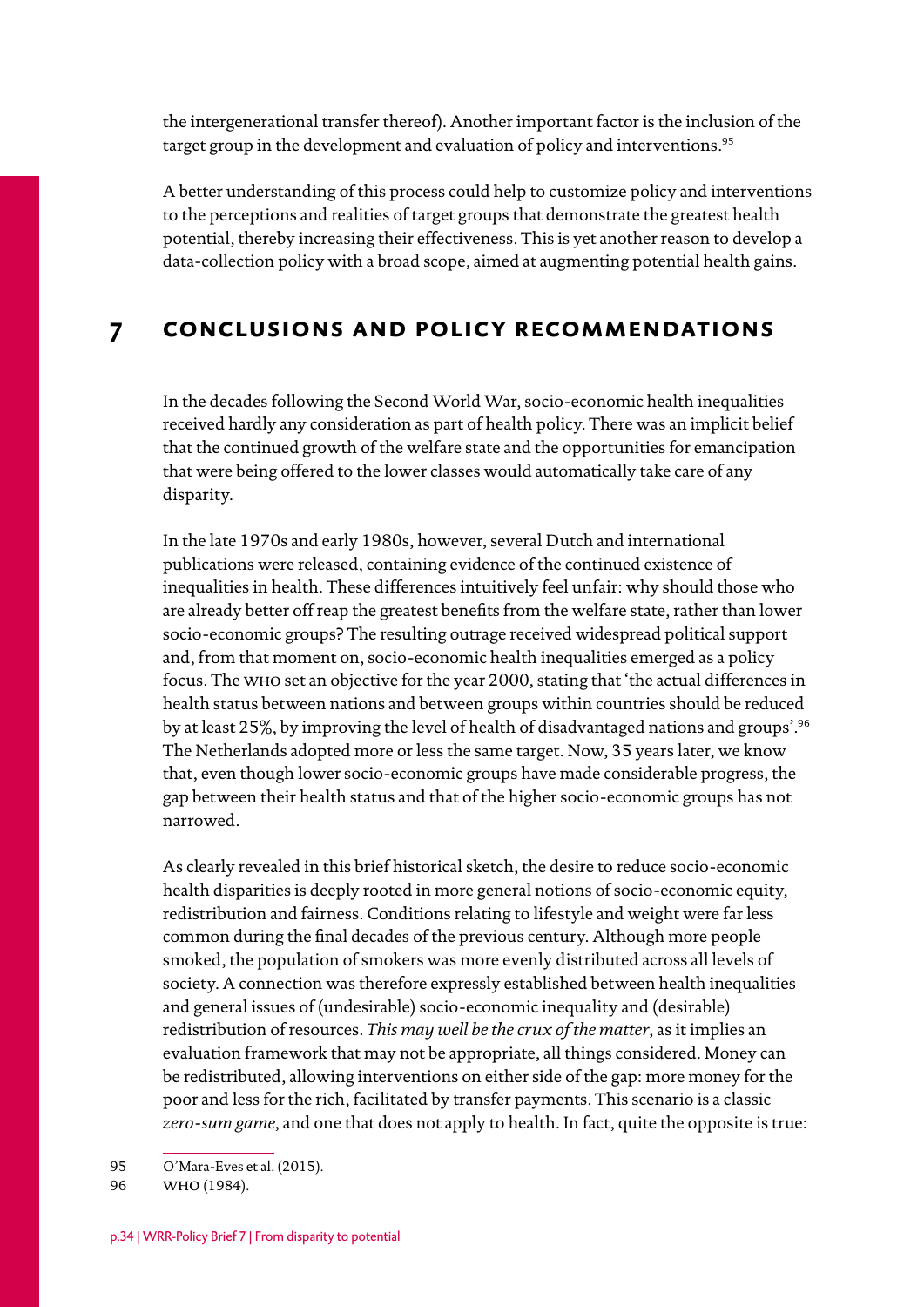any efforts to raise those at the bottom of the ladder a few rungs upward will only push those further up the ladder even higher– perhaps to an even greater extent. Rather than being a zero-sum game, general prevention policy more closely resembles a *positivesum game*.

In summary, a moral ideal linked to the distribution of a valuable *transferable* commodity is being mapped onto the distribution of a valuable *non-transferable* commodity. Sadly, this has proven to be a recipe for disappointment. Ambitions and ideals are obviously not only intended to be realized in a literal sense; they also serve as a source of inspiration (which may even be their primary purpose). The desire to reduce preventable disparities – including those in health – is an ideal that has served (and still serves) to kindle enthusiasm and mobilize potential. The ideal is capable of unleashing a mass of energy that can be channelled productively, and it has resulted in major advances over the past 35 years. The pursuit of equality in health outcomes is problematic, however, if it becomes a millstone that leads to despondency and the complaint that 'nothing works'. Does it then kindle the same enthusiasm? Does it still energize people? In such situations, it is useful to point out the aforementioned incongruence between the problem and the framework of health disparities. On closer inspection, non-transferable commodities call for a different framework – one that concentrates on the available potential and that strives to benefit everyone, especially those who have the least, as outlined in the sections above.

Whether this paradigm shift will usher in changes to policy will obviously depend on the details of its interpretation, particularly with regard to the chosen balance between universal and specific policy. Our recommendations are formulated briefly below.

#### *Universal policy as the foundation...*

The need to combat smoking, excess alcohol consumption and obesity throughout society remains unchanged. As mentioned above, the earlier the intervention, the greater the health potential.

First and foremost, this means that it will be important to continue the anti-smoking strategy that has already been set in motion. Measures from recent years have already significantly reduced the number of smokers. The government is now considering additional measures to discourage smoking even further. These developments are assisted by the fact that the social norm has now changed, and smoking has lost some of its status – even amongst young people. Although this is cause for hope, there is no reason to lower its priority as yet. The massive health risks associated with smoking and the fact that there are always new cohorts to reach mean that it will be absolutely essential to persist with and intensify the use of a programmatic approach. Pricing measures have proven effective in this regard, and increasing excise duties can serve as a deterrent to reduce the number of smokers even further. The additional income generated in this manner should be invested in additional policies that provide support to those who find quitting difficult or in public programmes aimed at combating poverty or improving the physical environment.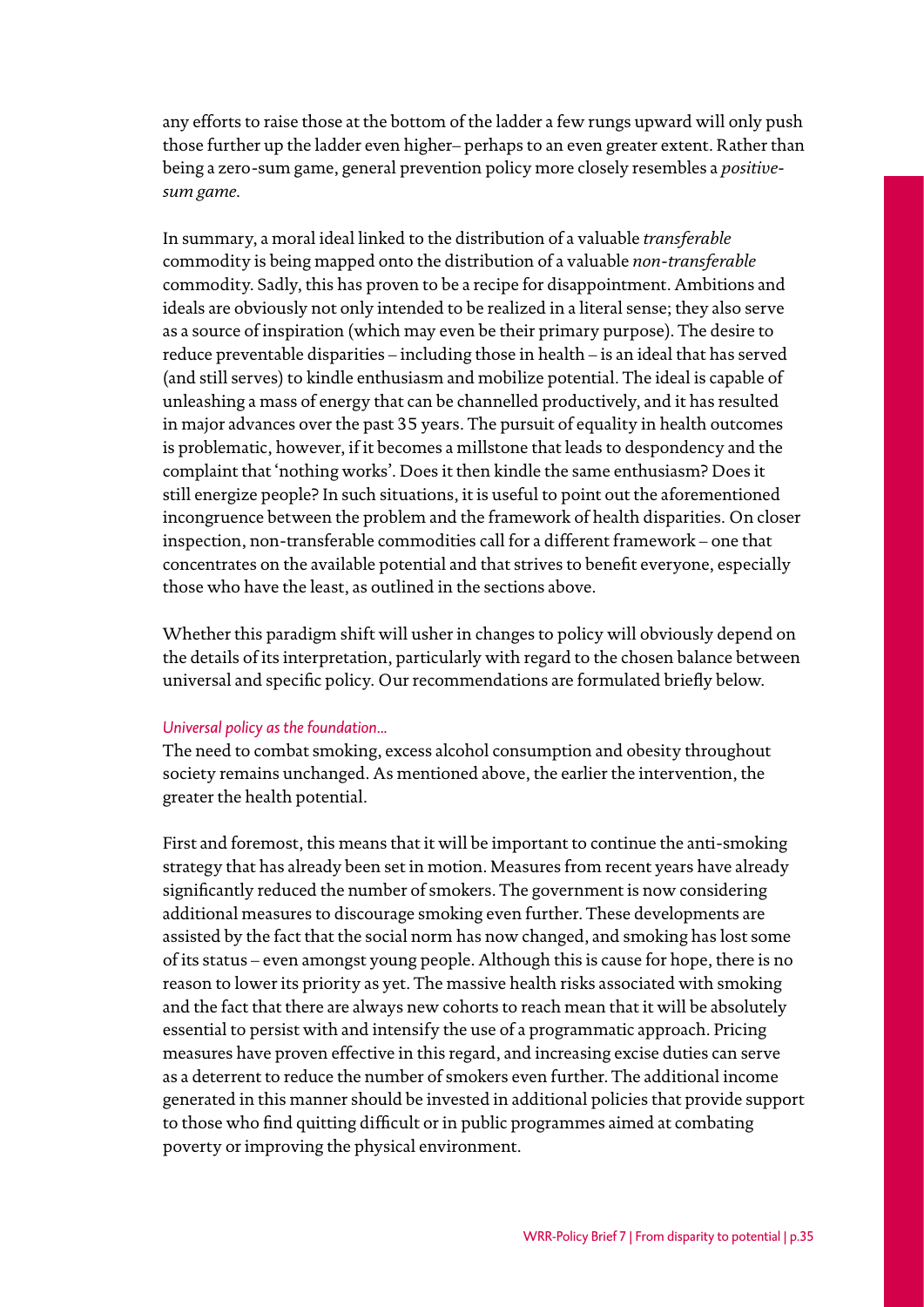To date, the approach taken to alcohol and, in particular, obesity has not been quite as successful. Products that contain large amounts of hidden fat, salt or sugar offer considerable potential in this regard. Consumers often have trouble understanding exactly what products contain, and much advertising and packaging information is blatantly misleading. In its approach to obesity, the government is dependent on other parties, including supermarkets, canteens/cafeterias and food manufacturers.

True change will require making healthy choices easier and discouraging unhealthy choices (e.g. by improving choice architecture).97Opportunities for using a pricing mechanism to discourage excessive consumption of fat, salt and sugar should also be investigated further. Sales agreements have been made regarding permissible quantities of certain substances in foods that are high in fat, salt and sugar (whether obvious or hidden). If government and industry cannot reach agreement voluntarily, prohibition will become a more tangible option. Any effective strategy for increasing health potential will also require a focus on social determinants, in turn calling for an integrated approach. Structural measures aimed at combating poverty, improving the physical environment and similar aspects are therefore necessary as well.

#### *... supplemented by specific policy*

In order to be effective in tapping into the available health potential, it will be necessary to supplement the universal approach outlined above with additional elements focusing specifically on reaching lower socio-economic groups. Unfortunately, such efforts are currently thwarted by a lack of knowledge regarding the likelihood of success and failure for interventions targeting these specific groups. The review of the available research presented in Section 6 nevertheless allows us to draw three general conclusions.

Specific interventions are more useful if:

- They are geared towards the local and cultural context: Although robust local networks and data structures have been established in recent years, we believe that the local approach entails too broad a scope, especially in light of the limited available resources. Local professionals and their knowledge infrastructures should focus more on young people, in order to take full advantage of the available potential. In many municipalities, 'local context' also implies 'cultural context'. Acknowledging subcultures and cultural/ language differences may be important for local policy to take full advantage.
- They are accessible both practically and financially: Otherwise, the very existence of a policy or programme would be pointless. In some cases, intensive promotion is needed in order to raise awareness of both the programme (e.g. preconception care) and its importance, and this may require the elimination of financial obstacles (e.g. to preconception care and sometimes pregnancy consultations). Language and illiteracy can also pose major barriers.
- They are embedded within social structures: Although policy is always determined from the 'top down' to a certain extent, research has shown that success rates increase as people feel more supported by peer groups, and as they retain some control over the process.

97 WRR (2014, 2017).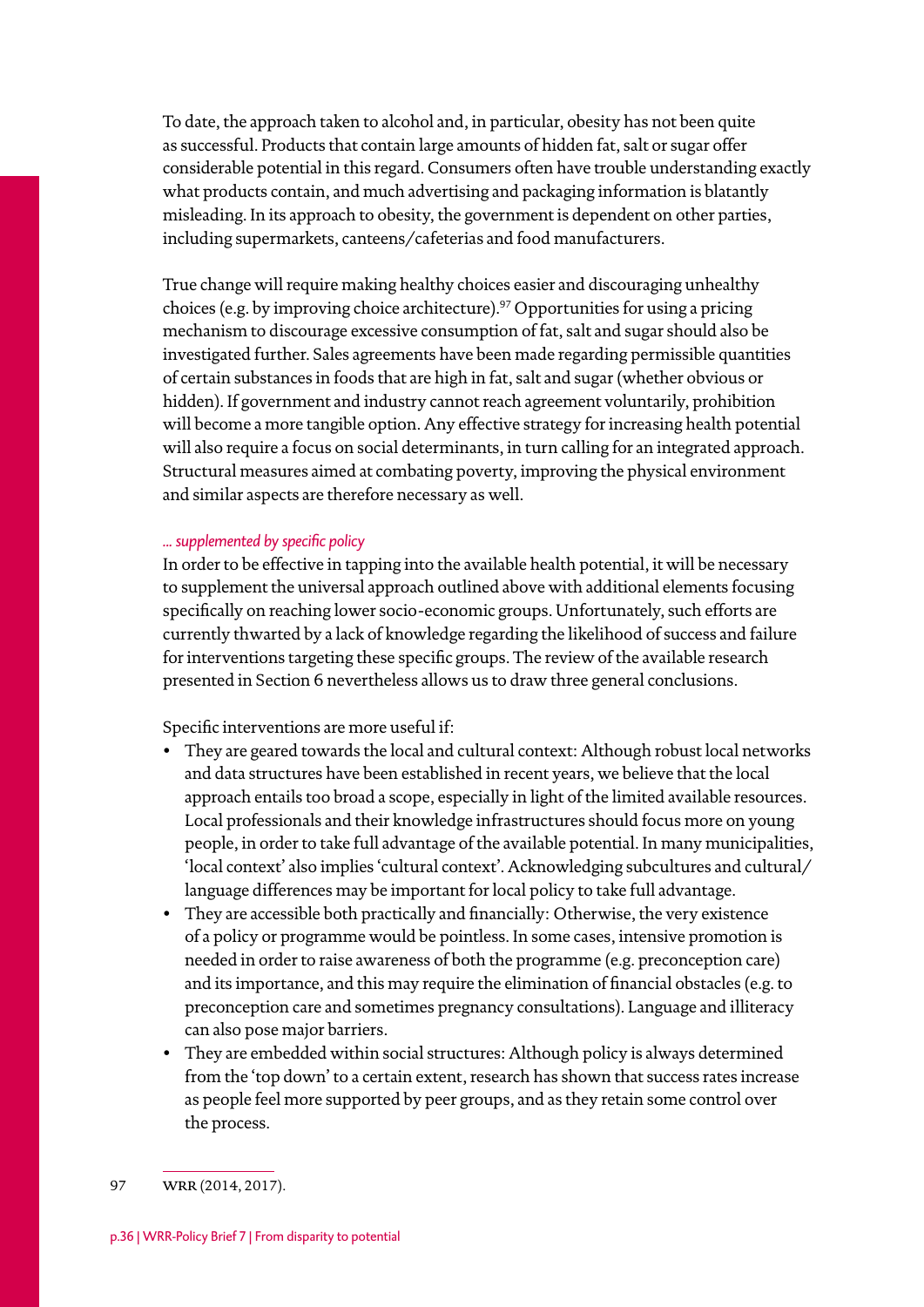Few good-quality studies are available on the effects of interventions at all, let alone studies that differentiate between different socio-economic groups. Investments in research and monitoring are therefore necessary (but without the need to pursue a rigid, costly system). This will require shrewd triangulation between research, policy and implementing bodies, with a focus on fostering learning capacity (i.e. searching for indicators of process and effectiveness in both the short and long term).

Research and monitoring can also aid the effective deployment of resources. Especially now, when municipalities are creating their own policies, our aim should be to pinpoint the strategies that do work and those that definitely do not, in addition to identifying where further research is required.

#### *Inclusion of mental health*

We also wish to highlight the need for increased attention to mental health in general, and for research in particular. We acknowledge that these types of conditions are certainly less concrete than smoking, drinking and obesity, and they are harder to discuss in terms of 'lifestyles' that require intervention. Based on the available figures, however, mental health conditions (e.g. depression and anxiety) represent a major proportion of the disease burden, especially when added to existing risk factors, including smoking, excessive alcohol consumption and obesity. These conditions therefore represent major potential health gains (or prevention of health losses). Additional research is required on the extent to which psychological conditions can be influenced or prevented.

#### *Roles and responsibilities*

The proposed changes also have an impact on the roles and responsibilities of several parties. As part of the proposed Prevention Agreement, the third Rutte government drew up a long list of relevant parties, including patient organizations, care providers, health insurers, municipal authorities, sports associations, businesses and civil society organizations.

Although this policy brief does not address all relevant actors, we do identify three parties who are poised to make a difference through policymaking: the national government, local authorities and the private sector.

Let us begin with the national government. The Ministry of Health, Welfare and Sport might be regarded as the 'protector' of public health, which thus has an essential part to play. Maximizing health potential will require setting national priorities, which can then be interpreted locally in various ways. The decision to 'leave people to their own devices' will result in a multitude of haphazard and conflicting approaches. The national government can use legislation and/or frameworks to prohibit unhelpful practices, to set age limits, to regulate advertising and to impose geographic restrictions. As explained above, it is also necessary for the national government to direct monitoring and research, mainly to prevent the fragmentation of knowledge and to save municipalities from having to reinvent the wheel.<sup>98</sup>

<sup>98</sup> Faasse and Koens (2017).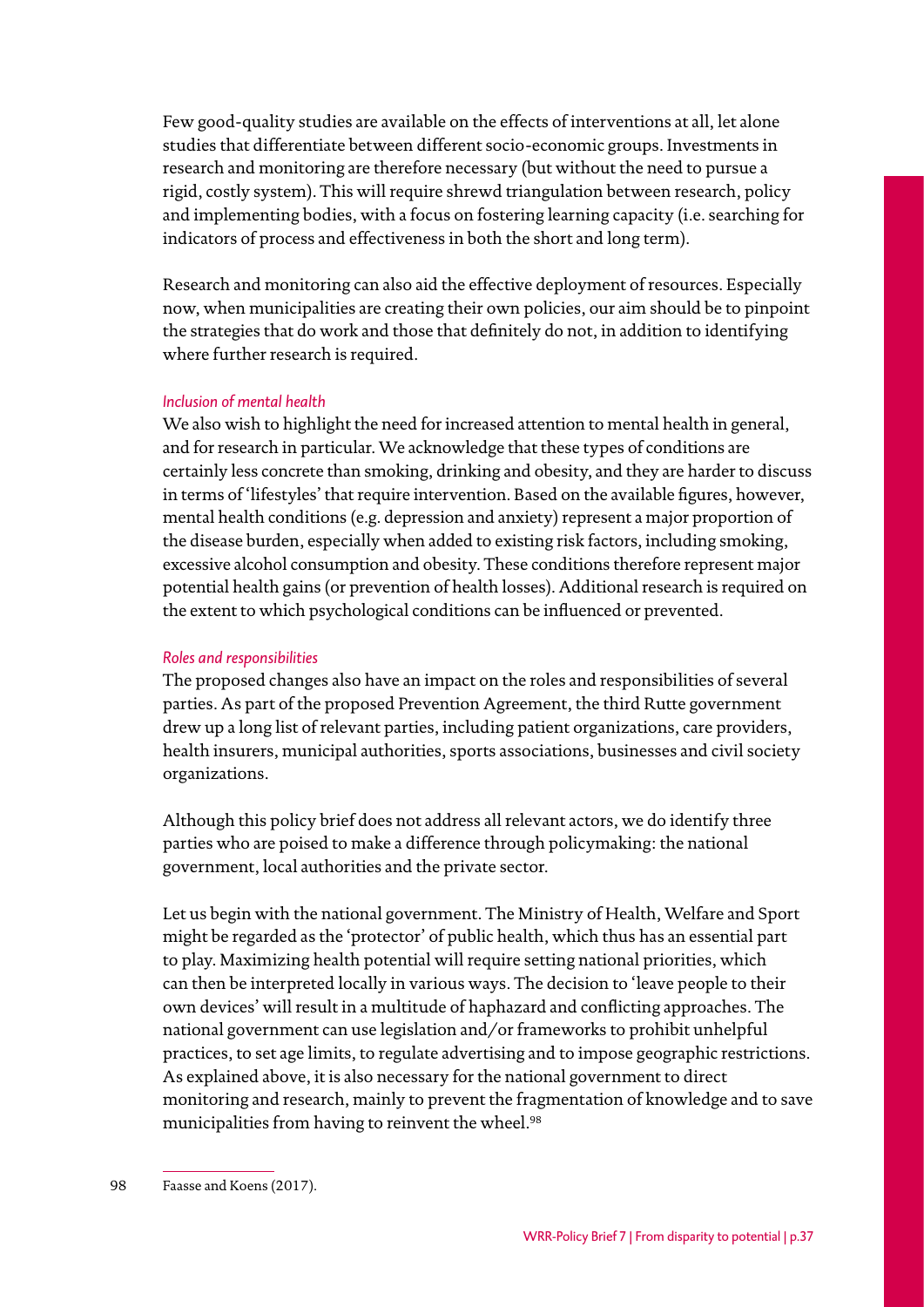The Ministry of Health, Welfare and Sport (vws) also has an important interdepartmental part to play. Some matters of considerable importance to public health can be addressed only by other departments. The general adage that 'other policy areas are relevant to health' is not enough. One good example is the approach taken to debt management and the creation of improved conditions to bring about lifestyle change, which is run by the Ministry of Social Affairs and Employment.

The Ministry of vws is expected to take action whenever specific initiatives that are dependent on particular line ministries fail to take hold. For example, interventions relating to the built environment (e.g. the spread of fast-food chains, cannabis cafés or snack bars) are governed by the section of the Environment and Planning Act, which falls under the responsibility of the Ministry of the Interior and Kingdom Relations.

To guarantee the ultimate effectiveness of such interventions, the national government must monitor continuity more closely, in addition to ensuring a long-term vision. The need for continuity is at odds with the current governmental practice of setting new priorities with each successive cabinet. The required long-range approach extends beyond cabinet limits.

As a second actor, local authorities have an important pro-active and coordinating role. In order to be effective, priorities that are defined at the national level must be embedded within local professional, residential and civil society networks. Creative and unorthodox measures can often be taken locally that cannot even be conceived – let alone described – at national level. Local authorities also face the challenge of developing a system of effectiveness research that is not top-heavy, but that generates sufficient learning capacity. They must do so as part of the administrative coordination process (i.e. in conjunction with the Ministry of Health, Welfare and Sport and research institutes). Careful monitoring of a limited number of priorities will enable those involved in implementation to continue or fine-tune certain measures that prove effective, or to discontinue measures if the goals are not achieved (e.g. based on process or interim outcomes).

The final actor that we consider is the private sector. Many private parties are in a position to help improve health. Here, we consider two such parties: food manufacturers and supermarkets, and health insurers. Both of these parties can be expected to invest more effort than is currently the case. Food manufacturers and supermarkets have a major influence on our consumption of food, in both a positive and a negative sense. Hidden sugars, fat and salt, and misleading advertising mean there is much room for improvement with regard to the production of and information on healthy products. Although substantial freedom has been granted in exchange for the promise of self-regulation, deadlines and targets are necessary in order to make a real difference in terms of health potential, and the option of government regulation must become far more prominent. Health insurers have an important part to play with regard to prevention, in collaboration with municipal authorities. They are well aware of this fact, but they are simply not making any progress with actual implementation.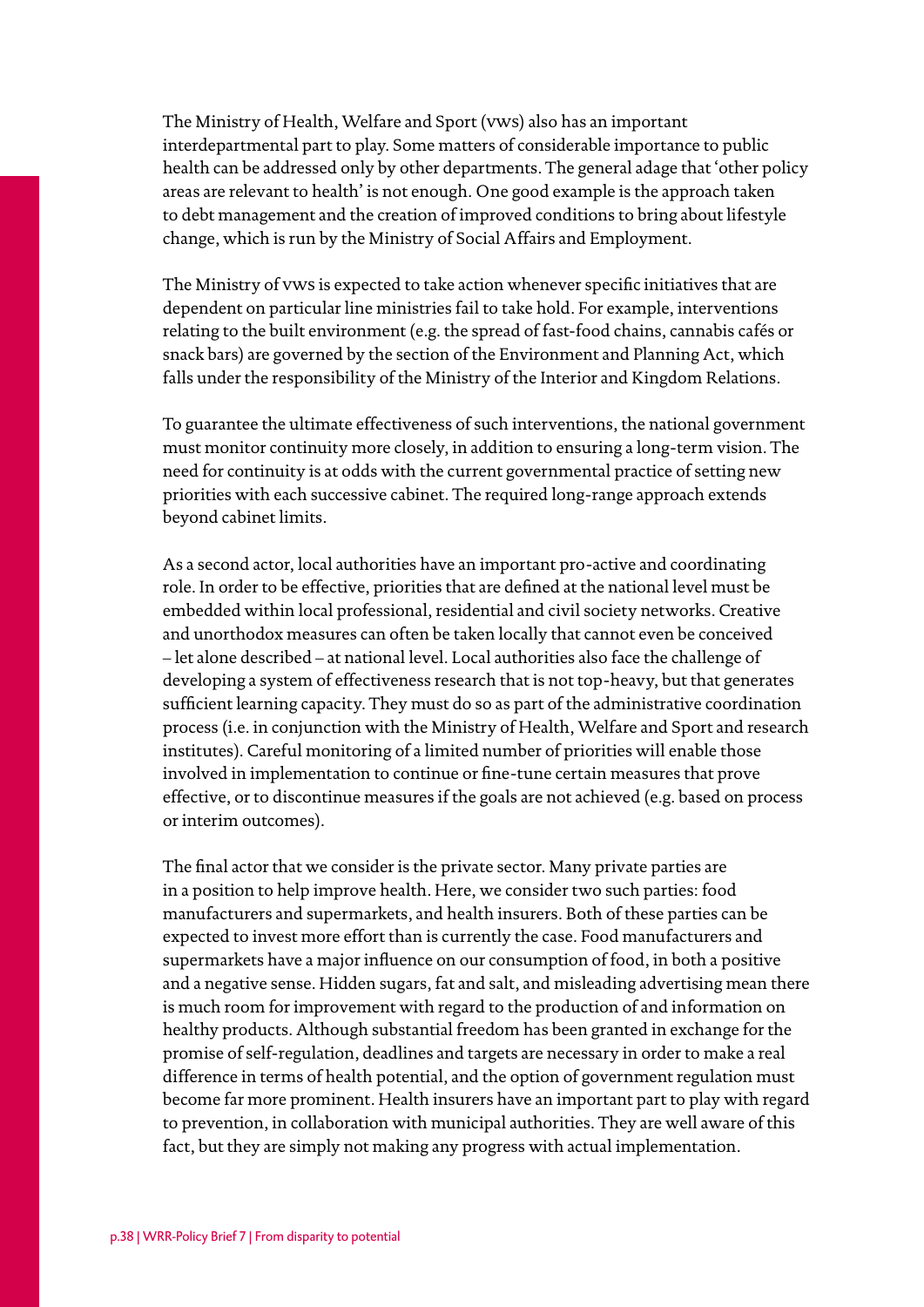#### *Concluding remarks*

The Dutch welfare state has undergone a metamorphosis in past decades. Slowly but surely, the traditional welfare state of old has made way for what scholars are calling the 'social investment state',<sup>99</sup> which revolves by definition around investments in human capital, preferably those that are made as early as possible.

This policy brief can be viewed as an updated preventive healthcare framework that is in line with the broader movement towards a social investment state. Keeping the idea of investment in mind, our recommendation is to invest widely in the development of the potential present throughout the population, with particular attention to early intervention. This approach will benefit the health and prosperity of both individuals and society as a whole. At the same time, however, we also argue for *additional* support for groups who have the greatest health deficit, and therefore the greatest need. This is not only because these groups represent the greatest potential gains, but also – and perhaps precisely – because it is only fair to do so.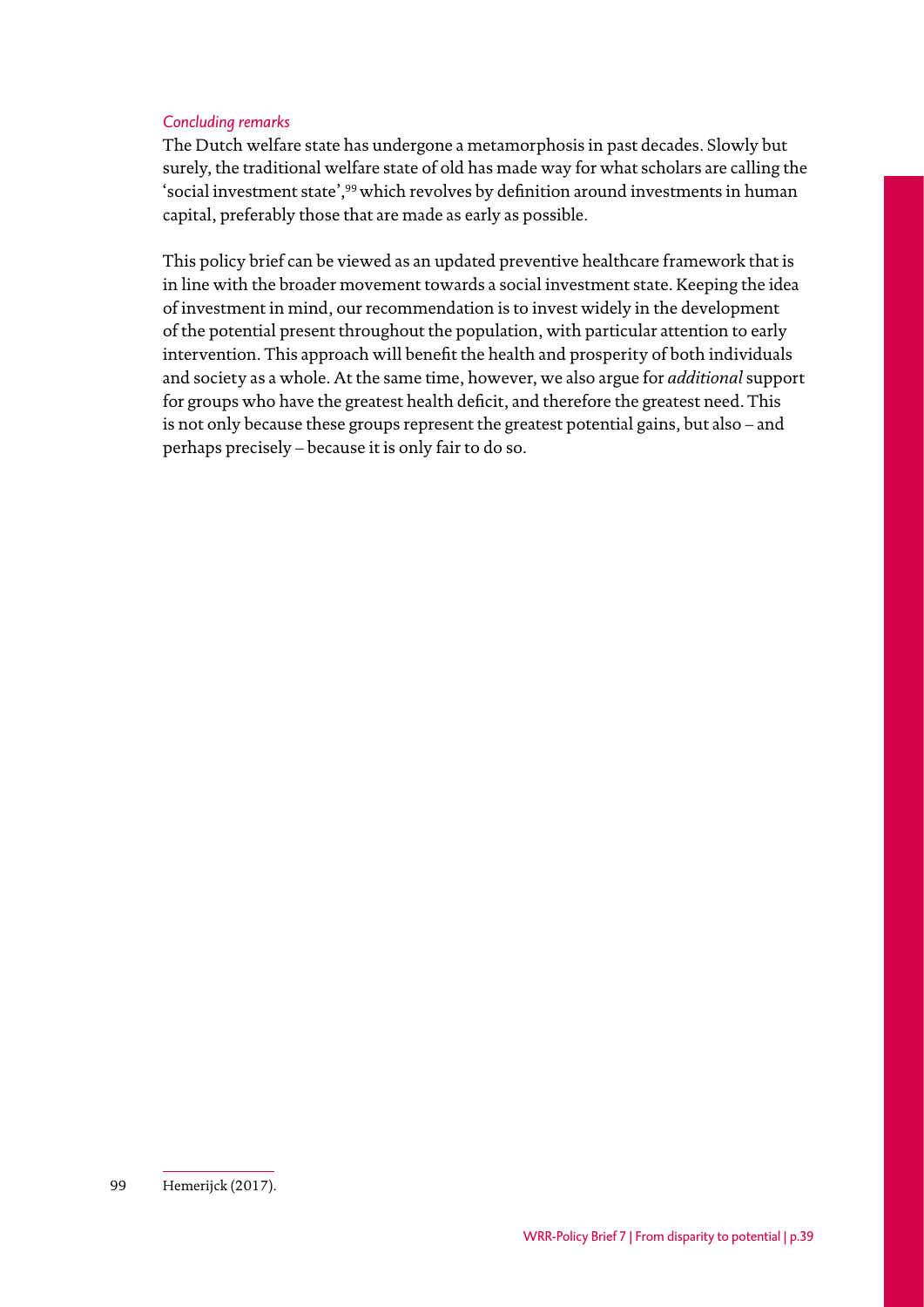## <span id="page-39-0"></span>**list of references**

- Anderson, P., D. Chisholm & D.C. Fuhr (2009) 'Effectiveness and cost-effectiveness of policies and programmes to reduce the harm caused by alcohol', *The Lancet* 373, 9682: 2234-2246.
- Beenackers, M.A., W. J. Nusselder, J. Oude Groeninger & F.J. van Lenthe (2015) *Het terugdringen van gezondheidsachterstanden: een systematisch overzicht van kansrijke en effectieve interventies* [Reducing health disadvantage: A systematic overview of promising and effective interventions], Rotterdam: Erasmus mc, Department of Public Health.
- Berg, M. van den & C.G Schoenmaker (2010) *Effecten van preventie. Deelrapport van de* vtv vtv 2010: Van gezond naar beter [Effects of prevention: Partial report on the 2010 VTV: From healthy to better], Bilthoven: RIVM.
- Black, D., J.N. Morris, C. Smith & P. Townsend (1982) 'Inequalities in health', pp. 1-240 in P. Townsend & N. Davidson (red.) *The Black Report*, London: Penguin Books.
- Brown, T., S. Platt & A. Amos (2014) 'Equity impact of European individual-level smoking cessation interventions to reduce smoking in adults: A systematic review', *European Journal of Public Health* 24, 3: 551-556.
- Candy, B., V. Cattell, C. Clark & S.A. Stansfeld (2007), 'The health impact of policy interventions tackling the social determinants of common mental disorder: A systematic review', *Journal of Public Mental Health* 2: 28-39.
- Carey, G., B. Crammond & E. de Leeuw (2015), Towards health equity: A framework for the application of proportionate universalism, *International Journal for Equity in Health* 14: 81.
- Carey, G., B. Crammond, E. Malbon & N. Carey (2015). 'Adaptive policies for reducing inequalities in the social determinants of health', *International Journal of Health Policy and Management* 4, 11: 763-767.
- Crombie, I.K., L. Irvine, L. Elliot & H. Wallace (2005) *Closing the health inequalities gap: An international spectrum*, Geneva: World Health Organization.
- De Algemene Rekenkamer (2003) Preventieve gezondheidszorg, *Kamerstukken ii* [Preventive healthcare: Parliamentary Paper II], 2003/2004, 29300, nr. 2.
- Deleeck, H., J. Huybrechs & B. Cantillon (1983) Het Matteüseffect. *De ongelijke verdeling van de sociale overheidsuitgaven in België* [The Matthew effect: The unequal distribution of government social expenditures in Belgium], Antwerp: Kluwer.
- Diderichsen, F., I. Andersen, C. Manual, A.M. Nybo Andersen, E. Bach, M. Baadsgaard & J. Søgaard (2011) *Health inequality, determinants and policy*, Copenhagen: Department of Public Health.
- Droomers, M., N. Hoeymans, A. Verweij & K. Stronks (2015) 'Wat is de potentiele gezondheidswinst van veranderingen in maatschappelijke determinanten van gezondheid?' [What is the potential health gain from changes in societal determinants of health?], *Tijdschrift voor Gezondheidswetenschappen* [Journal for Health Sciences] 93, 4: 139-146.
- Exworthy, M., A. Bindman, H. Davies & A. E. Washington (2006) 'Evidence into policy and practice? Measuring the progress of U.S. and U.K. policies to tackle disparities and inequalities in U.S. and U.K. health and health care', *The Milbank Quarterly* 84, 1: 75-109.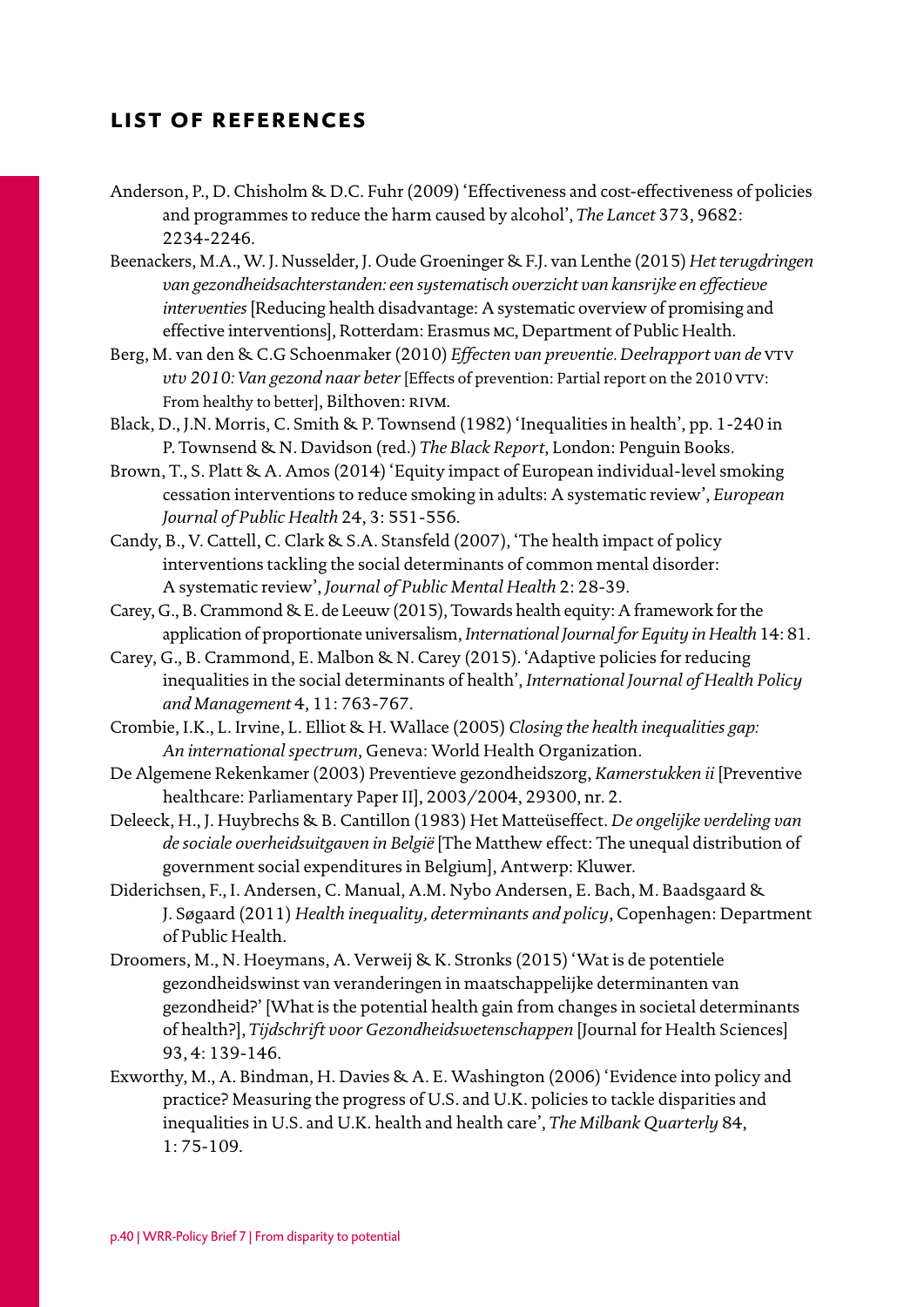- Faasse, P. & L. Koens (2017) *Gezond verstand. Publieke kennisorganisaties in de Gezondheidszorg* [Common sense: Public knowledge organizations in healthcare], The Hague: Rathenau Instituut.
- Frank, J., C. Bromley, L. Doi, M. Estrade, R. Jepson, J. McAteer, T. Robertson, M. Treanor & Williams (2015) 'Seven key investments for health equity across the lifecourse: Scotland versus the rest of the uk', *Social Science & Medicine* 140: 136-146.
- Gezondheidsraad (2003) *Volksgezondheidsschade door passief roken* [Public health damages due to passive smoking], The Hague.
- Gezondheidsraad (2004) *Risico's van alcoholgebruik bij conceptie, zwangerschap en borstvoeding* [Risks of alcohol usage in conception, pregnancy and breastfeeding], The Hague.
- Gezondheidsraad (2007) *Preconceptiezorg: voor een goed begin* [Pre-conception care: For a good start], The Hague.
- Gupta, R. P., M. L. de Wit & D. McKeown (2007) 'The impact of poverty on the current and future health status of children', *Paediatrics and Child Health* 12, 8: 667-672.
- Groeniger Oude, J. & C. Kamphuis (2017) 'Cultureel kapitaal als verklaring voor sociaal economische gezondheidsverschillen' [Cultural capital as an explanation for economic health inequalities], *Tijdschrift voor Gezondheidswetenschappen* [Journal for Health Sciences] 95: 147-148.
- Haverkamp, B., M. Verweij & K. Stronks (2017) 'Gezondheid: voor iedere context een passend begrip?' [Health: A suitable concept for every context?], *Tijdschrift voor Gezondheidswetenschappen* [Journal for Health Sciences] 95, 6: 258-263.
- Hemerijck, A.C. (ed.)(2017) *The uses of social investment*, Oxford: Oxford University Press.
- Hilderink, H.B.M & M. Verschuuren (2018) *Volksgezondheid Toekomst Verkenning 2018: Een gezond vooruitzicht* [Exploring the future of public health, 2018: A healthy prognosis]. Synthese, Bilthoven: RIVM.
- Hoeymans, N., A.J.M. van Loon & C.G Schoenmaker (2012) *Volksgezondheid Toekomst Verkenning 2014* [Exploring the future of public health, 2014]: Bilthoven: RIVM.
- Hollander, A.E.M. de, N. Hoeymans, J.M. Melse, J.A.M. van Oers & J.J. Polder (2006) *Volksgezondheid Toekomst Verkenning 2006: Zorg voor Gezondheid* [Exploring the future of public health, 2016: Care for health], Bilthoven: RIVM.
- Hoog, M.L. de, M. van Eijsden, K. Stronks, R.J. Gemke & T.G. Vrijkotte (2011) 'Overweight at age two years in a multi-ethnic cohort (ABCD study): the role of prenatal factors, birth outcomes and postnatal factors', bmc *Public Health* 11: 611.
- Inspectie van het onderwijs (2014) *De staat van het onderwijs: Onderwijsverslag 2014/2015*  [The state of education; 2014/2015 Education Report], The Hague.
- Inspectie van het Onderwijs (2017) *De staat van het onderwijs: Onderwijsverslag 2015/2016* [The state of education; 2014/2015 Education Report], The Hague.
- Jansen, M. (2017) 'Sociaal-economische gezondheidsverschillen: een venijnig probleem' [Social-economic health inequalities: A viscious problem], *Tijdschrift voor Gezondheidswetenschappen* [Journal for Health Sciences] 95: 142-143.
- Jepson, R., F. Harris, S. Platt & C. Tannahill (2010) 'The effectiveness of interventions to change six health behaviours: A review of reviews', bmc *Public Health* 10, 1: 538.
- Kanter, W. de (2016) De rookvrije generatie [The smoke-free generation], *Nederlands Tijdschrift voor Geneeskunde* [Netherlands Jounal for Medicine] 160: D315.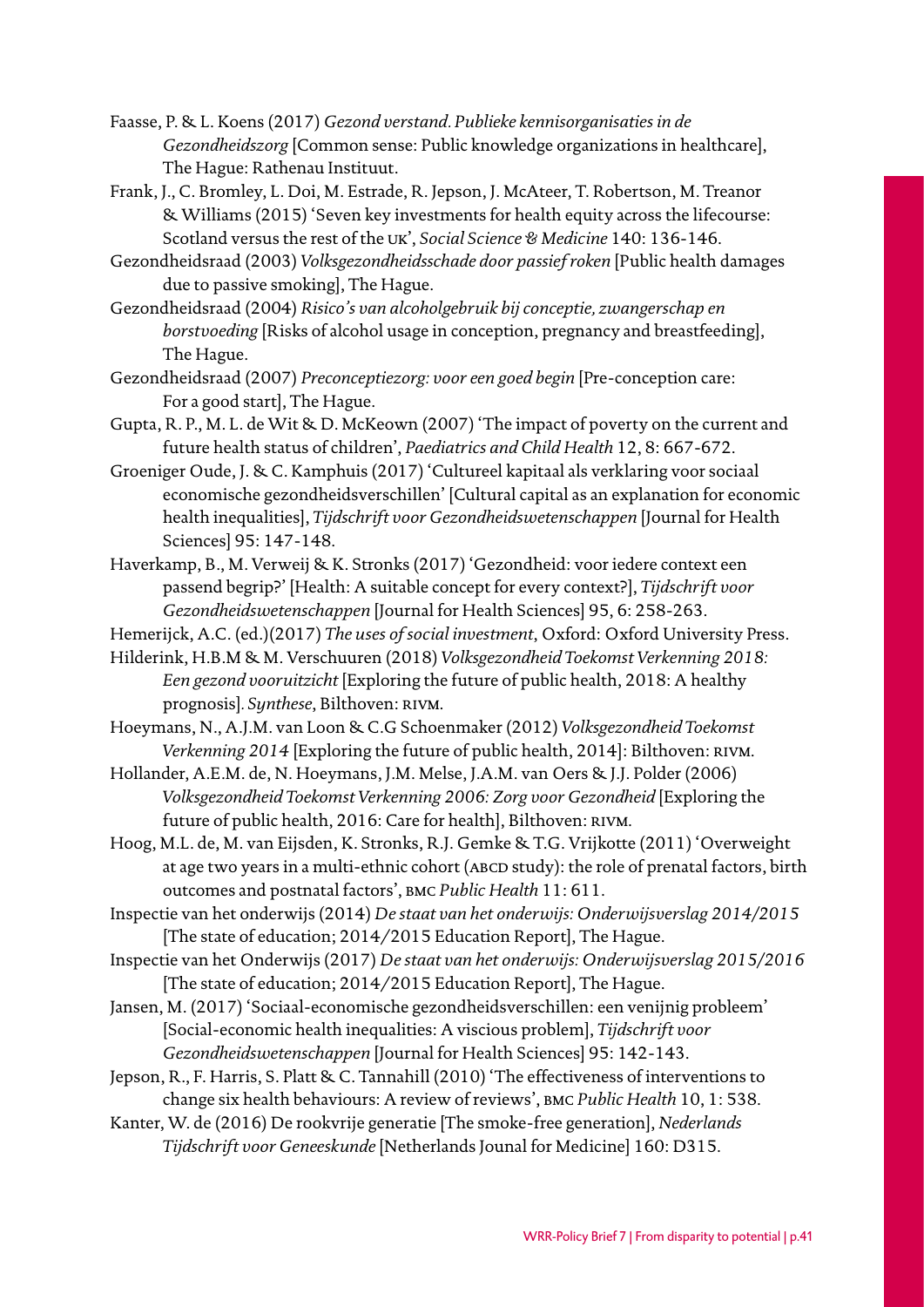- Kooiker, S. (2010) *Volksgezondheid Toekomst Verkenning 2010: Nederlanders aan het woord over gezondheid en gezond leven. Achtergrondrapport* [Exploring the future of public health, 2010: Dutch people talk about health and healthy living; Background report] Bilthoven: RIVM.
- Kuipers, M.A.G., K. Monshouwer, M. van Laar & A.E. Kunst (2015) 'Tobacco Control and Socioeconomic Inequalities in Adolescent Smoking in Europe', *The American Journal of Preventive Medicine* 49, 5: e64-e72.
- Kuipers, M.A., R. de Korte, V.E. Soto, M. Richter, I. Moor, A.H. Rimpala, J. Perelman, Federico, A.E. Kunst & V. Lorant (2016) 'School smoking policies and educational inequalities in smoking behaviour of adolescents aged 14-17 years in Europe', *Journal of Epidemiology and Community Health* 70, 2: 132-9.
- Kuipers, M.A., S.D. Brandhof, K. Monshouwer, K. Stronks & A.E. Kunst (2017) 'Impact of laws restricting the sale of tobacco to minors on adolescent smoking and perceived obtainability of cigarettes: an intervention-control pre-post study of 19 European Union countries', *Addiction Journal* 112, 2: 320-329.
- Kunst, A.E. (2017) 'Sociaal-economische verschillen en roken. Sterke verbanden met implicaties voor tabaksbeleid' [Social-economic inequalities and smoking: Strong ties to implications for tobacco policy], *Nederlands Tijdschrift voor Geneeskunde* [Netherlands Journal for Medicine] 161, 0: D1530.
- Kurtze, N., T.A. Eikemo & C.B. Kamphuis (2013) 'Educational inequalities in general and mental health: differential contribution of physical activity, smoking, alcohol consumption and diet', *European Journal of Public Health* 23, 2: 223-229.
- Lau-IJzerman, A., J.D.F. Habbema, P.J. Van der Maas, T. van den Bos, J.B.J. Drewes, P.M. Verbeek-Heida & J.W. Oosterbaan (1981) *Vergelijkend buurtonderzoek Amsterdam*  [Comparative neighbourhood study of Amsterdam], Amsterdam: GG&GD.
- Lenthe, F.J. & M.A. Beenackers (2017) 'Sociaal-economische gezondheidsverschillen: zonder oorzaken geen gevolg' [Social-economic health inequalities: No consequence without a cause], *Tijdschrift voor Gezondheidswetenschappen* [Journal for Health Sciences] 4: 145-146.
- Leopold, L. (2016) 'Cumulative advantage in an egalitarian country? Socioeconomic health disparities over the life course in Sweden', *Journal of Health and Social Behavior* 57, 2: 257-273.
- Lewer, D., P. Meier, E. Beard, S. Boniface & E. Kaner (2016) 'Unravelling the alcohol harm paradox: a population-based study of social gradients across very heavy drinking thresholds', bmc *Public Health* 16: 599.
- Lorenc, T., M. Petticrew, V. Welch & P. Tugwell (2013) 'What types of interventions generate inequalities? Evidence from systematic reviews', *Journal of Epidemiology and Community Health* 67, 2: 190-193.
- Lucht, F. van der & J.J. Polder (2010) *Volksgezondheid Toekomst Verkenning 2010: Van gezond naar beter. Kernrapport* [Exploring the future of public health, 2010: From healthy to better; Core report], Bilthoven: RIVM.
- Mackenbach, J. (2010) 'Has the English strategy to reduce health inequalities failed?', *Social Science & Medicine* 71: 1249-53.
- Mackenbach, J. (2012) 'The persistence of health inequalities in modern welfare states: the explanation of a paradox', *Social Science & Medicine* 75: 761-769.
- Mackenbach, J. (2015) 'Should we aim to reduce relative or absolute inequalities in mortality?', *European Journal of Public Health* 25: 2.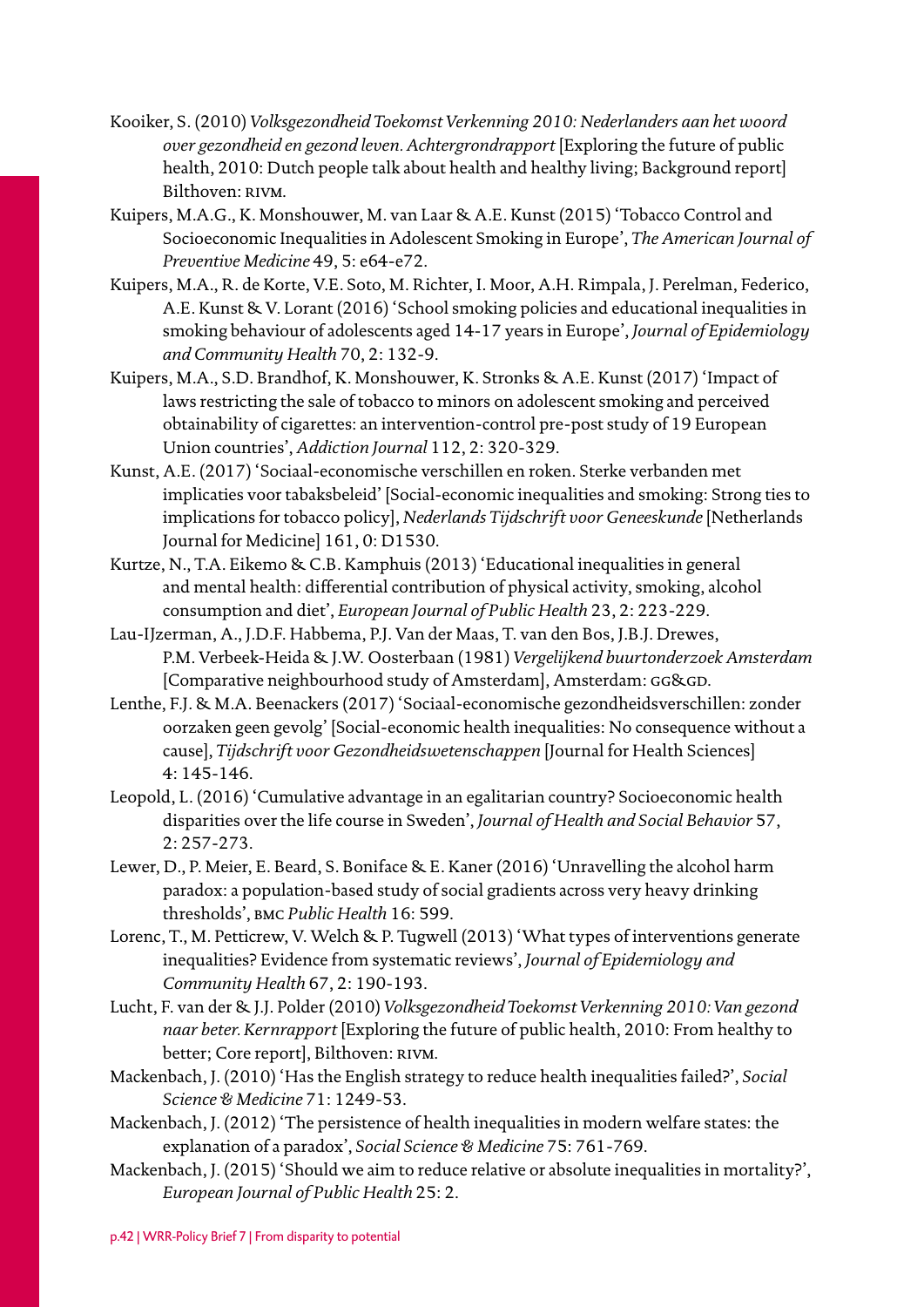- Mackenbach, J., I. Kulkhánova, B. Artnik, M. Bopp, C. Borrell, T. Clemens, G. Costa, C. Dibben, R. Kalediene, O. Lundberg, P. Martikainen, G. Menvielle, O. Östergren, R. Prochorskas, M. Rodríguez-Sanz, B.H. Strand, C.W. Looman & R. de Gelder (2016) 'Changes in mortality inequalities over two decades: register based studies of European countries', *The British Medical Journal* 353: i1732.
- Mantzari, E., F. Vogt, I. Shemilt, Y. Wei, J.P. Higgins & T.M. Marteau (2015) 'Personal financial incentives for changing habitual health-related behaviors: A systematic review and meta-analysis', *Preventive Medicine* 75: 75-85.
- Marmot, M., P. Goldblatt, J. Allen, T. Boyce, D. McNeish, M. Grady & I. Geddes (2010) *Fair society, healthy lives*, London: The Marmot Review.
- Marmot, M. & R. Bell (2012) 'Fair society, healthy lives', *Public Health* 126 Suppl 1: S4-10.
- Marmot, M., J. Allen, R. Bell, E. Bloomer & P. Goldblatt (2012) 'who European review of social determinants of health and the health divide', *The Lancet* 380, 9846: 1011-1029.
- McBride, C. M., K. M. Emmons & I.M. Lipkus (2003) 'Understanding the potential of teachable moments: The case of smoking cessation', *Health Education Research* 18, 2: 156-170.
- McGill, R., E. Anwar, L. Orton, H. Bromley, F. Lloyd-Williams, M. O'Flaherty, D. Taylor-Robinson, M. Guzman-Castillo, D. Gillepsie, I. Moreira, K. Allen, L. Hyseni, N. Calder, M. Petticrew, M. White, M. Whitehead & S. Capewell (2015) 'Are interventions to promote healthy eating equally effective for all? Systematic review of socioeconomic inequalities in impact', bmc *Public Health* 15: 457.
- Merton, R.K. (1968) 'The Matthew effect in science', *Science*, 159: 56.
- Ministerie van Volksgezondheid, Welzijn & Sport (1995) Volksgezondheidsbeleid 1995-1998 (Nota 'Gezond en wel') [Public health policy, 1995-1998 (Memorandum: Alive and well] *Kamerstukken II* [Parliamentary Papers II] 1994/1995, 24126, nr. 2.
- Ministerie van Volksgezondheid & Sport (2000) 'Sociale Nota' [Social Memorandum]. *Kamerstukken II* [Parliamentary Papers II] 1998/2000, 26802, nr. 1-2.
- Ministerie van Volksgezondheid & Sport (2001) Kabinetsstandpunt over rapport 'Gezondheidsverschillen verkleinen' van segv-II en rivm-studie 'Gezondheid in de grote stad' - Vaststelling van de begroting van de uitgaven en de ontvangsten van het Ministerie van Volksgezondheid en Sport (xvi) voor het jaar 2000 [Cabinet standpoint on the segv-II report 'Reducing health inequalities' and the rivm study 'Health in the big city: Setting the budget for the income and expenditures of the Ministry of Public Health and Sports (xvi) for the year 2000], *Kamerstukken II* [Parliamentary Papers II] 2001/2002, 28000, no. 18.
- Ministerie van Volksgezondheid, Welzijn & Sport (2003) *Langer gezond leven 2004-2007; ook een kwestie van gezond gedrag* [Healthy living for longer, 2004-2007: Also a matter of healthy behaviour], The Hague: vws.
- Ministerie van Volksgezondheid, Welzijn & Sport (2007) *Kaderbrief 2007-2011. Gezond zijn, gezond blijven: Een visie op gezondheid en preventie* [Framework letter, 2007-2011: Being healthy, staying healthy: A vision on health and prevention], The Hague: vws.
- Ministerie van Volksgezondheid, Welzijn & Sport (2007) 'Naar een weerbare samenleving' [Towards a resilient society], *Kamerstukken II* [Parliamentary Papers II], 2008/2009, 22894, nr. 209.
- Ministerie van Volksgezondheid, Welzijn & Sport (2011) *Landelijke nota gezondheidsbeleid, Gezondheid dichtbij* [National memorandum on public health policy: Health close by], The Hague: vws.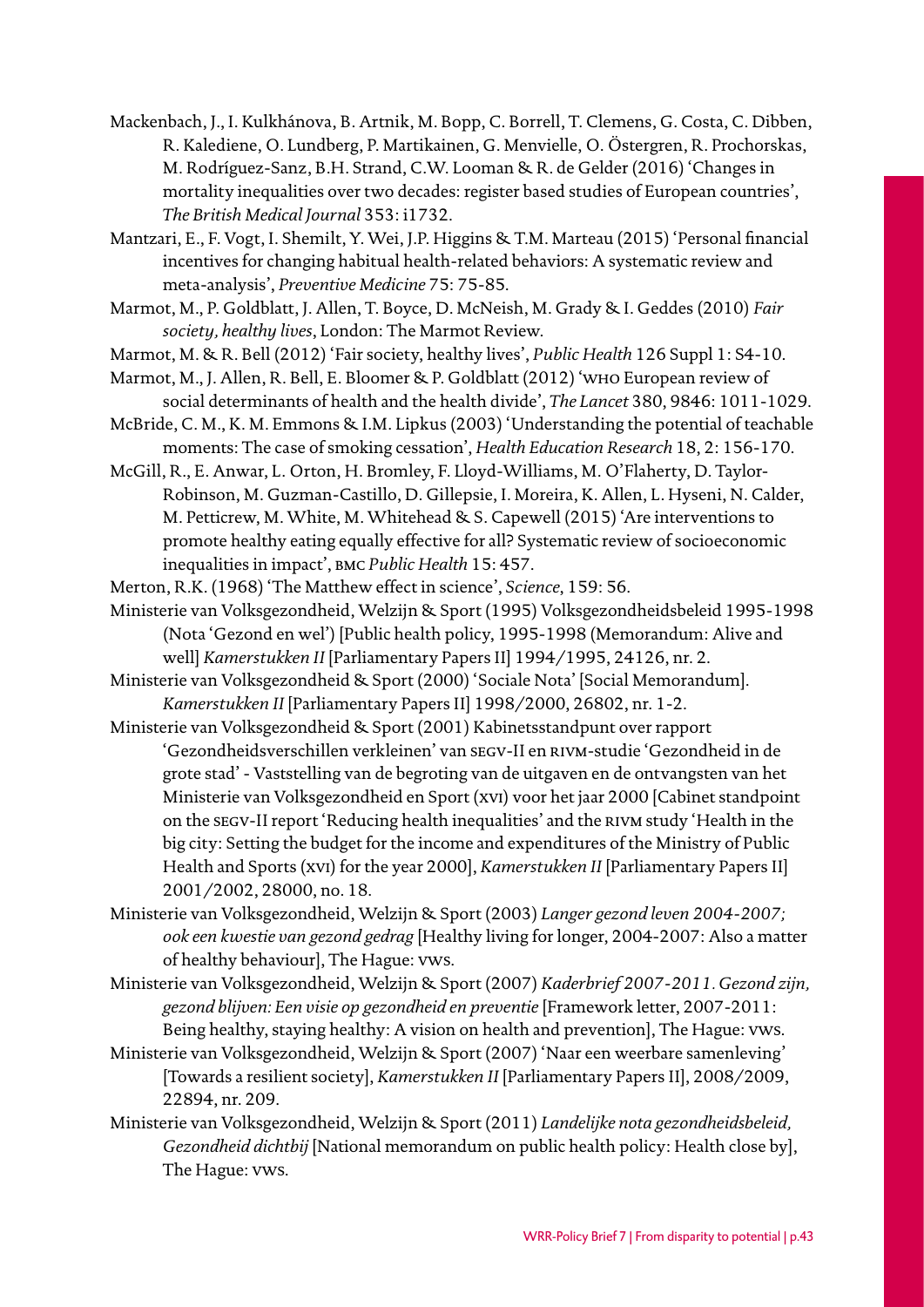- Ministerie van Volksgezondheid, Welzijn & Sport (2015) Kamerbrief Preventief gezondheidsbeleid, 4 december 2015 [Letter to Parliament on Preventive Health Policy, 4 December 2015], *Kamerstukken II* [Parliamentary Papers II] 2015/2016, 32793, nr. 204.
- Ministerie van Volksgezondheid, Welzijn & Sport (2017) Kamerbrief over vervolg programma Gezond in de Stad (GIDS), 23 maart 2017 [Letter to Parliament on the continuation of the Healthy in the City (GIDS) programme], *Kamerstukken II* [Parliamentary Papers II] 2016/2017, 32793 nr. 267.
- Moore, T.G., M. McDonald, L. Carlon & K. O'Rourke (2015) 'Early childhood development and the social determinants of health inequities', *Health Promotion International*  30 Suppl 2: ii102-115.
- Nederlands Jeugdinstituut (2015) *Opgroeien en opvoeden in armoede* [Growing up and parenting in poverty], Utrecht: nji.
- Newman, L., F. Baum, S. Javanparast, K. O'Rourke & L. Carlon (2015) 'Addressing social determinants of health inequities through settings: a rapid review', *Health Promotion International* 30 Suppl 2: ii126-143.
- Oldroyd, J., C. Burns, P. Lucas, A. Haikerwal & E. Waters (2008) 'The effectiveness of nutrition interventions on dietary outcomes by relative social disadvantage: A systematic review', *Journal of Epidemiology and Community Health* 62, 7: 573-579.
- O'Mara-Eves, A., G. Brunton, S. Oliver, J. Kavanagh, J. Jamal & F. Thomas (2015) 'The effectiveness of community engagement in public health interventions for disadvantaged groups: A meta-analysis', bmc *Public Health* 15: 129.
- Omlo, J. (2016) *De aanpak van armoede: wat kunnen wij leren van empowerment en de psychologie van schaarste* [Addressing poverty: What can we learn about empowerment and the psychology of scarcity?], Utrecht: Movisie.
- Pillas, D., M. Marmot, K. Naicker, P. Goldblatt, J. Morrison & H. Pikhart (2014) 'Social inequalities in early childhood health and development: a European-wide systematic review', *Pediatric Research* 76, 5: 418-424.
- Poels, M., H.F. van Stel, A. Franx & M.H.P. Koster (2017) Actively preparing for pregnancy is associated with healthier lifestyle of women during the preconception, *Midwifery* 50: 2.
- Polder, J.J., R.T. Hoogenveen, G. Luijben, M.V.D. Berg, H.C. Boshuizen & L.C.J. Slobbe (2012) 'Zorgkosten van ongezond gedrag en preventie' [Health costs of unhealthy behaviour and prevention], pp. 109-130 in F.T. Schut, M. Varkevisser & Koninklijke Vereniging voor de Staathuishoudkunde (eds.) *Een economische gezonde gezondheidszorg*  [Economically healthy healthcare], The Hague: SDU.
- Poppel, F. van, R. Jennissen & K. Mandemakers (2009) 'Time trends in social class mortality differentials in the Netherlands 1820-1920: An assessment based on indirect estimation techniques', *Social Science History* 33, 2: 119-153.
- Programmacommissie Sociaal-economische gezondheidsverschillen 'Commissie Ginjaar' (1994) *Onderzoeksprogramma Sociaal-economische gezondheidsverschillen: eindverslag en aanbevelingen* [The Ginjaar Commission (1994): Research programme on socialeconomic health inequalities: Final report and recommendations], Rijswijk: Ministerie van wvc.
- Programmacommissie segv II 'Commissie Albeda' (2001) *Sociaal-economische gezondheidsverschillen verkleinen: eindrapportage en beleidsaanbevelingen* [Reducing social-economic health inequalities: Final report and policy recommendations], The Hague: ZonMw.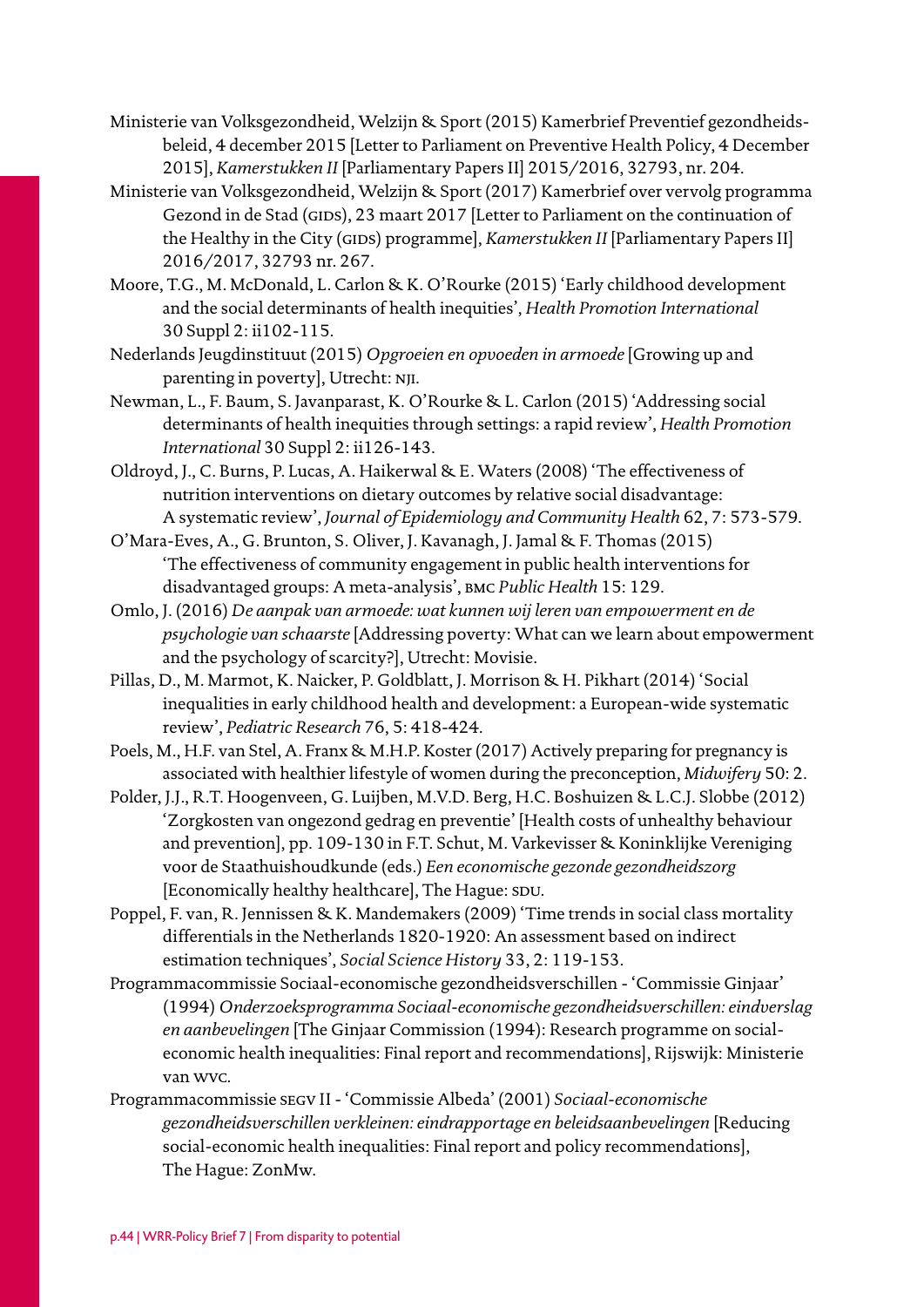Rasing, S. (2017) *Depression and anxiety in adolescents Parental risk factors, development of symptoms, and effects of prevention*, doctoral dissertation, Universiteit Nijmegen.

- Reiss, F. (2013) 'Socioeconomic inequalities and mental health problems in children and adolescents: a systematic review', *Social Science & Medicine* 90: 24-31.
- Raad voor Volksgezondheid & Zorg, de Onderwijsraad & de Raad voor het openbaar bestuur (2009) *Buiten de gebaande paden. Advies over intersectoraal gezondheidsbeleid* [Off the beaten path: Recommendations for inter-sectoral health policy], Zoetermeer: rvz.
- Raad voor Volksgezondheid & Zorg (2011) *Preventie van welvaartsziekten: effectief en efficiënt georganiseerd* [Preventing diseases of affluence: Effective and efficient organization], The Hague: RVS.
- Raad voor Volksgezondheid & Samenleving (2016) *Verlangen naar samenhang. Over systeemverantwoordelijkheid en pluriformiteit* [Longing for cohesion: On system responsibility and pluriformity], The Hague: RVS.
- Rademakers, J. (2014) *Kennissynthese Gezondheidsvaardigheden: niet voor iedereen vanzelfsprekend* [Knowledge synthesis on Health Skills: Not obvious to everyone], Utrecht: Nivel.
- Ruijsbroek, A., A.H. Wijga, M. Kerkhof, G.H. Koppelman, H.A. Smit & M. Droomers (2011) 'The development of socio-economic health differences in childhood: Results of the Dutch longitudinal piama birth cohort', bmc *Public Health* 11: 225.
- Sa, J. de & K. Lock (2008) 'Will European agricultural policy for school fruit and vegetables improve public health? A review of school fruit and vegetable programmes', *European Journal of Public Health* 18, 6: 558-568.
- Saunders, M., B. Barr, P. McHale & C. Hamelmann (2017) who *Health Evidence Network Synthesis Reports. Key policies for addressing the social determinants of health and health inequities*, Copenhagen: who Regional Office for Europe.
- Schmidt, L., P. Mäkelä, J. Rehm & R. Room (2010) 'Alcohol: equity and social determinants' in: E. Blas & A. Kurup (eds.) *Equity, social determinants and public health programmes*, Genève: who.
- Schrijvers, C.T.M. & I. Storm (2009) *Naar een integrale aanpak van gezondheidsachterstanden. Een beschrijving van beleidsmaatregelen binnen en buiten de volksgezondheidssector*  [Towards an integrated approach: Description of policy measures within and outside the public health sector], Report 27017100, Bilthoven: RIVM.
- Smith, K. E. & M. Kandlik Eltanani (2015) 'What kinds of policies to reduce health inequalities in the uk do researchers support?', *Journal of Public Health* 37, 1: 6-17.
- Sociaal & Cultureel Planbureau (2013) *Werk aan de wijk. Een quasi-experimentele evaluatie van het krachtwijkenbeleid* [Work in the community: A quasi-experiment on the urban regeneration district policy], The Hague: scp.
- Sociaal & Cultureel Planbureau (2016) *Een lang tekort* [A long shortage], The Hague: scp.
- Sociaal Economische Raad (2009) *Een kwestie van gezond verstand* [A matter of common sense], The Hague: ser.
- Sociaal Economische Raad (2017) *Opgroeien zonder armoede* [Growing up without poverty], The Hague: ser.
- Steegers, E. A. P. (2017) 'Sociale verloskunde: gelijke kansen op een gezonde start' [Social obstetrics: Equal opportunity for a healthy start], *Nederlands Tijdschrift voor Geneeskunde* [Netherlands Journal for Medicine] 161: D2277.